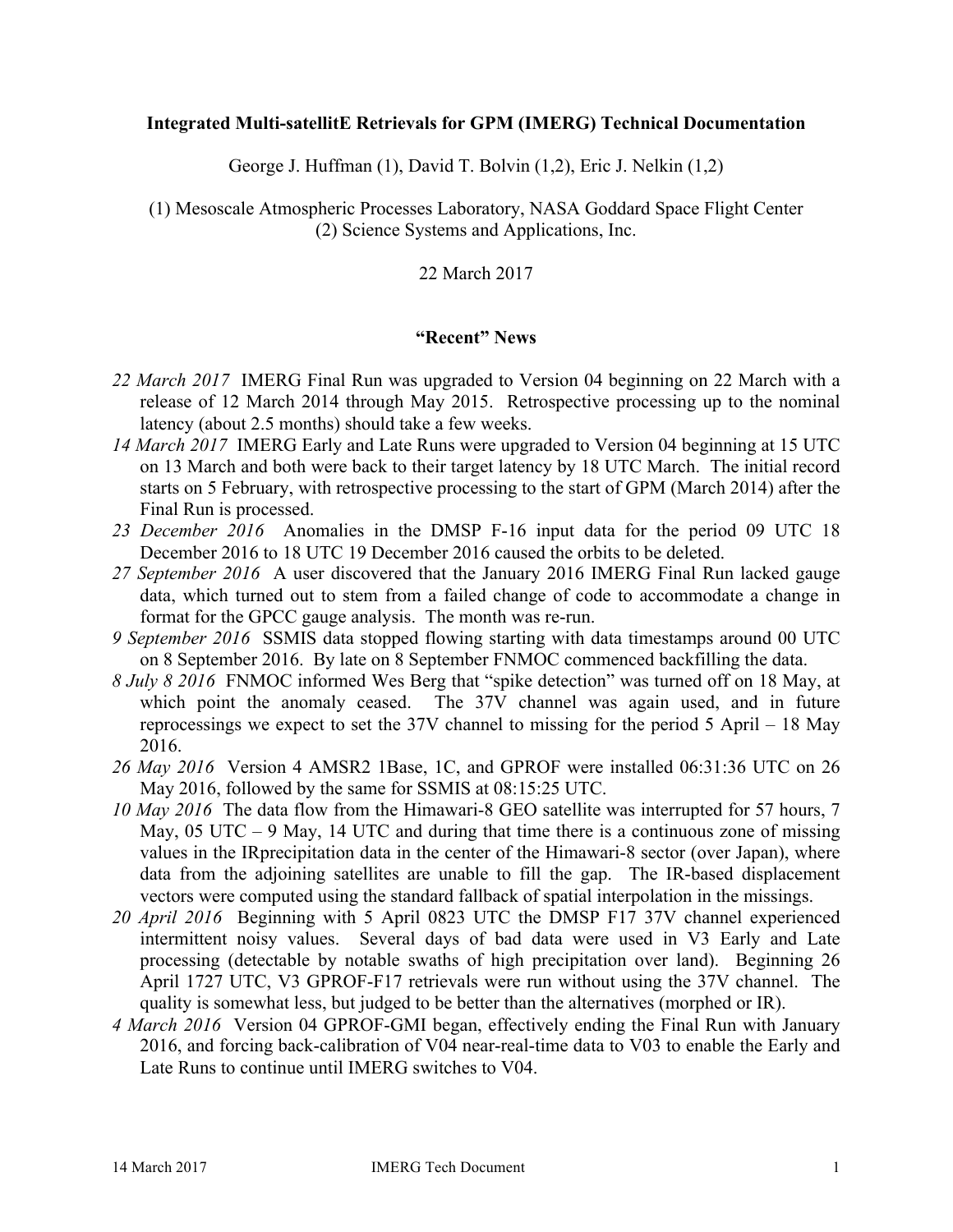- *11 February 2016* DMSP F19 stopped responding to command and control transmissions late in the day. Telemetry confirms that the satellite is functional, but cannot transmit data.
- *3 March 2016* The GPM NRT system began using V04 algorithms for: L1B and L1C GMI, L1 and L2 radar, and L2 Combined. GMI is extremely well calibrated and the brightness temperatures in L1B and L1C are an important improvement over those in V03. V04 also made improved retrievals in the Ku, Ka, DPR, and Combined. The GPROF algorithm used for radiometer retrievals will remain at V03 until approximately April 15 due to late bug fixes to Combined that impacted the GPROF database. In parallel with GPROF, IMERG is being held at V03. In order to maintain consistent V03 calibration, the GCI-GMI calibration in IMERG was frozen effective 0230 UTC on 3 March 2016. We expect the impact to be modest, if noticeable at all.
- *7 July 2015* The Japanese geo-satellite transitioned from MTSat-2 to Himawari 8 effective 0200 UTC on 7 July 2015.
- *23 June 2015* The two Early Run files with start times 0700 through 0730 are missing due to missing input. Late and Final Run files are available for these times.
- *11 June 2015* The four Early Run files with start times 2100 through 2230 are missing due to missing input. Late and Final Run files are available for these times.
- *15 May 2015* The four Early Run files with start times 1300 through 1430 are missing due to missing input. Late and Final Run files are available for these times.
- *28 April 2015* NOAA reprocessed the global IR data for 10 UTC 26 April through 14 UTC 27 April due to dropped images, however there is no straightforward way to re-do the Early and Late Runs, so that period should display somewhat lower quality in the regions that lack IR input.
- *17 April 2015* IMERG Early and Late Runs ceased when CPC Global 4 km Merged IR data dropped out, starting 17 UTC 14 April due to processing issues at NOAA, and were caught up after the data returned around 11 UTC 17 April.
- *8 April 2015* End of TMI data
- *1 April 2015* Initial release of IMERG Late Run (V03D); beta release of Day-1 IMERG Early Run. [1 August 2016: In fact, the Late and Early Runs were released as V03E, while the Final Run was left at V03D; see "data set file names"

*13 March 2015* Beta release of Day-1 IMERG Late Run.

- *20 January 2015* Revised release of IMERG Final Run (V03D).
- *16 January 2015* Initial release retracted due to minor inconsistencies in "missing" values.
- *15 January 2015* Initial release of IMERG Final Run (V03D).
- *4 December 2014* Beta release of Day-1 IMERG Final Run for Early Adopters.

### **Contents**

"Recent" News Contents Keywords README Summary

- 1. Data Set Names and General Content
- 2. Related Projects, Data Networks, and Data Sets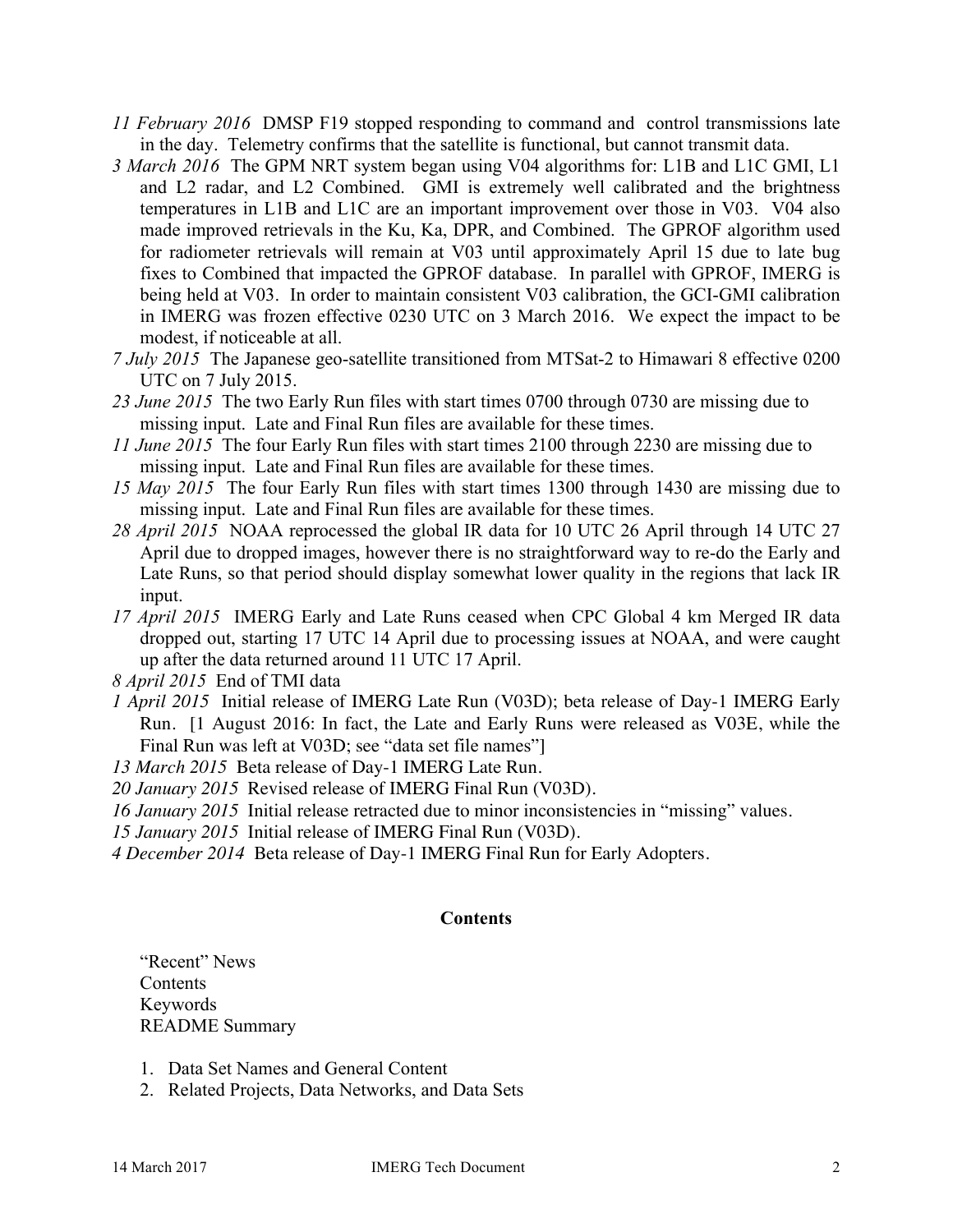- 3. Data Archive Information
- 4. Data Set Information
- 5. Sensors
- 6. Definitions and Defining Algorithms
- 7. Error Detection and Correction
- 8. Missing Value Estimation and Codes
- 9. Quality and Confidence Estimates
- 10. Documentation

#### **Keywords** (searchable as \*keyword\*, except as noted)

2BCMB 3B42 3B42RT 3IMERGHH 3IMERGHH data fields 3IMERGM 3IMERGM data fields accuracy acronyms advice for new users AMSR2 AMSR-E AMSU-B archive and distribution sites ATMS calibrated precipitation field completely missing fields Constellation sensor error detection/correction (see "GMI, TMI, and constellation sensor error detection/correction") contents of the IMERG output data access policy data file layout data providers data set archive data set creators data set file names data set inventory data set name data set provenance diurnal cycle documentation creator documentation revision history

DOI DPR DPR and PR error detection/correction Early Run (see Section 4) estimate missing values file date/time final post-processing Final Run (see Section 4) Frequently Asked Questions (FAQ) GIOVANNI GMI GMI, TMI, and constellation sensor error detection/correction GMI, TMI, and constellation sensor Level 2 precipitation datasets GPM GPM Combined Instrument GPM constellation GPM Core Observatory GPM data access pages gray-shaded text GPROF grid GV High Quality precipitation (see "merged PMW precipitation") HQ (see "merged PMW precipitation") HQprecipitation (see "merged PMW precipitation") IMERG interannual differences driven by data set calibrators intercomparison results IR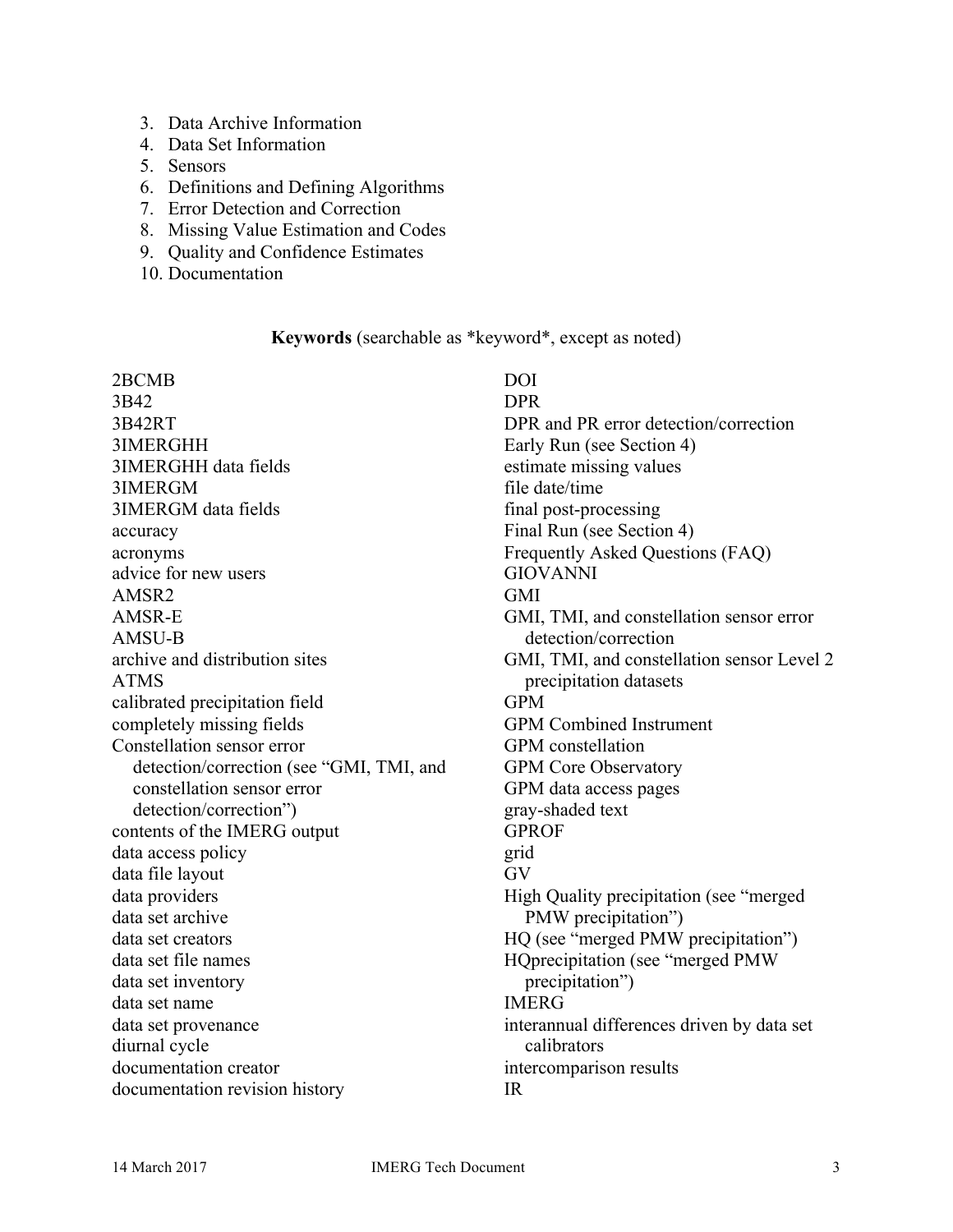IR data correction IRkalmanFilterWeight (see "Kalman filter weight for IR field") IRprecipitation (see "IR precipitation field") IR precipitation field Kalman filter weight for IR field Kalman Smoother framework known data set access issues known errors and anomalies Late Run (see Section 4) Merged 4-Km IR Tb data set merged PMW precipitation **MHS** missing data (see "known errors and anomalies") multiple runs, sources, and formats MWI obtaining data period of record PERSIANN-CCS PMM PMW satellite overpass times PPS PR PR error detection/correction (see "DPR and PR error detection/correction") precipitation gauge adjustment precipitation gauge analysis precipitation phase precipitation post-processing step ("precipitation gauge adjustment") precipitationCal (see "calibrated precipitation field") precipitationUncal (see "uncalibrated precipitation field") precipitation variable probabilityLiquidPrecipitation (see "probability of liquid phase precipitation field")

probability of liquid phase precipitation field processing strategy for each version production and updates quality index randomError (see "random error field") random error field rain gauge analysis (see "precipitation gauge analysis") read a file of data references SAPHIR sensors contributing to IMERG SG combination similar data sets spatial coverage spatial resolution **SSMI SSMIS** standard missing value temporal resolution **THOR** time zone TMI TMI error detection/correction (see "GMI, TMI, and constellation sensor error detection/correction") TMPA (see "3B42") TMPA-RT (see "3B42RT") transition from TMPA to IMERG TRMM TRMM end of mission issues uncalibrated precipitation field units of the IMERG estimates Web Resources yellow-shaded text X-Cal Working Group

#### **README Summary**

The Integrated Multi-satelliE Retrievals for GPM (\**IMERG*\*) is the unified U.S. algorithm that provides the multi-satellite precipitation product for the U.S. GPM team. The precipitation estimates from the various precipitation-relevant satellite passive microwave (PMW) sensors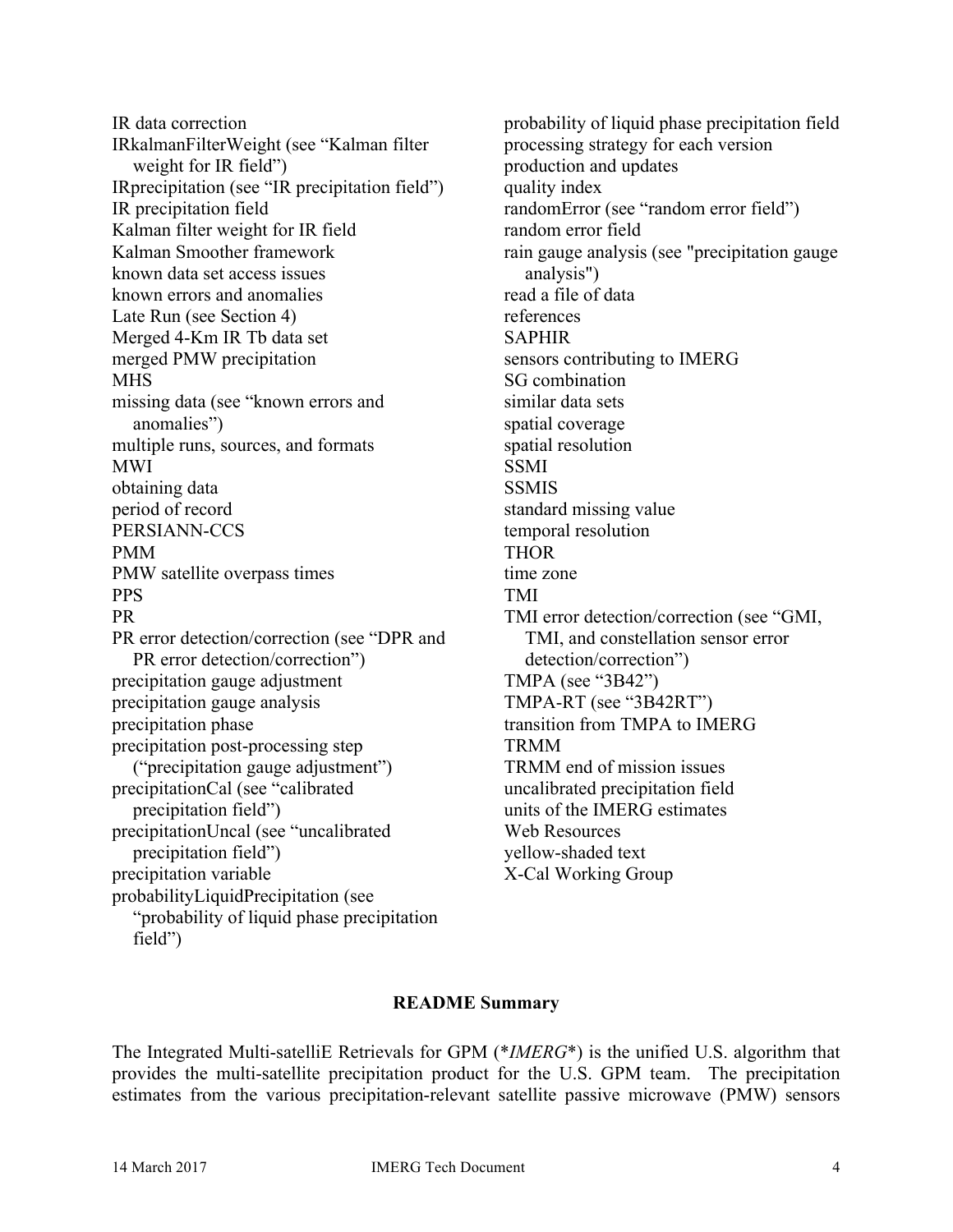comprising the GPM constellation are computed using the 2017 version of the Goddard Profiling Algorithm (GPROF2017), then gridded, intercalibrated to the GPM Combined Instrument product, and combined into half-hourly 0.1°x0.1° fields. These are provided to both the Climate Prediction Center (CPC) Morphing-Kalman Filter (CMORPH-KF) Lagrangian time interpolation scheme and the Precipitation Estimation from Remotely Sensed Information using Artificial Neural Networks – Cloud Classification System (PERSIANN-CCS) re-calibration scheme. In parallel, CPC assembles the zenith-angle-corrected, intercalibrated "even-odd" geo-IR fields and forward them to PPS for use in the CMORPH-KF Lagrangian time interpolation scheme and the PERSIANN-CCS computation routines. The PERSIANN-CCS estimates are computed (supported by an asynchronous re-calibration cycle) and sent to the CMORPH-KF Lagrangian time interpolation scheme. The CMORPH-KF Lagrangian time interpolation (supported by an asynchronous KF weights updating cycle) uses the PMW and IR estimates to create half-hourly estimates. The IMERG system is run twice in near-real time

- "Early" multi-satellite product  $\sim$ 4 hr after observation time and
- "Late" multi-satellite product  $\sim$  12 hr after observation time,

and once after the monthly gauge analysis is received

"Final" satellite-gauge product  $\sim$ 3 months after the observation month.

The baseline is for the post-real-time Final Run half-hour estimates to be calibrated so that they sum to the monthly satellite-gauge Final Run combination, while in the near-real-time Early and Late Runs the multi-satellite half-hour estimates are adjusted to the Final Run with climatological coefficients that vary by month of the year and location. In all cases the output contains multiple fields that provide information on the input data, selected intermediate fields, and estimation quality.

### The current standard reference is the IMERG ATBD, posted at

*http://pmm.nasa.gov/sites/default/files/document\_files/IMERG\_ATBD\_V4.4.pdf .*

Note: \**gray shaded text\** denotes information that pertains to the TRMM era. This information is not germane to the GPM-era IMERG data sets, but is included in anticipation of the retrospective processing that is planned for early 2018 (which is later than previously planned). Other shading denotes information that is still being finalized. \**yellow shaded text*\* denotes information that is not yet finalized.

### **1. Data Set Names and General Content**

The formal \**data set name*\* is the Integrated Multi-satelliE Retrievals for GPM (IMERG). Note that there are other products in the general GPM data inventory, so it is important to be specific about the product being used, including the version number.

The \**contents of the IMERG output*\* are as follows:

The IMERG system is run twice in near-real time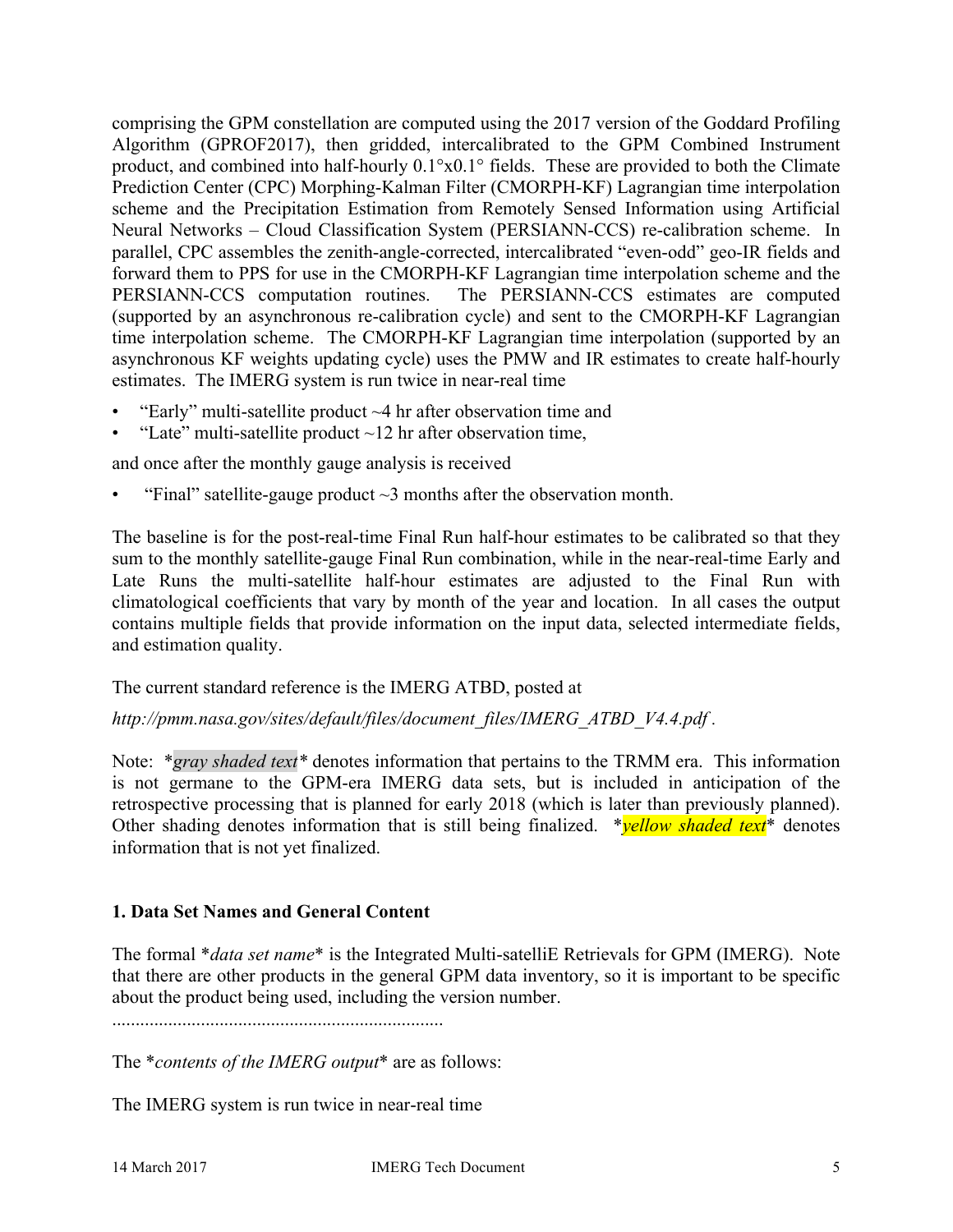- "Early" multi-satellite product  $\sim$ 6 hr after observation time (goal of 4) and
- "Late" multi-satellite product  $\sim$  18 hr after observation time (goal of 12),

and once after the monthly gauge analysis is received

"Final" satellite-gauge product  $\sim$ 3 months after the observation month.

All three runs create half-hourly 0.1°x0.1° products (3IMERGHH), while the Final post-realtime run additionally provides a monthly 0.1°x0.1° satellite-gauge combination data set (3IMERGM). In all cases the output contains multiple fields that provide information on the input data, selected intermediate fields, and estimation quality. See "multiple runs, source, and formats" for more information.

Initially, GPM data sets are being computed for the GPM era, starting in March 2014. [However, the actual start date is the middle of the month, so we suggest ignoring data before April.] It is planned that the GPM data sets will use TRMM as a calibrator for the period from the start of TRMM observations to the launch of the GPM Core Observatory. The reprocessing necessary to effect this plan will occur in early 2018 for IMERG (and late 2017 for GPM sensor products). The GPM home page is located at *http://pmm.nasa.gov/GPM/ .*

The current standard reference is the IMERG ATBD, posted at

*http://pmm.nasa.gov/sites/default/files/document\_files/IMERG\_ATBD\_V4.6.pdf .* .......................................................................

### **2. Related Projects, Data Networks, and Data Sets**

The \**data set creators*\* are G.J. Huffman, D.T. Bolvin, and E.J. Nelkin, working in the Mesoscale Atmospheric Processes Laboratory, NASA Goddard Space Flight Center, Code 612, Greenbelt, Maryland; E.F. Stocker, working in the Precipitation Processing System (PPS), NASA Goddard Space Flight Center, Code 610.2, Greenbelt, Maryland; and the other members of the GPM Multi-Satellite Team: Dan Braithwaite (Univ. of Calif. Irvine), Kuolin Hsu (Univ. of Calif. Irvine), Robert Joyce (Inovim; NOAA/NWS/CPC), Christopher Kidd (Univ. of Maryland College Park; NASA/GSFC 612), and Pingping Xie (NOAA/NWS/CPC).

........................................................................

The work is being carried out as part of the Global Precipitation Measurement (\**GPM*\*) mission, an international project of NASA and JAXA designed to provide improved estimates of precipitation over most of the globe, following the highly successful Tropical Rainfall Measuring Mission (see "TRMM"). GPM has four key components: the Core Observatory, the GPM Constellation, the Precipitation Processing System (PPS), and GPM Ground Validation (GV) team. See each topic for more details.

........................................................................

The \**GPM Core Observatory*\* was launched on 27 February 2014 (UTC) into an (83-day) precessing orbit with a 65° inclination, a period of about 95 min., and an altitude of 407 km. This orbit allows GPM to build up a complete view of the climatological diurnal cycle, as well as providing calibration for other precipitation-relevant sensors in Sun-synchronous orbits in the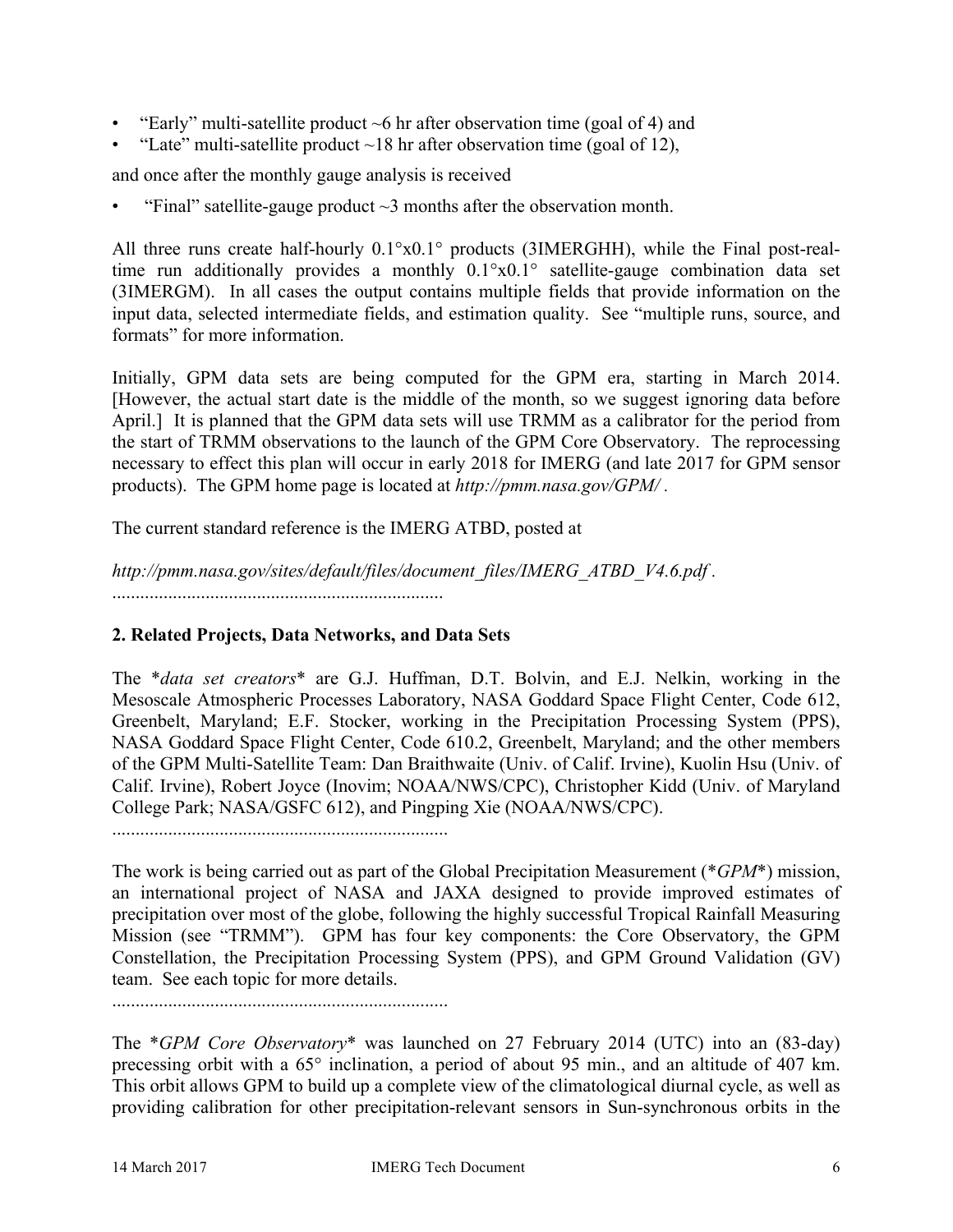GPM constellation. The calibrations are based on data from the GMI, a passive microwave sensor provided by NASA, and the GPM DPR, a Ku- and Ka-band electronically scanning radar provided by JAXA.

........................................................................

The \**GPM constellation\** is a virtual constellation of satellites carrying precipitation-relevant sensors. The satellites are "of opportunity", with no coordination of function or orbit other than providing data to GPM as quickly as possible. The GPM constellation has been designated as an official CEOS Virtual Constellation. The constellation members are listed in the "sensors contributing to GPM" section.

........................................................................

The Precipitation Processing Sy*stem \*PPS*\* is responsible for working with the GPM Science Team algorithm developers to create an end-to-end processing system that ingests raw satellite data and ancillary data, then computes finished precipitation and related products.

........................................................................

The GPM Ground Validation \**GV*\* team is responsible for assembling the necessary data and computing validation and error statistical products. In some cases this includes organizing or participating in field experiments to collect high-quality data that are not otherwise available for particular climatic zones.

........................................................................

The Tropical Rainfall Measuring Mission (\**TRMM*\*) is an international project of NASA and JAXA designed to provide improved estimates of precipitation in the Tropics, where the bulk of the Earth's rainfall occurs. TRMM began recording data in December 1997 in a (46-day) precessing orbit at a 35° inclination with a period of about 91.5 min. This orbit allowed TRMM to build up a complete view of the climatological diurnal cycle, as well as providing calibration for other precipitation-relevant sensors in Sun-synchronous orbits. TRMM exhausted its stationkeeping fuel in July 2014 and began to descend (due to atmospheric drag), with passivation (shutdown) in April 2015 and reentered in June 2015. The TRMM home page is located at *http://pmm.nasa.gov/TRMM/.*

........................................................................

Precipitation Measurement Missions (\**PMM*\*) is the umbrella organization within NASA to pursue satellite projects that advance precipitation science. To date, the two such projects are TRMM and GPM. The PMM home page is located at *http://pmm.nasa.gov/ .*

........................................................................

IMERG draws on data from several \**data providers*\*:

- 1. NASA/GSFC Level 1 GMI Tb's;
- 2. NASA/GSFC Level 2 GPM Combined Instrument (DPR-GMI) precipitation;
- 3. NASA/GSFC Level 1 TMI Tb's;
- 4. NASA/GSFC Level 2 TRMM Combined Instrument (PR-TMI) precipitation;
- 5. NSIDC Level 1 AMSR-E Tb's;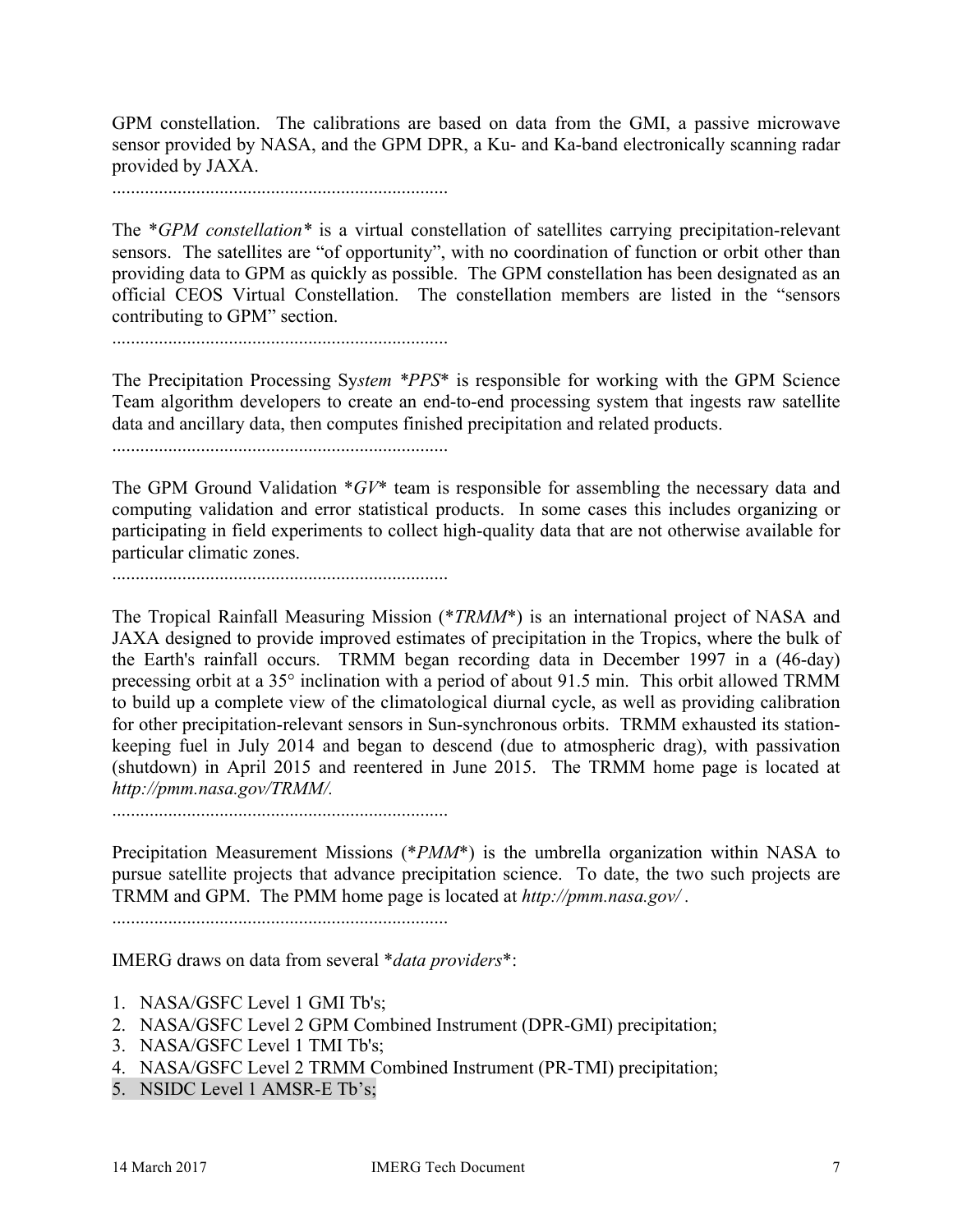- 6. NSIDC Level 1 AMSR2 Tb's;
- 7. NOAA/NCDC CLASS Level 1 SSMI Tb's;
- 8. NOAA/NCDC CLASS Level 1 SSMIS Tb's;
- 9. NOAA/NCDC CLASS Level 1 (NOAA-series) AMSU-B Tb's;
- 10. NOAA/NCDC CLASS Level 1 (NOAA- and MetOp-series) MHS Tb's;
- 11. CNES ICARE (alternatively ISRO MOSDAC) Level 1 SAPHIR Tb's;
- 12. NESDIS Level 1 ATMS Tb's;
- 13. NOAA/NWS/CPC Level 3 Merged 4-Km Geostationary Satellite IR Tb Data; and
- 14. GPCC Level 3 Full and Monitoring Precipitation Gauge Analyses.

See "sensors contributing to GPM" for more details.

Some of these data sets extend beyond the TMPA and GPM periods in their original archival locations.

........................................................................

There are numerous \**similar data sets*\*, although no other quite matches all the attributes of being routinely produced for multiple latencies, publicly available, fine-scale in space and time, quasi-global, available from January 1998 onwards (planned for Spring 2018; currently starting March 2014), intercalibrated, and formed by combining multiple data sources including precipitation gauges. The IPWG data set tables at *http://www.isac.cnr.it/~ipwg/data/ datasets.html* provide a good listing of other precipitation data sets. The closest include the set of estimates based on:

- 1. Huffman et al. (2007a, 2007b, 2010): the legacy Version 7 TMPA and TMPA-RT estimates;
- 2. Turk (1999): individual SSMI overpasses calibrate geo-IR precipitation estimates;
- 3. Sorooshian et al. (2000): the PERSIANN neural network calibrates IR with microwave;
- 4. Joyce et al. (2004): the CMORPH morphing scheme time-interpolates microwave patterns with IR-based motion vectors; and
- 5. Kubota et al. (2007): the GSMaP system applies a Lagrangian time-interpolation scheme similar to CMORPH.

Several SSMI/SSMIS-based data sets are available as gridded single-sensor data sets with significant data voids in cold-land, snow-covered, and ice-covered areas, including those computed with the GPROF 6.0, 2004a, and 2010 algorithms (based on Kummerow et al. 1996); and the NOAA Scattering algorithm (Grody 1991) among others. Other daily, single-sensor data sets are available for open-water regions based on SSMI/SSMIS data (RSS, Wentz and Spencer 1998; HOAPS, Andersson et al. 2010), MSU data (Spencer 1993), AMSR-E, and AMSU-B/MHS data. Several daily single-sensor or combination data sets are available at the regional scale, but are not really "similar." At the monthly scale over open-water regions, SSMI/SSMIS data are used in the Chang/Chiu/Wilheit emission algorithm (Wilheit et al. 1991, Chiu and Chokngamwong 2010).

........................................................................

The \**transition from TMPA to IMERG*\* is planned as

1. initial production of IMERG for the GPM era,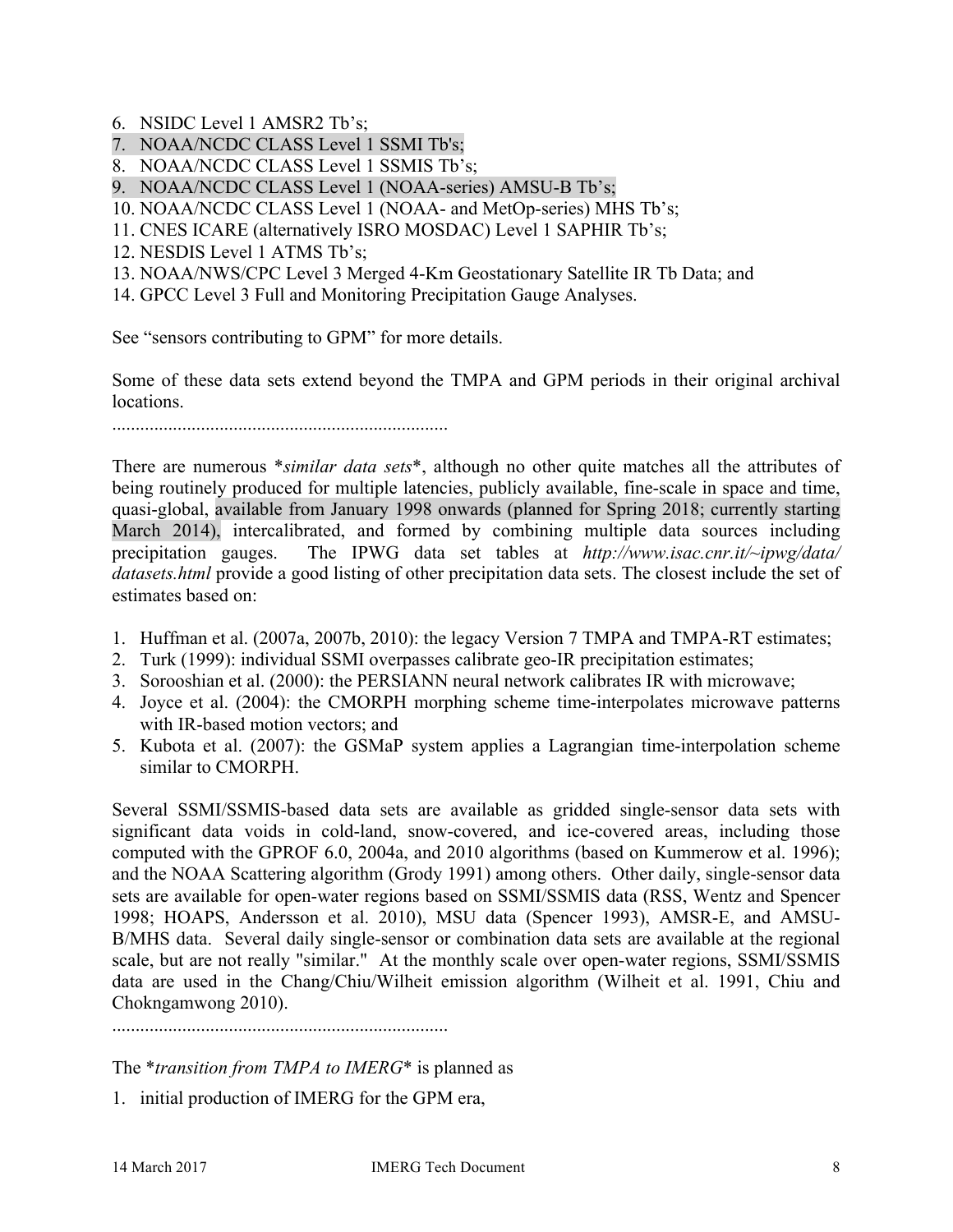- 2. extension of IMERG to the TRMM era at the first GPM reprocessing in early 2018, and
- 3. continued production of the Version 7 TRMM 3B42/43 and 3B42RT until IMERG is considered stable, likely in mid-2018.

The 2018 dates are a change from previous plans. An extended discussion of this topic, with current details is contained in the document *The Transition in Multi-Satellite Products from TRMM to GPM (TMPA to IMERG)*, which is available at *http://pmm.nasa.gov/sites/default/ files/document\_files/TMPA-to-IMERG\_transition.pdf* . In particular, users should note the scenarios under which a less graceful transition might become necessary. These include difficulties in creating a consistent calibration for 3B42 or changes in the input data streams.

........................................................................

The Version 7 TRMM product \**3B42*\* is being computed with the TMPA after real time, and constitutes the research-grade archive of TMPA estimates. Note that the version numbering for the TMPA-RT and official TRMM products are not necessarily related, although both are currently numbered 7. The post-real time computation allows several improvements in 3B42 compared to 3B42RT:

- 1. Data were processed starting with the first full month of TRMM data, which begins 1 January 1998.
- 2. The IR calibration period is the calendar month in which the observation time falls, rather than a trailing 30-day accumulation.
- 3. The TRMM Combined Instrument product (2B31) were used as the calibrating standard month-to-month, which should give better estimates than the climatological calibration used in the TMPA-RT.
- 4. For each grid box, the individual 3B42 3-hourly precipitation values are scaled to sum to a combination of monthly 3B42 and gauge analysis, which is TRMM product 3B43.

The first set of reprocessed data for Version 7 was posted in May 2012, while the second was posted in December 2012. Product 3B42RT continues to march forward in real time, and 3B42 estimates are considered to supersede the 3B42RT estimates as each month of 3B42 is computed. The 3B42 processing is designed to maximize data quality, so 3B42 is strongly recommended for any research work not specifically focused on real-time applications.

With the end of routine TRMM PR precipitation estimates on 7 October 2014 (see "TRMM end of mission issues"), the last month that fully conforms to the processing described above is September 2014. Thereafter a climatological calibration has been developed that minimizes the data discontinuity (Huffman and Bolvin 2015). It is planned that both the production and RT TMPA systems will be superseded by IMERG, although they will continue to be computed until IMERG is considered operational (expected in Spring 2018). See "transition from TMPA to IMERG" for more details.

See *ftp://meso-a.gsfc.nasa.gov/pub/trmmdocs/3B42\_3B43\_doc.pdf* for more details on 3B42.

........................................................................

The Version 7 Real-Time TRMM product \**3B42RT*\* is being computed with the TMPA in nearreal time, and constitutes the most timely source of TMPA estimates. The near-real time computation requires several simplifications in 3B42RT compared to 3B42: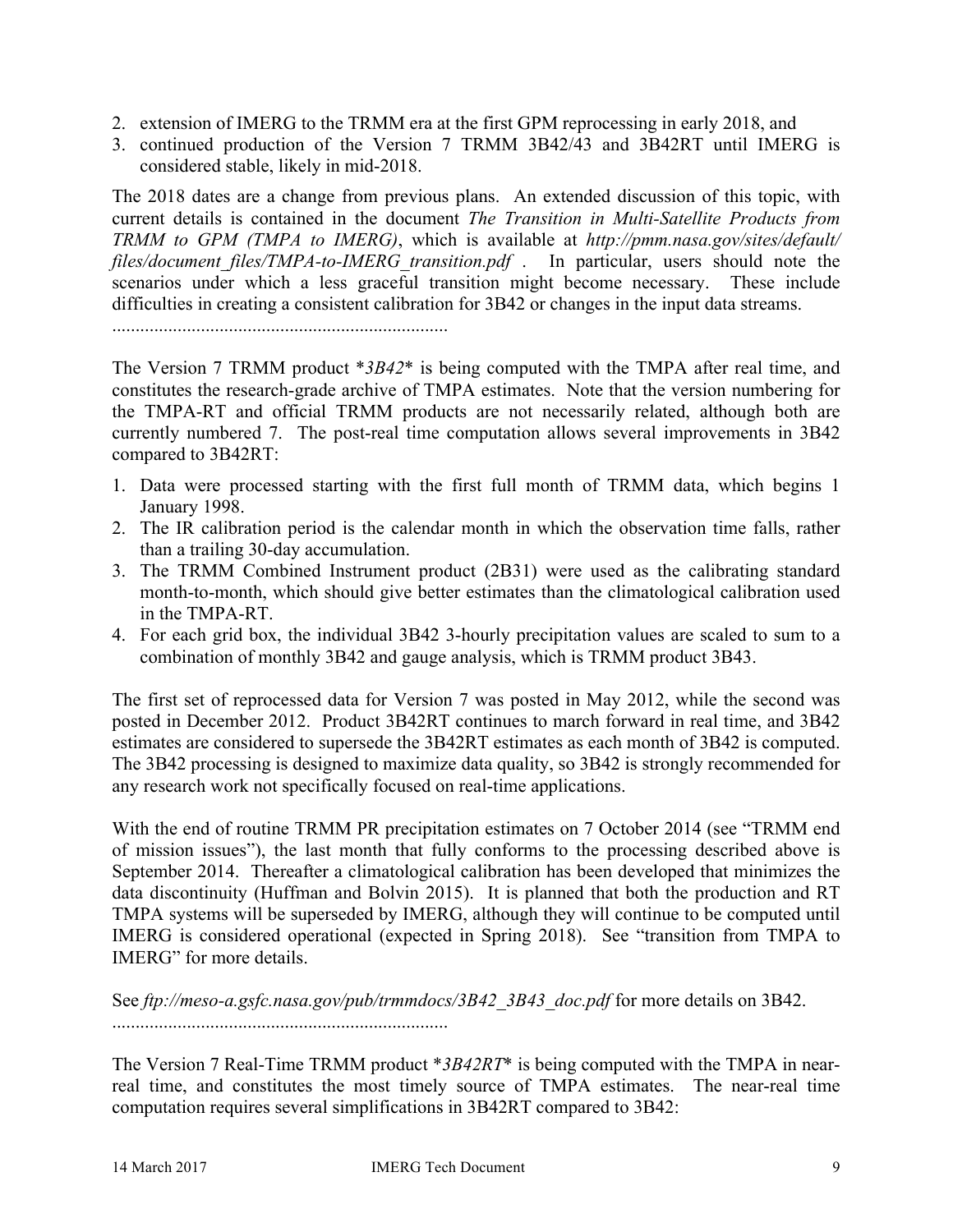- 1. The complete 3B42RT data record is not reprocessed as upgrades are made to the procedure – its main focus is timeliness.
- 2. The IR calibration period is a trailing approximately 30-day accumulation, rather than the calendar month in which the observation time falls.
- 3. A real-time version of the GPROF-TMI was used as the calibrating standard because the TRMM Combined Instrument product (2B31) was not available in real time.
- 4. In near-real time it is not possible to apply precipitation gauge data. Rather, a climatological correction to the Version 7 production 3B42 is applied that varies by month and location to approximately account for the different calibrators and the use of precipitation gauge data in 3B42.

Note that 3B42 estimates are considered to supersede the 3B42RT estimates as each month of 3B42 is computed. The 3B42 processing is designed to maximize data quality, so 3B42 is strongly recommended for any research work not specifically focused on real-time applications.

The first set of retrospectively processed data for Version 7 3B42RT was released in June 2012 using the Version 7 3B42 for calibration, while the second set was posted in December 2012. This version includes the following:

- 1. SSMIS data are introduced based on interim calibration developed in conjunction with D. Vila (ESSIC).
- 2. The RT system was retrospectively processed back to 1 March 2000 using the full satellite data sets available in the Version 7 production system. The main difference from true RT processing is that the production data records are somewhat more complete than those available in real time. The start date is driven by the start date of the CPC Merged 4 Km IR data record. It continues to be the case that, despite the long RT record, it is strongly recommended that the production dataset (3B42) be used for all research not specifically focused on RT applications. It is planned that both the production and RT TMPA systems will be superseded by IMERG, although they will continue to be computed until IMERG is considered operational (expected in Spring 2018). See "transition from TMPA to IMERG" for more details.

See *ftp://meso-a.gsfc.nasa.gov/pub/trmmdocs/rt/3B4XRT\_doc.pdf* for more details on 3B42RT.

........................................................................

# **3. Data Archive Information**

\**Production and updates*\* for IMERG are a joint activity of the precipitation research group in NASA Goddard Space Flight Center in the Mesoscale Atmospheric Processes Laboratory and **PPS** 

The latency of the various IMERG runs is governed by the latency of the individual input products. See "multiple runs, sources, and formats" for more details.

Updates will be released to (1) extend the data record, (2) take advantage of improved combination techniques, or (3) correct errors. Updates resulting from the last two cases will be given new version numbers.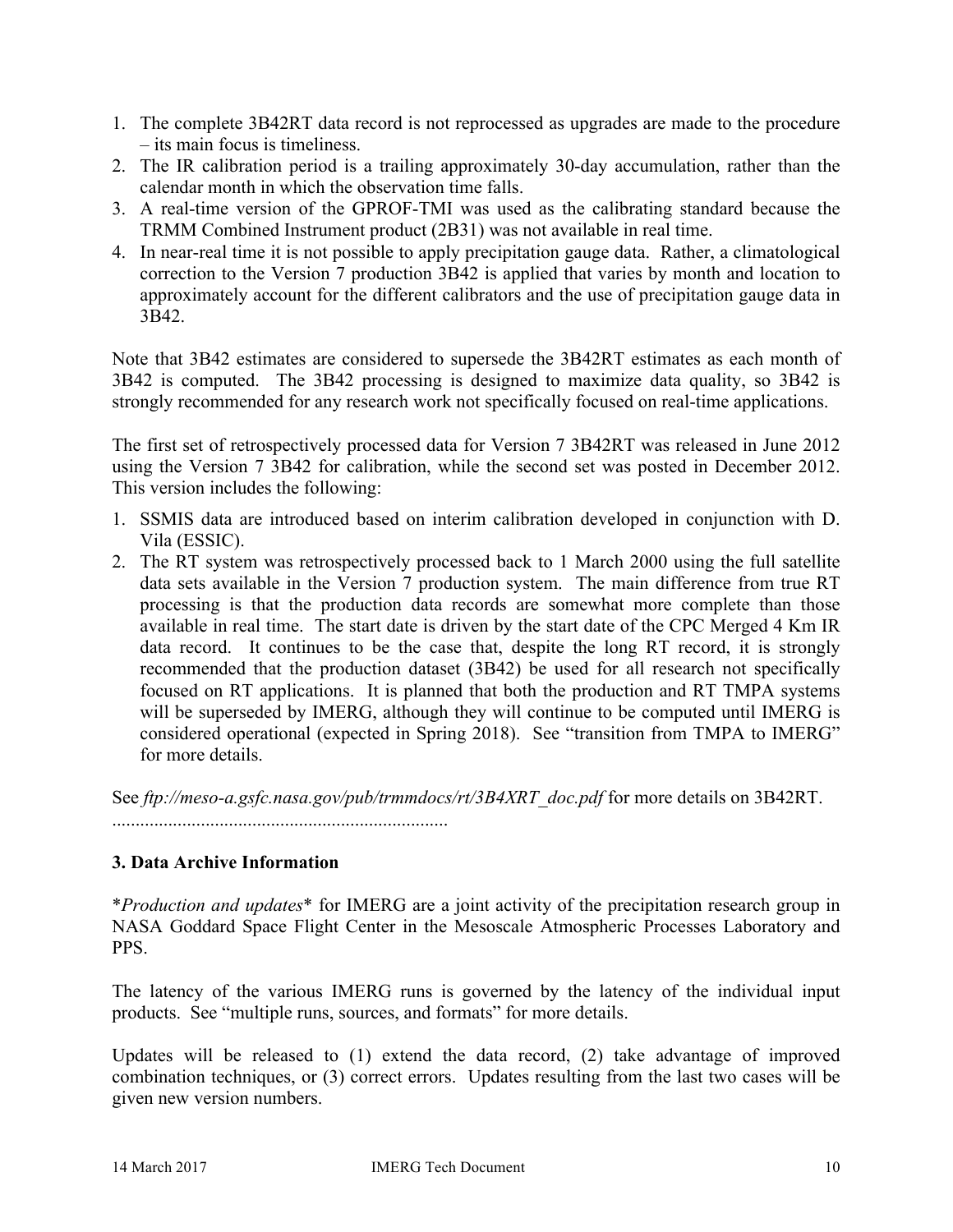NOTE: The changes described in this section are typical of the changes that are required to keep IMERG abreast of current requirements and science. Users are strongly encouraged to check back routinely for additional upgrades and to refer other users to this site rather than redistributing data that are potentially out of date.

In some cases, such as the failure of AMSR-E, the end of a data record is clear. In other cases, such as the gradual failure of the NOAA-16 AMSU-B during 2010, the point at which to end use of the data is a matter of judgment. In the latter case we chose 30 April 2010 despite continued operation into early 2011 based on apparent issues caused by these data in the TRMM 3B42RT.

In the future, we expect to expand all products to a fully global domain and to provide more advanced error estimates. For more details, refer to the sections "Pre-Planned Product Improvements" and "Options for Processing" in the IMERG ATBD.

........................................................................

Several \**TRMM end of mission issues*\* impact the IMERG system:

- 1. On 7 October 2014, routine production ended for the TRMM PR precipitation estimates due to the ongoing descent and ultimate decommissioning of the TRMM satellite (PMM, 2014). [PR data were briefly available from 12 February to 1 April 2015 as TRMM descended past its original altitude of 350 km.] Estimates from the TMI continued to be produced until it was turned off on 8 April 2015 as part of the TRMM decommissioning.
- 2. TMI continued to be included as one of the input data sets until it was ended on 8 April 2015 as part of the TRMM decommissioning activities.
- 3. Despite the end of TRMM operations, IMERG will not be a complete replacement for the TMPA products until retrospective processing is carried out in early 2018. Giving a decent interval for users to make the transition argues for continuing TMPA production until mid-2018.

The \**archive and distribution sites*\* for the official release of IMERG (and all other GPM products) are listed on the GPM data access pages

*http://pmm.nasa.gov/data-access/downloads/gpm*

Note that users are required to complete a simple, free, and automatic on-line registration in order to access the data; see "data user registration" for more details. This is required by data security considerations.

The responsible archive organizations are:

Precipitation Processing System NASA Goddard Space Flight Center Code 610.2 Greenbelt, MD 20771 USA Internet: *helpdesk@pps-mail.nascom.nasa.gov* Web site: *http://pps.gsfc.nasa.gov*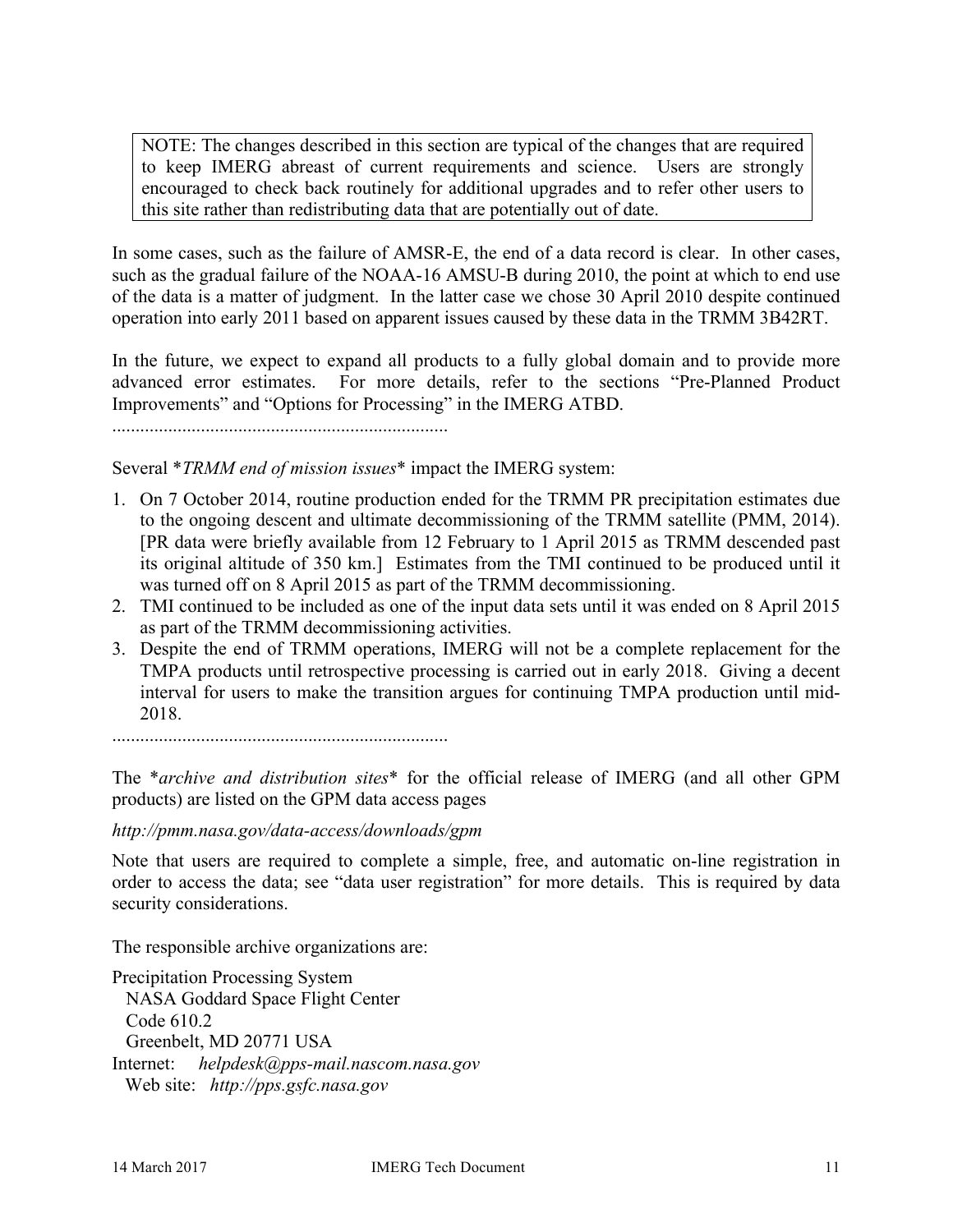Goddard Earth Sciences Data and Information Services Center NASA Goddard Space Flight Center Code 610.2 Greenbelt, MD 20771 USA Phone: +1-301-614-5224 Fax:  $+1-301-614-5268$ Internet: gsfc-help-disc@lists.nasa.gov Web site: *http://disc.gsfc.nasa.gov*

The Level 1C and 2 input satellite data sets are available in the PPS archive. The other input data, as well as the original (i.e., non-NASA input data) are available in independent archive and distribution sites, and contact information may be obtained through PPS. A comprehensive listing of PPS and GES DISC holdings, including value-added products, is listed on the GPM data access pages

*http://pmm.nasa.gov/data-access/downloads/gpm* . ..........................................................................

The official \**data set archive*\* consists of Version 5 Hierarchical Data Format (HDF5) files. Each half-hour dataset (3IMERGHH) or monthly dataset (3IMERGM) is contained in a separate file with standard self-documenting HDF5 metadata. The data are distributed via the Internet. Each 3IMERGHH file is approximately 2 MB (with internal compression), while the 3IMERGM files are each about 30 MB (with internal compression).

The full collection of IMERG Final Run files are provided and archived by PPS at *https://stormpps.gsfc.nasa.gov/storm* and by GES DISC at the DOI (see the DOI topic for the correct value). IMERG Early and Late Run files are available at PPS. Secondary archives of these data files exist outside of PPS and GES DISC, but users are responsible for gaining a clear understanding of the provenance of those data to assure that they are working with current, clean data.

In addition, PPS and GES DISC provide a variety of value-added products, which are listed on the GPM data access pages

*http://pmm.nasa.gov/data-access/downloads/gpm* .

Finally, quick-look imagery can be created using the THOR application, while interactive Webbased analysis for selected IMERG precipitation estimates and related fields is provided through GIOVANNI. See the respective topics for details.

Note that users are required to complete a simple, free, and automatic on-line registration in order to access the data; see "data user registration" for more details. This is required by data security considerations.

............................................................................

The \**DOI*\* list for the original IMERG Final Run HDF5 files is

half-hourly 10.5067/GPM/IMERG/3B-HH/04 monthly 10.5067/GPM/IMERG/3B-MONTH/04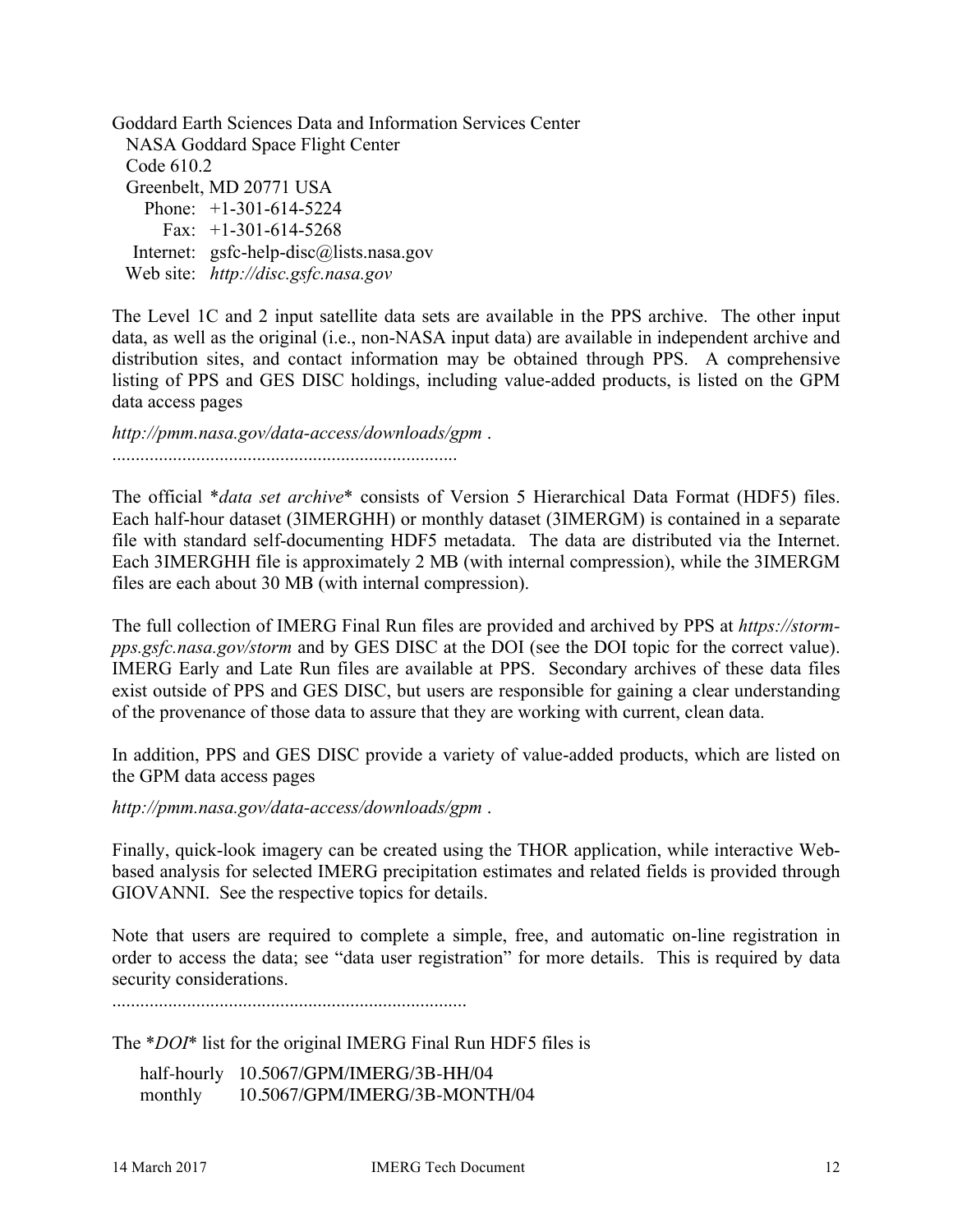DOI's are not currently assigned for the IMERG Early and Late Run files.

............................................................................

\**Known data set access issues*\* include:

- 1. Besides the primary data sites (see "data set archive"), several "mirror" and value-added archive sites outside of PPS and GES DISC provide the IMERG data sets and/or value-added products in their holdings. Users availing themselves of these sites should work with the personnel in charge of those sites to iron out access problems. Also, users are responsible for gaining a clear understanding of the provenance of those data to assure that they are working with current, clean data.
- 2. FTP access is sometimes regulated by the ISP or institution providing Internet connectivity. Specifically, many ISP's and institutions only permit the FTP software on user machines ("clients") to make "passive" FTP connections. At least some Macintosh and Windows native FTP applications default to "active". Users having trouble with FTP access should consult with their computer system support personnel to determine whether this is an issue, and if so, whether shifting to a third-party FTP package is necessary to allow "passive" operation.
- 3. The IMERG data sets are in IEEE "little-endian" floating-point format. Some Unix-based computers run in "big-endian", meaning the data must be "byte-swapped" to be useful. This is the opposite of the convention in the 3B42, 3B43, and 3B42RT data sets, which are in bigendian format.
- 4. Note that users are required to complete a simple, free, and automatic on-line registration in order to access the data; see "data user registration" for more details. This is required by data security considerations.

........................................................................

\**Data user registration*\* is required at PPS and GES DISC to satisfy modern data security considerations. This registration is simple, free, automatic, and on-line in both cases. For PPS and GES DISC, respectively, go to

http://registration.pps.eosdis.nasa.gov/registration/

https://disc.gsfc.nasa.gov/registration/registration-for-data-access

........................................................................

The \**data set inventory*\* may be obtained by accessing the IMERG product listings on the GPM data access pages

*http://pmm.nasa.gov/data-access/downloads/gpm*

..........................................................................

Users interested in \**obtaining data*\* can follow the links on the GPM data access pages

*http://pmm.nasa.gov/data-access/downloads/gpm*

to determine the correct run/format/service for their particular needs and then navigate to the correct data site. Note that users are required to complete a simple, free, and automatic on-line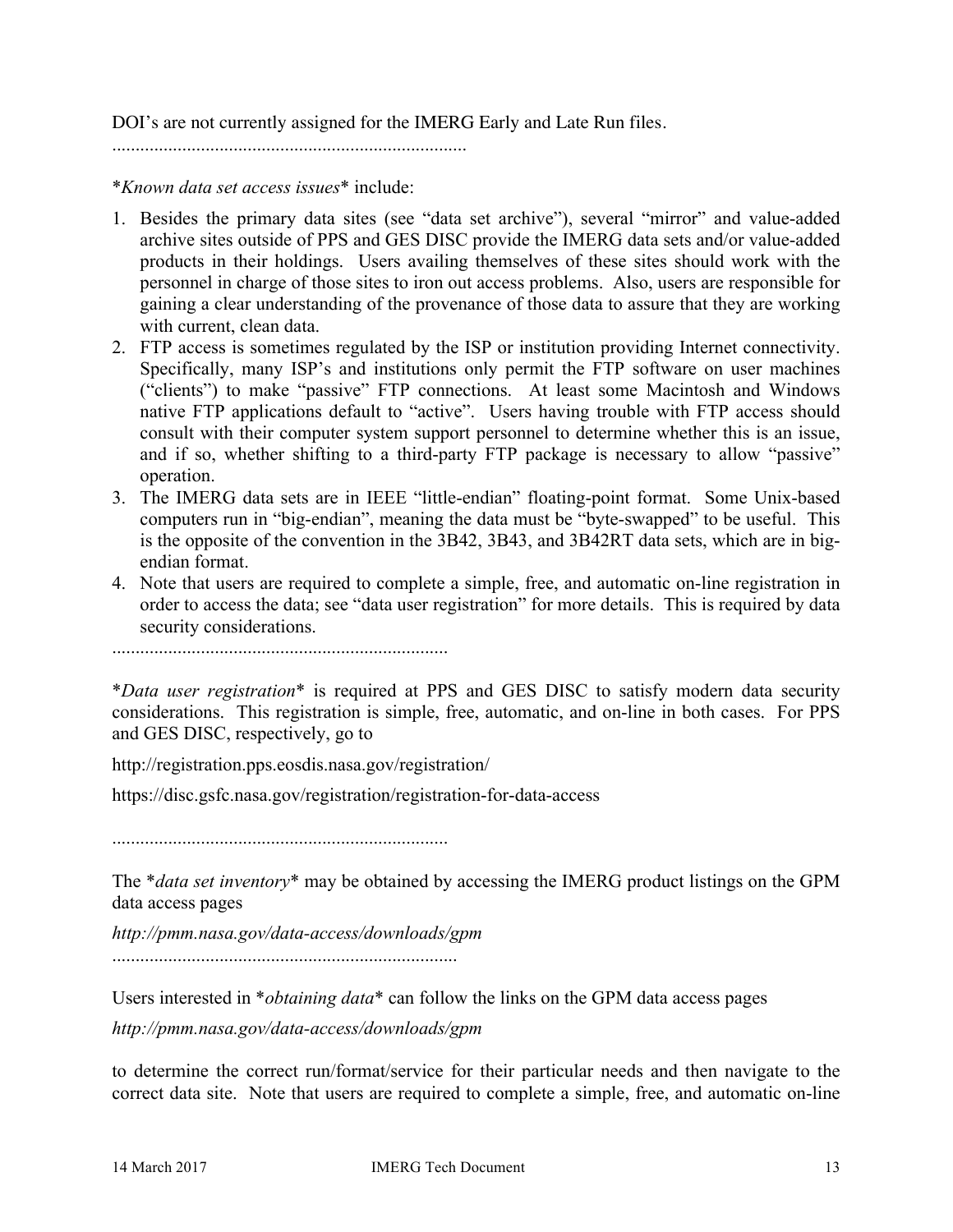registration for both PPS and GES DISC in order to access the data; see "data user registration" for more details. This is required by data security considerations.

It is possible to subset some of the data sets by parameter and/or space, as well as acquiring only the data files that correspond to the user's time period of interest. See the documentation for the individual dataset formats/services to determine what parameter/space subsetting is supported.

As well, Web-based interactive access to the IMERG and related data is provided by GIOVANNI; see that topic for details.

..........................................................................

The \**data access policy*\* is "freely available" with three common-sense caveats:

1. It is an emerging best practice that the data set source should be referenced when the data are used. A formal reference of the form

Huffman, G.J., E.F. Stocker, D.T. Bolvin, E.J. Nelkin, 2014, last updated 2014: *<dataset identifier> Data Sets*. NASA/GSFC, Greenbelt, MD, USA, <archive site – PPS or GES DISC>, Accessed <enter user data access date>, [doi:<*doi*> or at <*data landing page URL*>].

is suggested following the AMS policy statement at

*http://www2.ametsoc.org/ams/index.cfm/publications/authors/journal-and-bamsauthors/journal-and-bams-authors-guide/data-archiving-and-citation/*.

Note that the AMS policy states that this dataset reference should be in addition to reference to the relevant papers on constructing the data set. This approach allows readers to find both the technical literature and the data archive.

- 2. New users are urged to obtain their own current, clean copy from an official archive, rather than taking a version from a third party that might be damaged or out of date.
- 3. Errors and difficulties in the original datasets should be reported to the dataset creators or archive sites (depending on the nature of the issue). Access and format issues at third-party sites should be directed to their contacts.
- 4. Note that users are required to complete a simple, free, and automatic on-line registration for both PPS and GES DISC in order to access the data; see "data user registration" for more details. This is required by data security considerations.

..........................................................................

The Tool for High-resolution Observation Review (\**THOR*\*) is created and supported by PPS. THOR is a point-and-click program written in IDL that runs on Linux, Mac OS X, and Windows. This viewer enables you to display TRMM and GPM observations on a map of the Earth at the full instrument resolution. You install it on your own computer; instructions for downloading and installing the current Version 2 of THOR are located at

*http://pmm.nasa.gov/node/1189* .

As well, THOR is accessible within the PPS STORM (without downloading the application) to quickly visualize data fields.

........................................................................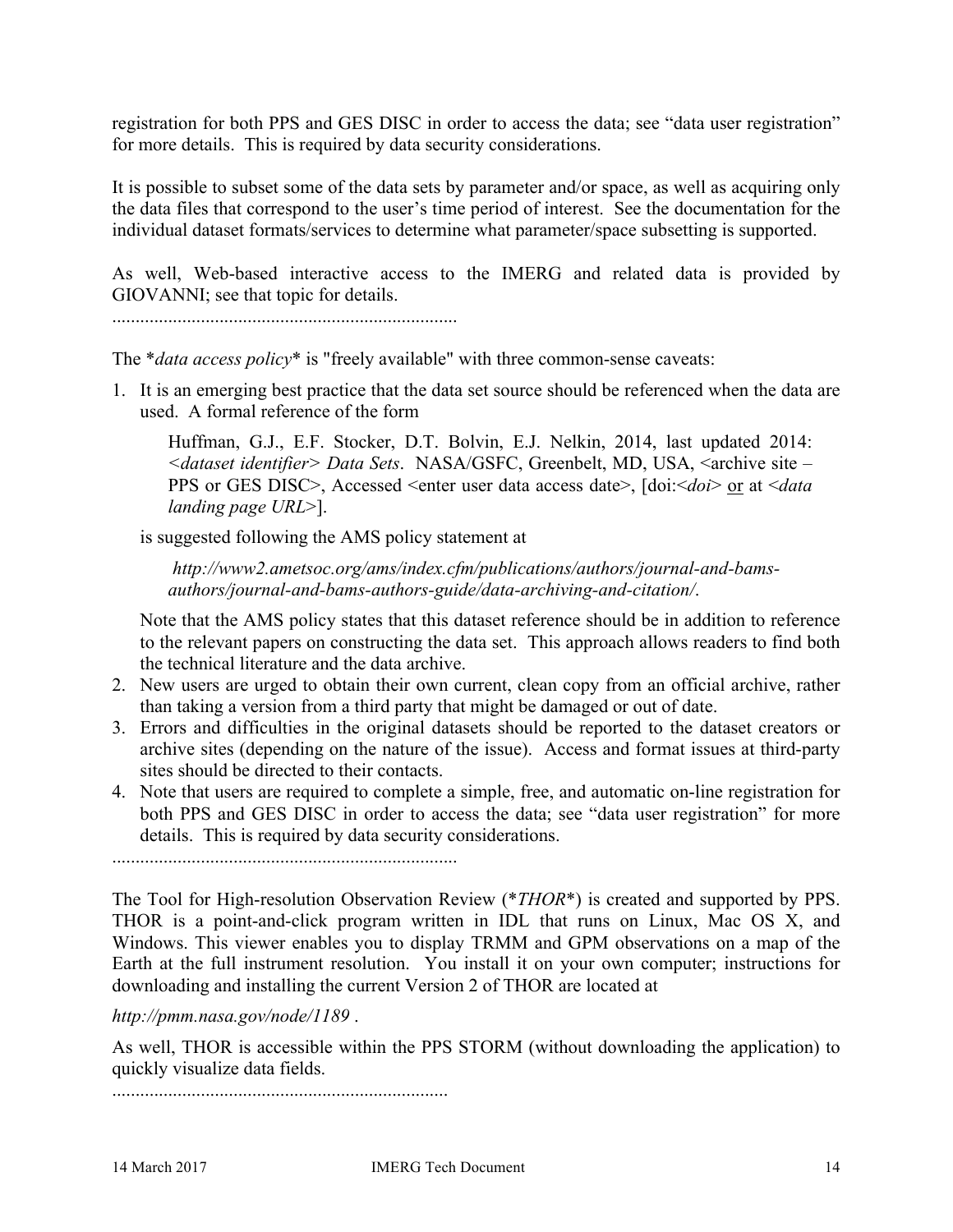\**GIOVANNI*\*, formerly the Geospatial Interactive Online Visualization ANd aNalysis Infrastructure, is created and supported by GES DISC. It provides a web-based resource for accessing many Earth science data sets, including IMERG Final Run. It performs a variety of basic subsetting, time- and space-averaging, and output of results in plots, time series, animations, or ASCII text. The current Version 4 of Giovanni is located at

*http://giovanni.gsfc.nasa.gov/* .

........................................................................

## **4. Data Set Information**

\**Advice for new users*\*: The variety of products that provide IMERG data can be daunting to a new user. These different products serve different needs, as outlined in "multiple runs, sources, and formats", which each user must map into their particular needs, level of computing skills, and computing tools. As well, first-time users are required to complete a simple, free, and automatic on-line registration for both PPS and GES DISC in order to access the data; see "data user registration" for more details. This is required by data security considerations. Once a user has acquired an example dataset, it is strongly suggested that they use GIOVANNI (which topic see) to verify that they are correctly accessing the data set format. The various IMERG dataset formats have been developed to work nicely with a range of off-the-shelf application software packages. If this is not successful, the user should contact the archive site for more information. Questions about the scientific basis for IMERG that are not answered in this technical document or the ATBD should be referred to the algorithm developers (see "documentation creator").

........................................................................

IMERG output is available in \**multiple runs, sources, and formats*\*, which can lead to confusion among users. The IMERG system is run twice in near-real time

- "Early" multi-satellite product  $\sim$  5 hr (but attempting 4 hr) after observation time and
- "Late" multi-satellite product  $\sim$ 15 hr (but attempting 12 hr) after observation time,

and once after the monthly gauge analysis is received

"Final" satellite-gauge product  $\sim$ 3 months after the observation month.

All three runs create half-hourly 0.1°x0.1° products (3IMERGHH), while the Final post-realtime run additionally provides a monthly 0.1°x0.1° satellite-gauge combination data set (3IMERGM). In all cases the output contains multiple fields that provide information on the input data, selected intermediate fields, and estimation quality.

These multiple runs are computed because of the competing demands for timeliness and completeness of data. The Early run can only employ forward morphing, but provides relatively quick results for flood analysis and other short-fuse applications. The Late run employs both forward and backward morphing with later data, and is appropriate for daily and longer applications, such as crop forecasting. The Final run introduces monthly precipitation gauge analyses, providing more accurate results in regions with gauge information. The Final run is considered the research-grade product.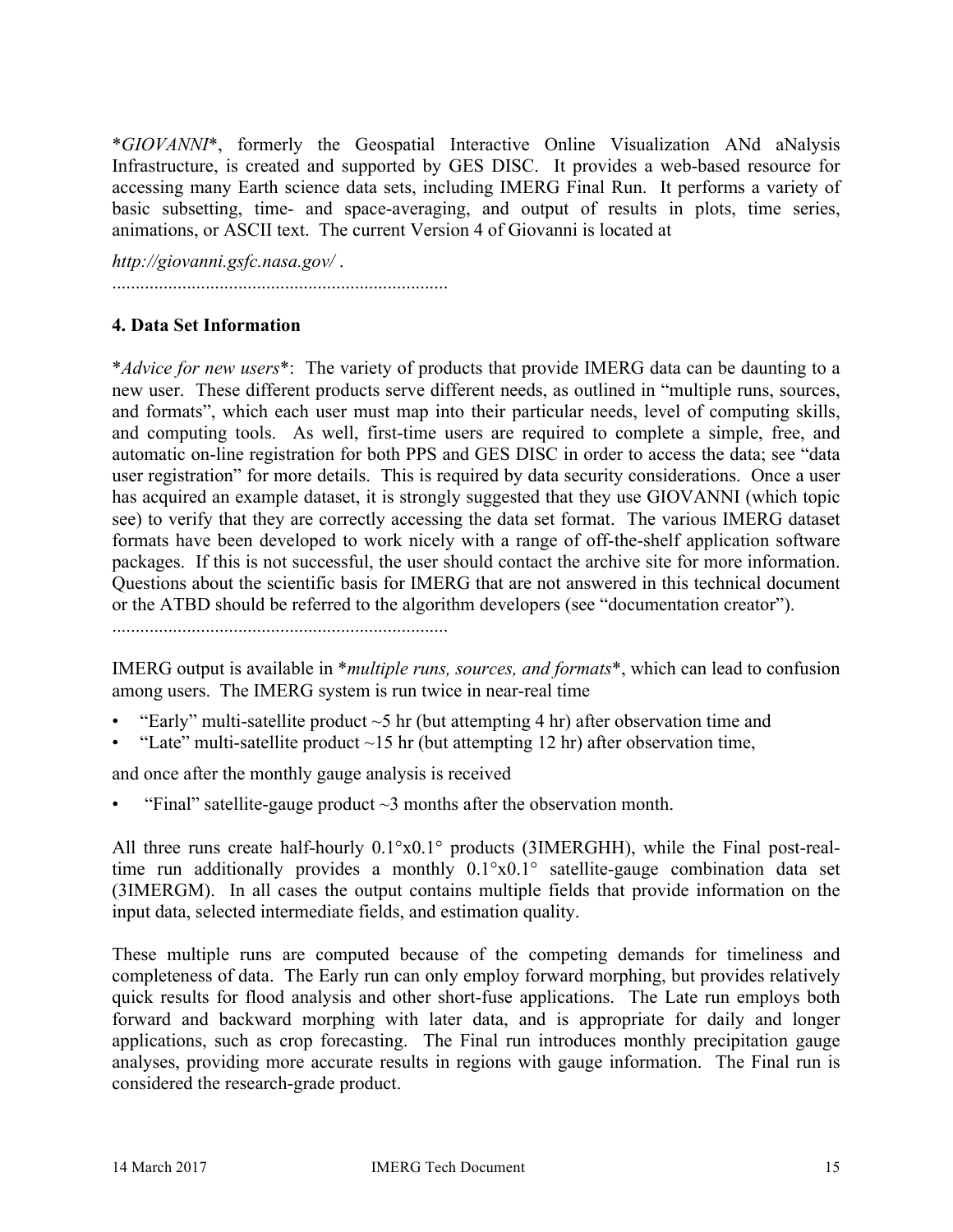Once computed, the IMERG data sets are hosted on both PPS and GES DISC, with each site providing value-added products based on the basic IMERG data sets, such as daily averages, GeoTIFF-format files, and WMS servers. A complete list of datasets provided by PPS and GES DISC is given on the GPM data access pages (*http://pmm.nasa.gov/dataaccess/downloads/gpm*). Note that users are required to complete a simple, free, and automatic on-line registration for both PPS and GES DISC in order to access the data; see "data user registration" for more details. This is required by data security considerations.

........................................................................

The identifier \**3IMERGHH*\* denotes the half-hourly output from any Run of IMERG.

.......................................................................

The identifier \**3IMERGM*\* denotes the monthly output, only computed by the Final Run of IMERG.

.......................................................................

The \**file date/time*\* is the UTC year, month, day, and then starting and ending hour, minute, second for both the 3IMERGHH and 3IMERGM data sets. The single date provided is the first day of the month for 3IMERGM; basically everything after year and month in its name is filled with nominal values. The date, start time, and end time are provided in both the metadata and file name. Within the name, start and end times are denoted by "S" and "E". All dates and times are UTC.

........................................................................

The template for \**data set file names*\* for the original IMERG HDF5 files is given in

*http://pps.gsfc.nasa.gov/Documents/FileNamingConventionForPrecipitationProductsForGPMM issionV1.4.pdf*

Examples are:

3IMERGHH from the Early run starting at 10UTC on 4 November 2014: *3B-HHR-E.MS.MRG.3IMERG.20141104-S100000-E102959.0600.V00Z.HDF5*

3IMERGM (always the Final run) for November 2014: *3B-MO.MS.MRG.3IMERG.20141101-S000000-E235959.11.V00Z.HDF5*

The prefixes for the different runs are:

- 3B-HHR-E half-hourly, Early Run
- 3B-HHR-M half-hourly, Middle (or Late) Run
- 3B-HHR half-hourly, Final Run
- $3B-MO$  monthly, Final Run

The standard approach to version numbering in GPM is to give all "down-stream" products the same version as the inputs. Given that IMERG has numerous inputs, we choose to use the calibrator, 2BCMB, to set the version for IMERG products. Thus, whenever 2BCMB has a version update, either major or minor (i.e., number or letter), then IMERG products will be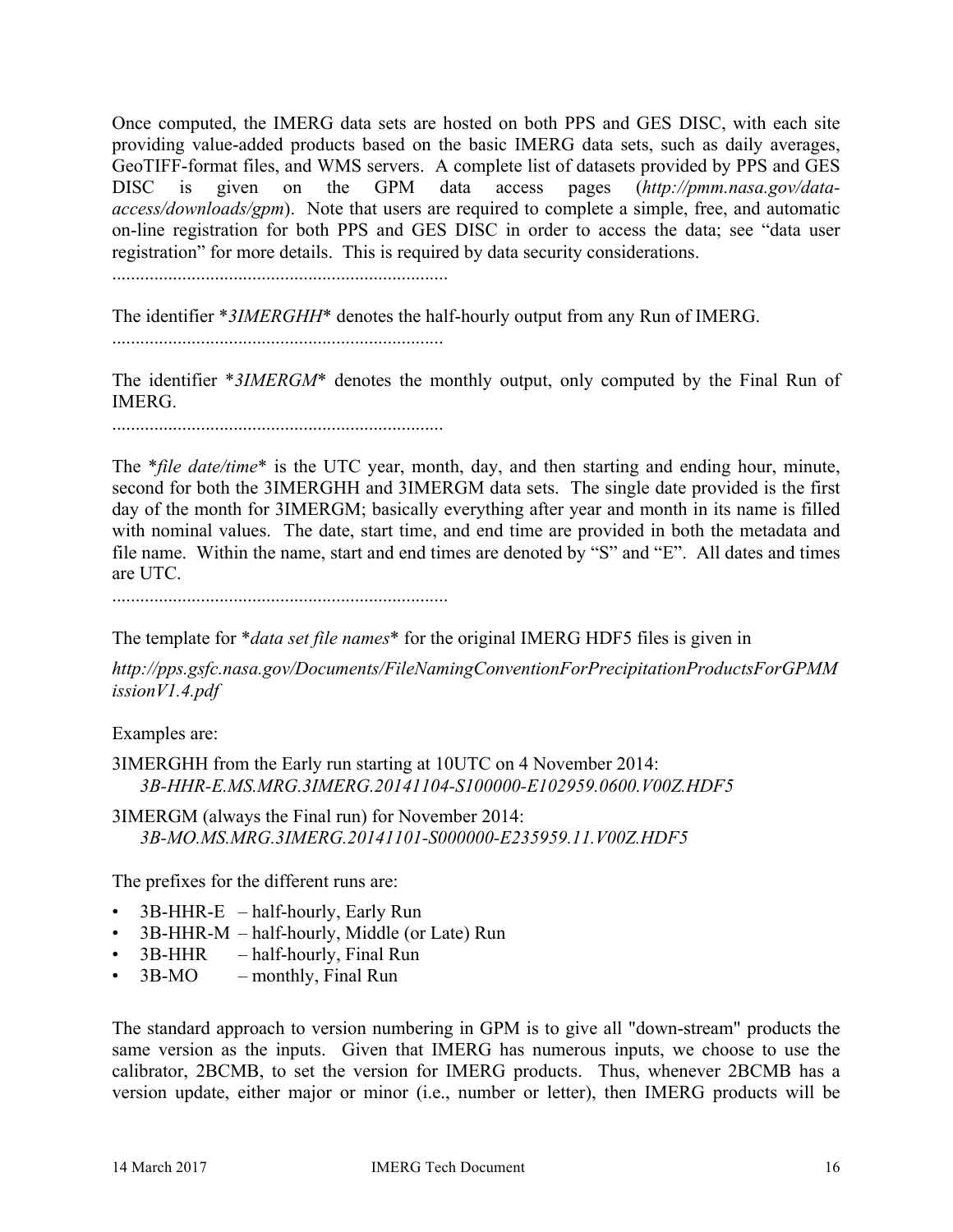updated as well. It also means that, if IMERG products are updated with a minor change (letter), then should 2BCMB be updated afterwards, the IMERG version will be updated once again and have a greater letter than 2BCMB. The initial 2BCMB product version is V03D. For example:

2BCMB V03D IMERG V03D IMERG updates ... 2BCMB V03D IMERG V03E 2BCMB updates ... 2BCMB V03E IMERG V03F ........................................................................

The \**temporal resolution*\* of the products is:

- 3IMERGHH: half hour (with "-E", "-M", and "" for the Early, Middle, and Final Runs)
- 3IMERGM: month

The half-hour period for the 3IMERGHH is driven by the basic observational interval for the geo-IR data. Note that both the microwave and IR input data are snapshots. In those small regions in which two (or more) overlapping microwave scenes occur in a grid box, the conicalscan imager (CSI) closest to the mid-point of the half hour is taken, or lacking any CSIs, the cross-track-scan sounder (CTSS) closest to the mid-point. [To be explicit, when both an CSI and a CTSS are available, the CSI is chosen even if it's further from the mid-point than the CTSS.] This restriction to one snapshot makes the statistics of the data sets as comparable as possible, since the collect of two-snapshot averages of precipitation rates has a rather different PDF than single-shot averages. These snapshots might be thought of as an average rate, valid at the nominal observation time, since Villarini and Krajewski (2007) showed that the (snapshot-based) TRMM 3B42 is best correlated with radar data averaged over 60-90 minutes, not always centered on the nominal overpass time.

The monthly period for 3IMERGM is driven by the typical calendar monthly period of precipitation gauge analyses, although it is also a typical period requested by many users. The precipitation value is an average over the calendar month.

Because the data are provided at nominal UTC half-hour intervals, each 3IMERGHH data set represents a nominal 30-minute span starting on the hour or half-hour. Thus, the first image of the day includes data for 00:00:000–00:29:59 UTC. The metadata and dataset name contain the date and start and end times.

........................................................................

The \**period of record*\* for IMERG is April 2014 through the present. There is also a partial month of half-hourly data for March 2014. There is a delay (latency) of 5 hours, 15 hours, and about 3 months after the end of the month for the Early, Late, and Final Runs. [We have a goal of reducing the Early and Late Run latencies to 4 and 12 hours, respectively.] The start is based on the first full month of GPM DPR data. In the retrospective GPM reprocessing, expected in early 2018, IMERG will incorporate TRMM data as a calibrator, enabling a start date of January 1998.

........................................................................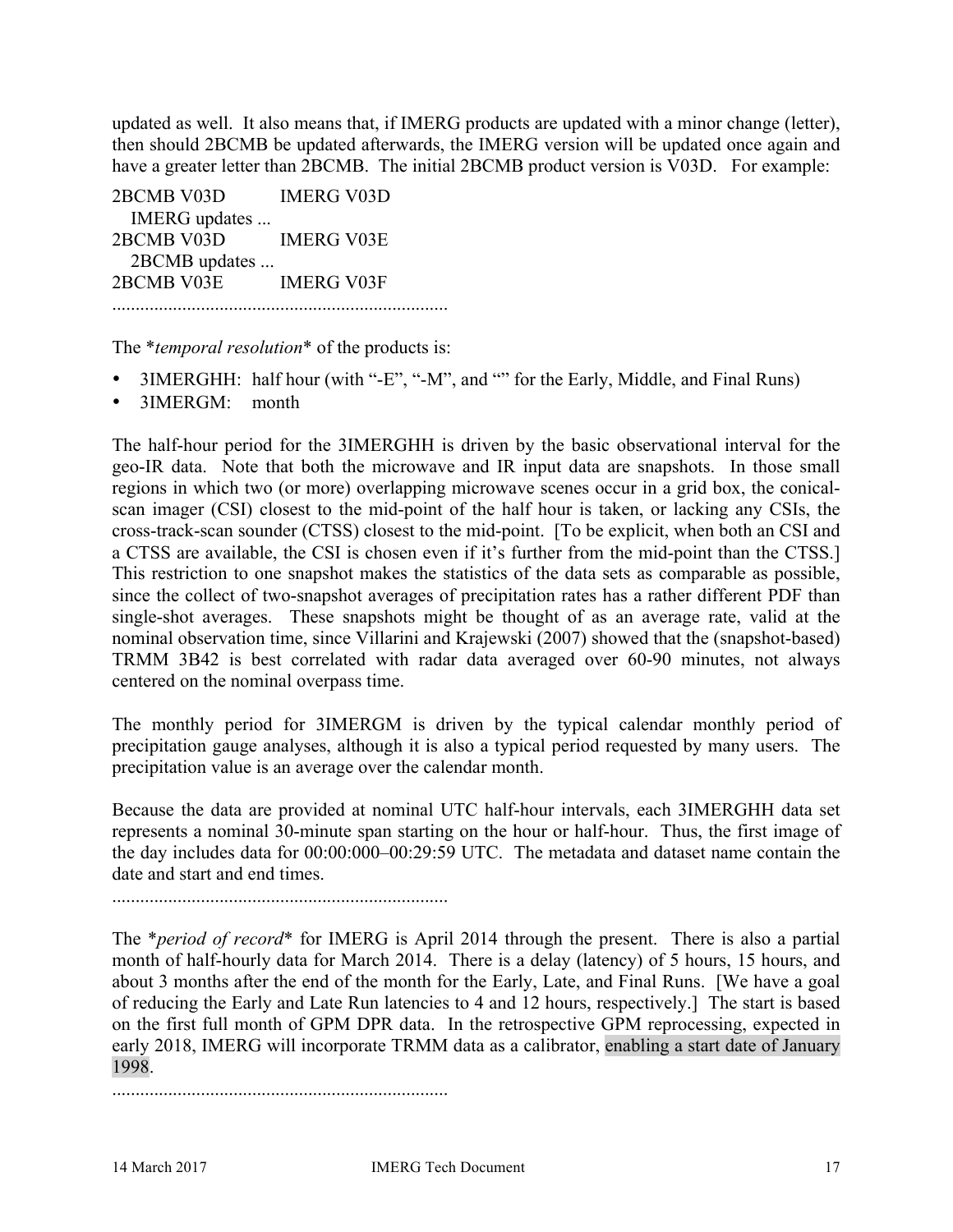The \**grid*\* on which each field of values is presented is a 0.1°x0.1° lat./lon. (Cylindrical Equal Distance) global array of points. It is size 1800x3600, with X (latitude) incrementing most rapidly South to North from the southern edge, and then Y (longitude) incrementing West to East from the Dateline, as detailed in the metadata. Tenth-degree latitude and longitude values are at grid edges:

| First point center | $(89.95\textdegree S, 179.95\textdegree W)$ |
|--------------------|---------------------------------------------|
|                    | Second point center (89.85°S,179.95°W)      |
| Last point center  | $(89.95\text{°N}, 179.95\text{°E})$         |

The reference datum is WGS84.

Note that the Version 04 IMERG precipitation estimates are not morphed outside the latitude band 60°N-S, so the "complete" precipitation fields are set to missing outside that band. However, at the higher latitudes regions the merged microwave estimate field has values that are available. The probability of liquid precipitation phase field is globally complete because it is a diagnostic based solely on model or reanalysis data, which are themselves globally complete.

........................................................................

The \**spatial resolution*\* of IMERG is 0.1°x0.1° lat/lon.

........................................................................

The \**spatial coverage*\* of Version 04 IMERG precipitation estimates is the latitude band 90°N-S. Note that the Version 04 IMERG precipitation estimates are not morphed outside the latitude band 60°N-S, so the "complete" precipitation fields are set to missing outside that band. However, at the higher latitudes regions the merged microwave estimate field has values that are available. The probability of liquid precipitation phase field is globally complete because it is a diagnostic based solely on model or reanalysis data, which are themselves globally complete.

........................................................................

The \**data file layout*\* for the original IMERG HDF5 files can be accessed at *ftp://gpmweb2.pps.eosdis.nasa.gov/pub/GPMfilespec/filespec.GPM.V1.pdf* , which includes a significant quantity of metadata intended to make the files recognizable by many standard offthe-shelf applications (see *ftp://gpmweb2.pps.eosdis.nasa.gov/pub/GPMfilespec/filespecMeta. GPM.V1.pdf*).

........................................................................

It is possible to \**read a file of data*\* with many standard off-the-shelf applications; any tool that reads the standard HDF5 file can be used to process IMERG files. As well, PPS provides a toolkit with C and FORTRAN versions that allow users to write custom programs. See *ftp://gpmweb2.pps.eosdis.nasa.gov/pub/PPStoolkit/GPM* for more details. The toolkit is at TK version 3.80.9 as of 28 July 2016. [Subsequent releases are intended to work with Version 05 GPM data, at version 3.80.23 as of 1 March 2017. The expected final Version 05 toolkit is version 3.80.24.] Documentation for the value-added file formats listed in the GPM data access pages at *http://pmm.nasa.gov/data-access/downloads/gpm* should be consulted to determine the best way to read these files. Some of these formats are intended for specific functions, such as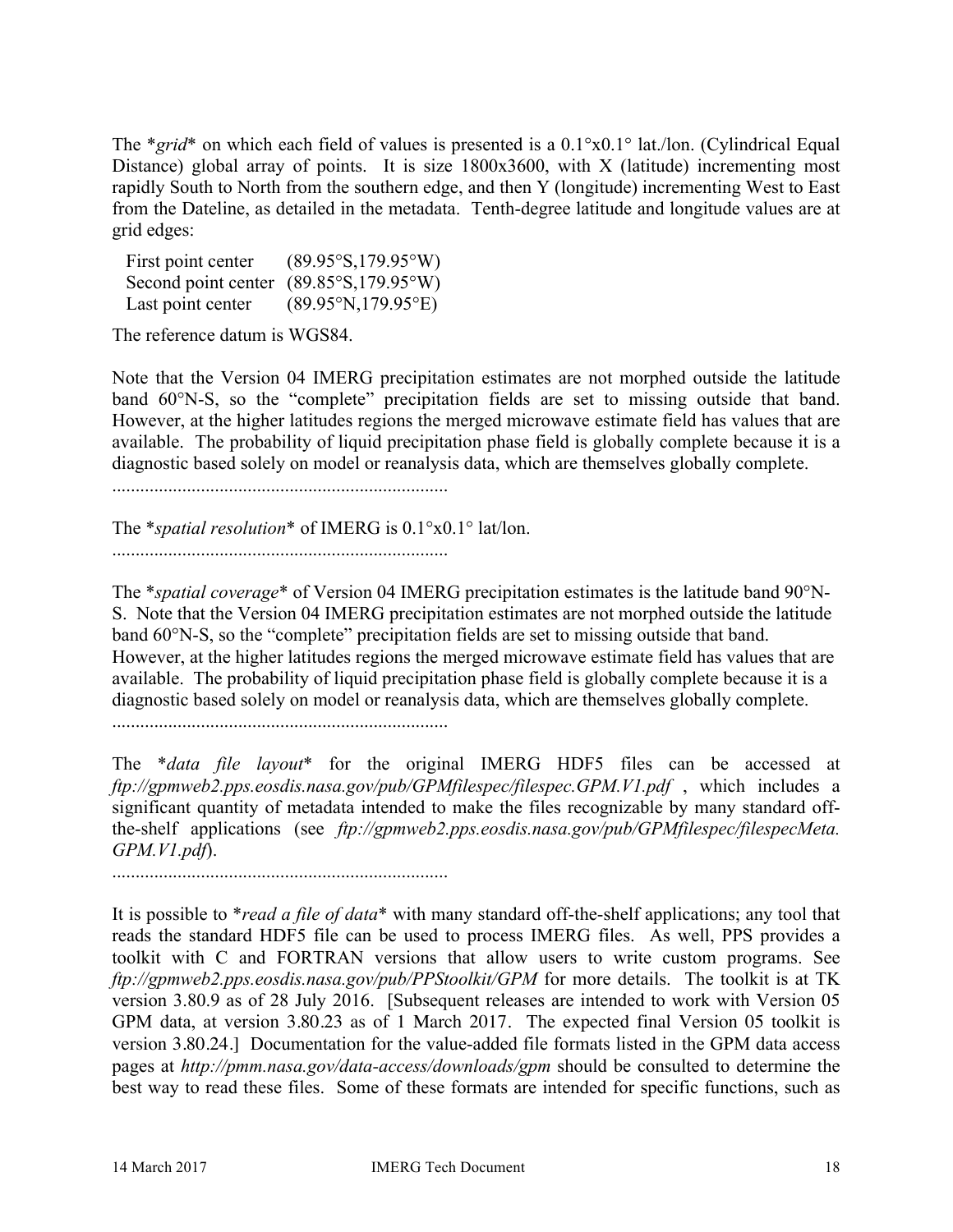the GIS-oriented GeoTIFF files. For users of the R programming language, a package to read HDF5, called 'h5', is located at *http://cran.r-project.org/web/packages/h5/index.html.*

........................................................................

The \**3IMERGHH data fields*\* provide a variety of data fields for users and data developers.

*Table 1. List of data fields, their variable names (in the data structure), and the data units for 3IMERGHH data files. Italics denote user-oriented fields.*

| Data field                                                                                        | Variable name                      | Units                  |
|---------------------------------------------------------------------------------------------------|------------------------------------|------------------------|
| Multi-satellite precipitation estimate with gauge<br>calibration (recommended for general use)    | precipitationCal                   | mm/hr                  |
| Multi-satellite precipitation estimate                                                            | precipitationUncal                 | mm/hr                  |
| Random error for gauge-calibrated multi-satellite<br>precipitation                                | randomError                        | mm/hr                  |
| Merged microwave-only precipitation estimate.                                                     | HQprecipitation                    | mm/hr                  |
| Microwave satellite source identifier                                                             | <b>HQprecipSource</b>              | index values           |
| Microwave satellite observation time                                                              | <b>HQobservationTime</b>           | min. into<br>half hour |
| IR-only precipitation estimate                                                                    | <b>IR</b> precipitation            | mm/hr                  |
| Weighting of IR-only precipitation relative to the<br>morphed merged microwave-only precipitation | <b>IRkalmanFilterWeight</b>        | percent                |
| Probability of liquid precipitation phase                                                         | probabilityLiquid<br>Precipitation | percent                |
| Quality Index for precipitation Cal field                                                         | precipitationQualityIndex          | n/a                    |

The index values for HQprecipSource are:

| $0 = no$ observation | $1 = TMI$           | $2 =$ (unused)      |
|----------------------|---------------------|---------------------|
| $3 = AMSR$           | $4 = SSMI$          | $5 = SSMIS$         |
| $6 = AMSU$           | $7 = MHz$           | $8 = SAPHIR$        |
| $9 = GMI$            | $10 =$ (unused)     | $11 = ATMS$         |
| $12 = AIRS$          | $13 = TOVS$         | $14 = CRIS$         |
| $15 =$ Spare CSI 1   | $16 =$ Spare CSI 2  | $17 =$ Spare CSI 3  |
| $18 =$ Spare CSI 4   | $19 =$ Spare CSI 5  | $20 =$ Spare CTSS 1 |
| $21 =$ Spare CTSS 2  | $22 =$ Spare CTSS 3 | $23$ = Spare CTSS 4 |
| $24 =$ Spare CTSS 5  |                     |                     |

where  $CSI = conical-scan$  *imager* and  $CTS = cross-track-scan$  *sounder*. The time span for each3IMERGHH field is the half hour (in UTC) stated in the file name and metadata.

.......................................................................

The \**3IMERGM data fields*\* provide a variety of data fields for users and data developers.

*Table 2. List of data fields, their variable names (in the data structure), and the data units for 3IMERGM data files. Italics denote user-oriented fields.*

| ٤ia.<br>$- \cdot \cdot \cdot$ | $ -$<br>name<br>w<br>$\boldsymbol{\mu}$<br>. | $-$<br>nuts |
|-------------------------------|----------------------------------------------|-------------|
|                               |                                              |             |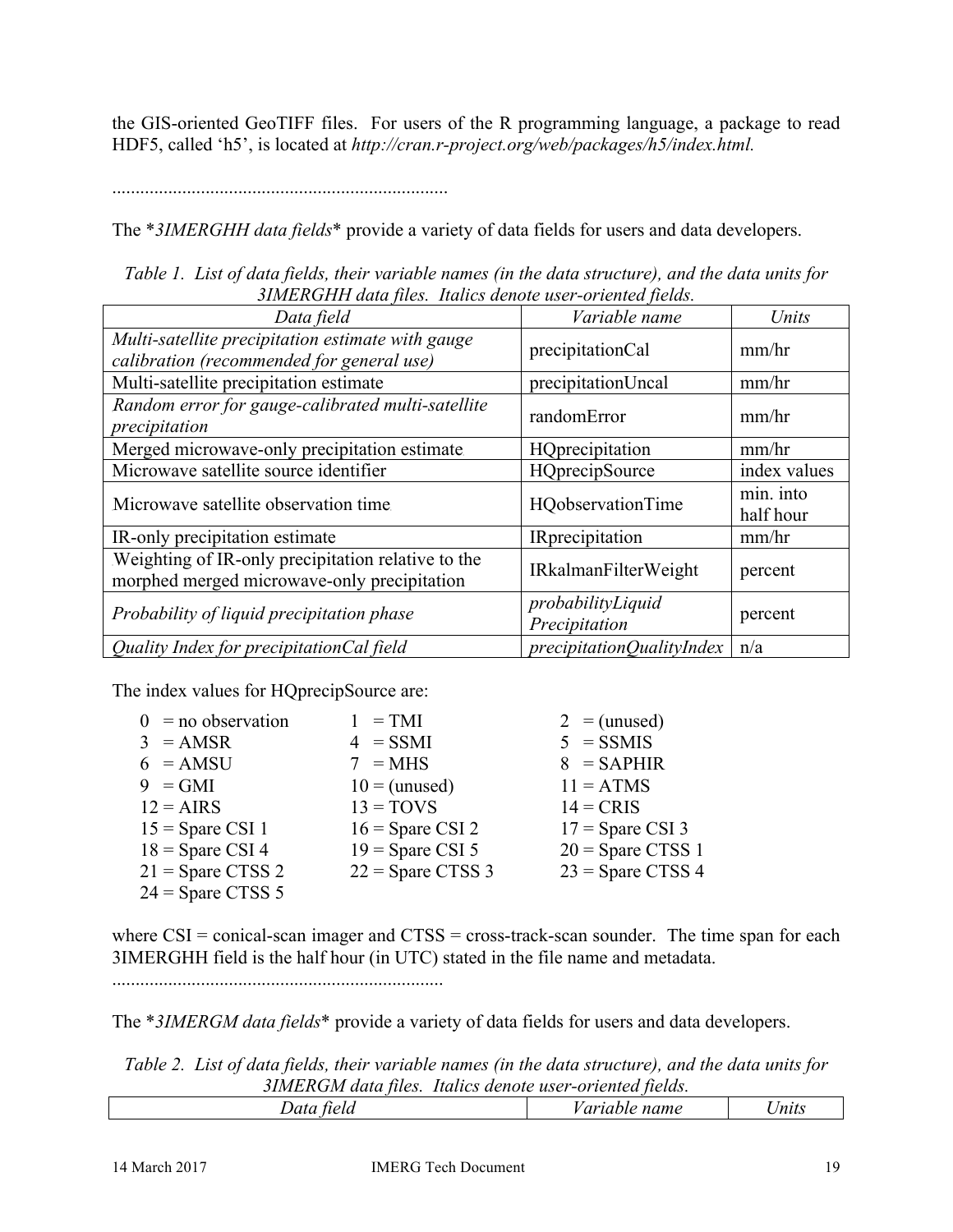| Merged satellite-gauge precipitation estimate<br>(recommended for general use)    | precipitation                      | mm/hr   |
|-----------------------------------------------------------------------------------|------------------------------------|---------|
| Random error for merged satellite-gauge<br>precipitation                          | randomError                        | mm/hr   |
| Weighting of gauge precipitation relative to the<br>multi-satellite precipitation | gaugeRelativeWeight                | percent |
| Accumulation-weighted probability of liquid<br><i>precipitation phase</i>         | probabilityLiquid<br>Precipitation | percent |
| Quality Index for precipitationCal field                                          | precipitationQuality<br>Index      | n/a     |

The time span for each 3IMERGM field is the month stated in the file name and metadata.

.......................................................................

## **5. Sensors**

Some \**PMW satellite overpass times*\* experienced significant drifting during the satellite's period of service (see *http://precip.gsfc.nasa.gov/times\_allsat.jpg* for a current time-series plot). There is no direct effect on the accuracy of the precipitation estimates, but it is possible that the systematic change in sampling time could introduce subtle shifts in the resulting collection of precipitation estimates. The plot shows that the 00/12 UTC slot entirely lacks coverage for three or more hours over the entire record. Meanwhile, the uncoordinated satellite operations end up giving a slowly varying pattern of near-duplicate data in some time slots, and totally absent coverage in others. Finally, it is routinely the case that the precessing satellites (TRMM, GPM, Megha-Tropiques) create a complicated pattern of overlap and fill-in for the observations and gaps in the sun-synchronous satellites.

.......................................................................

The GPM Dual-frequency Precipitation Radar (\**DPR*\*) is a pair of flat-panel phased-array weather radars, based on the very successful TRMM PR. The horizontal and vertical resolutions for the Ku-band unit are 5 km and 250 m, respectively, over a 245 km swath to a height above sea level of 19 km. The minimum detectable rainrate is 0.5 mm/hr. The Ka-band unit has two modes. In the standard mode, the horizontal and vertical resolutions are 5 km and 250 m, respectively, over a 125 km swath to a height above sea level of 19 km, with a minimum detectable rainrate of 0.2 mm/hr. In high-resolution mode, the horizontal and vertical resolutions are 2.5 km and 250 m, respectively, over a 110 km swath to a height above sea level of 20 km.

The DPR is an operational sensor, so the data record suffers the usual gaps in the record due to processing errors, down time on receivers, etc.

The 65° inclination provides nominal coverage over the latitudes 67°N-S for the Ku-band unit, and to 66°N-S for the Ka-band unit.

Further details are available in Iguchi et al. (2010).

........................................................................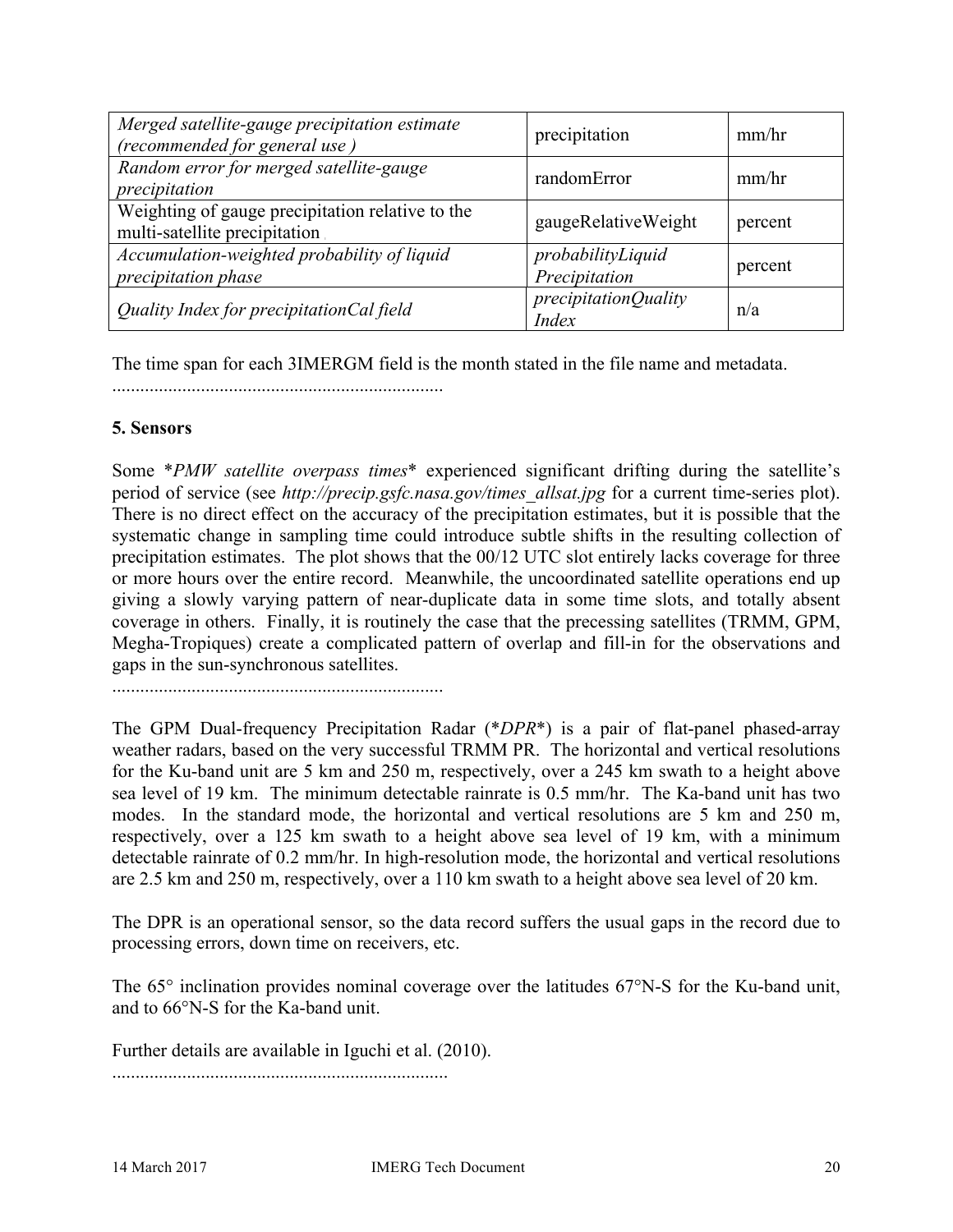The GPM Microwave Imager (\**GMI*\*) is a multi-channel passive microwave radiometer. The GMI provides vertical and horizontal polarization values for 10.7, 18.7, 23.8, 36.5, 89.0, 165.5,  $183.3 \pm 3$ , and  $183.3 \pm 7$  GHz frequencies (except only vertical at 23 and the 183's) with conical scanning, similar to the SSMIS. The channels have effective fields of view that vary from 4x7 km for the 89 GHz (oval due to the slanted viewing angle intersecting the surface at 51<sup>°</sup>) to 19x32 km for the 10 GHz. Channels above 89 GHz are resolved at the 89 GHz footprint size. For practical reasons, as with SSMIS, two separate feed horns collect the lower-frequency channels (36.5 and below) and the remaining higher-frequency channels. As a result, each set of channels has a separate navigation, and the footprints are not collocated. At Level 1C PPS provides both the original, separately navigated channels and a special product in which the high-frequency channels are remapped to the low-frequency footprint locations. The 89 GHz and higher frequency channels are undersampled near nadir, and the lower-frequency channels are more or less oversampled (see *http://mirs.nesdis.noaa.gov/gpmgmi.php*). At the swath edge even the higher-frequency channels are oversampled.

The GMI is an operational sensor, so the data record suffers the usual gaps in the record due to processing errors, down time on receivers, etc.

The 65° inclination provides nominal coverage over the latitude band 70°N-S, although limitations in retrieval techniques limit the accuracy, or even availability, of precipitation estimates in cases of cold land or sea ice.

Further details are available at *http://pmm.nasa.gov/sites/default/files/document\_files/GMIL1B\_ ATBD.pdf* .

........................................................................

The TRMM Precipitation Radar (\**PR*\*) is a flat-panel phased-array weather radar, the first flown in space. The horizontal and vertical resolutions are 4 km and 250 m, respectively, over a 220 km swath to a height above sea level of 20 km. The minimum detectable signal is 17 (18) dBZ before (after) the TRMM orbit boost in August 2001.

The PR is an operational sensor, so the data record suffers the usual gaps in the record due to processing errors, down time on receivers, etc. There were outages for an operational anomaly in May 2000, and the boost to a higher orbit during the first part of August 2001. The PR suffered an electronics failure on 29 May 2009. Data were lost until the "B-side" electronics were activated until 19 June 2009. Some residual differences are noticeable. The descent of TRMM following fuel exhaustion in July 2014 prevented useful retrievals after 7 October 2014, except for a short period in 2015 from 12 February to 1 April as TRMM descended past its original at-launch altitude of 350 km.

The 35° inclination provides nominal coverage over the latitudes 37°N-S.

Further details are available in Kummerow et al. (1998).

........................................................................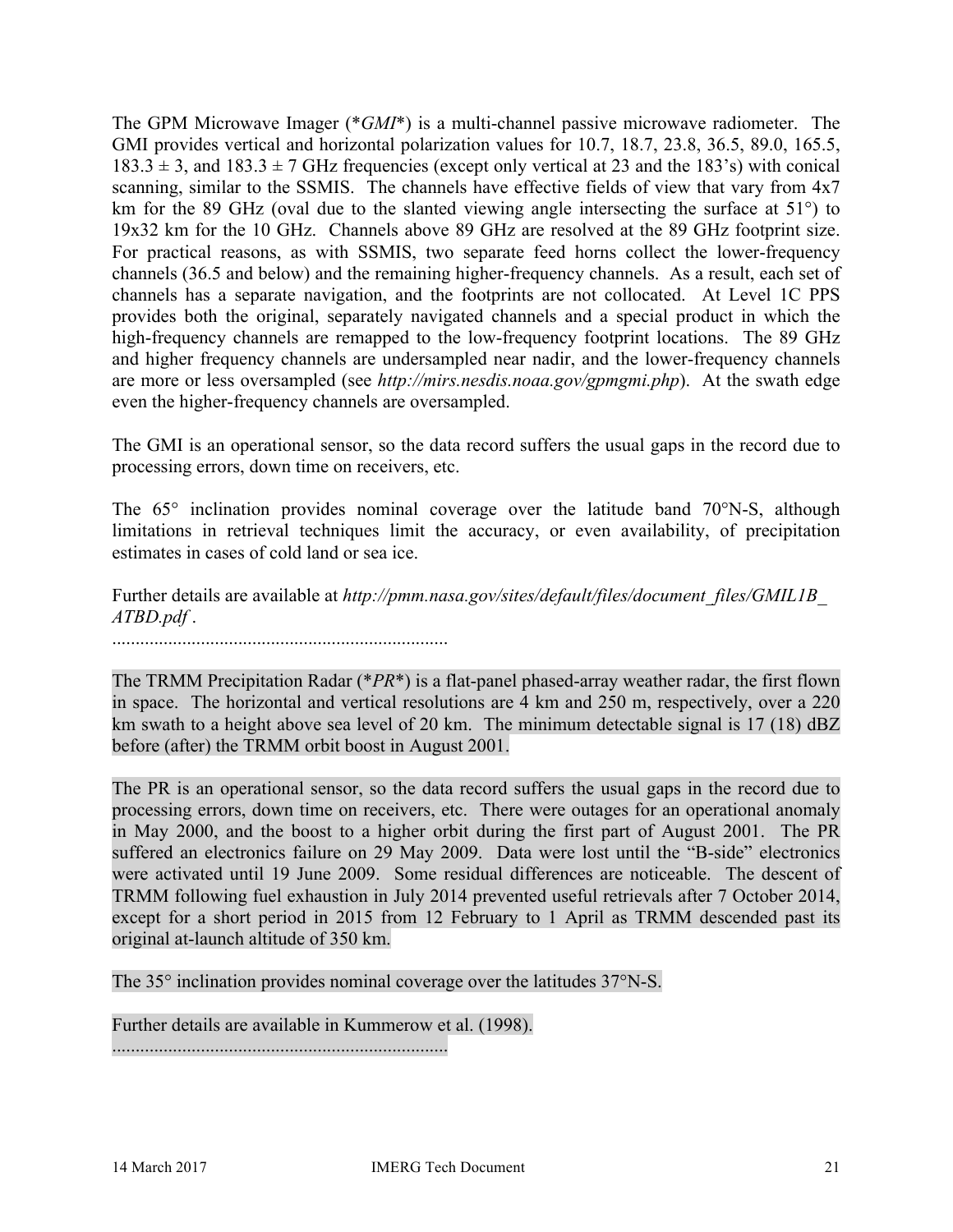The TRMM Microwave Imager (\**TMI*\*) is a multi-channel passive microwave radiometer that flies on TRMM. The TMI provides vertical and horizontal polarization values for 10.65, 19.35 21.3, 37.0, and 85.5 GHz frequencies (except only vertical at 21) with conical scanning, similar to the SSMI. The channels have effective fields of view that vary from 4.6x6.9 km for the 85 GHz (oval due to the slanted viewing angle intersecting the surface at 51°) to 29.1x55.2 km for the 10 GHz. Consequently, the 85 GHz is undersampled near nadir, and all other channels are more or less oversampled. At the swath edge even the 85.5 GHz is oversampled.

The TMI is an operational sensor, so the data record suffers the usual gaps in the record due to processing errors, down time on receivers, etc. There were outages for an operational anomaly in May 2000 and the boost to a higher orbit during the first part of August 2001. The TMI continued to be operated during the descent of TRMM following fuel exhaustion in July 2014, until passivation (shutdown of the satellite) on 8 April 2015. There is some effect due to a gradually changing Earth Incidence Angle (EIA) of the sensor, but the retrievals are considered useful.

The 35° inclination provides nominal coverage over the latitudes 40°N-S, although limitations in retrieval techniques limit the accuracy, or even availability, of precipitation estimates in cases of cold land or sea ice (which is unlikely in this latitude range).

Further details are available in Kummerow et al. (1998).

........................................................................

The Advanced Microwave Scanning Radiometer Version 2 (\**AMSR2*\*) is a multi-channel passive microwave radiometer provided by the Japan Aerospace Exploration Agency that has flown on GCOM-W since mid-2012. GCOM-W is placed in a sun-synchronous polar orbit with a period of about 102 min. The AMSR2 provides vertical and horizontal polarization values for 6.9, 10.65, 18.7, 23.8, 36.5, and 89.0 GHz frequencies (except only vertical at 23.8) with conical scanning, similar to the SSMI. Pixels and scans are spaced 10 km apart at the suborbital point, except the 89-GHz channels are collected at 5 km spacing. Every other high-frequency pixel was co-located with the low-frequency pixels, starting with the first pixel in the scan and the first scan in a pair of scans. The channels have resolutions that vary from 3x5 km for the 89 GHz (oval due to the slanted viewing angle) to 35x62 km for the 6 GHz.

The polar orbit provides nominal coverage over the latitudes 85°N-S, although limitations in retrieval techniques limit the accuracy, or even availability, of precipitation estimates in cases of cold land or sea ice.

The AMSR2 is an operational sensor, so the data record suffers the usual gaps in the record due to processing errors, down time on receivers, etc. In addition, beginning with 5 April 0823 UTC the AMSR2 37V channel experienced intermittent noisy values. On 8 July 2016 FNMOC informed Wes Berg that "spike detection" was turned off on 18 May, at which point the anomaly ceased. The 37V channel was again used, and in future reprocessings we expect to set the 37V channel to missing for the period 5 April – 18 May 2016.

Further details are available at *http://suzaku.eorc.jaxa.jp/GCOM\_W/w\_amsr2/whats\_amsr2.html*.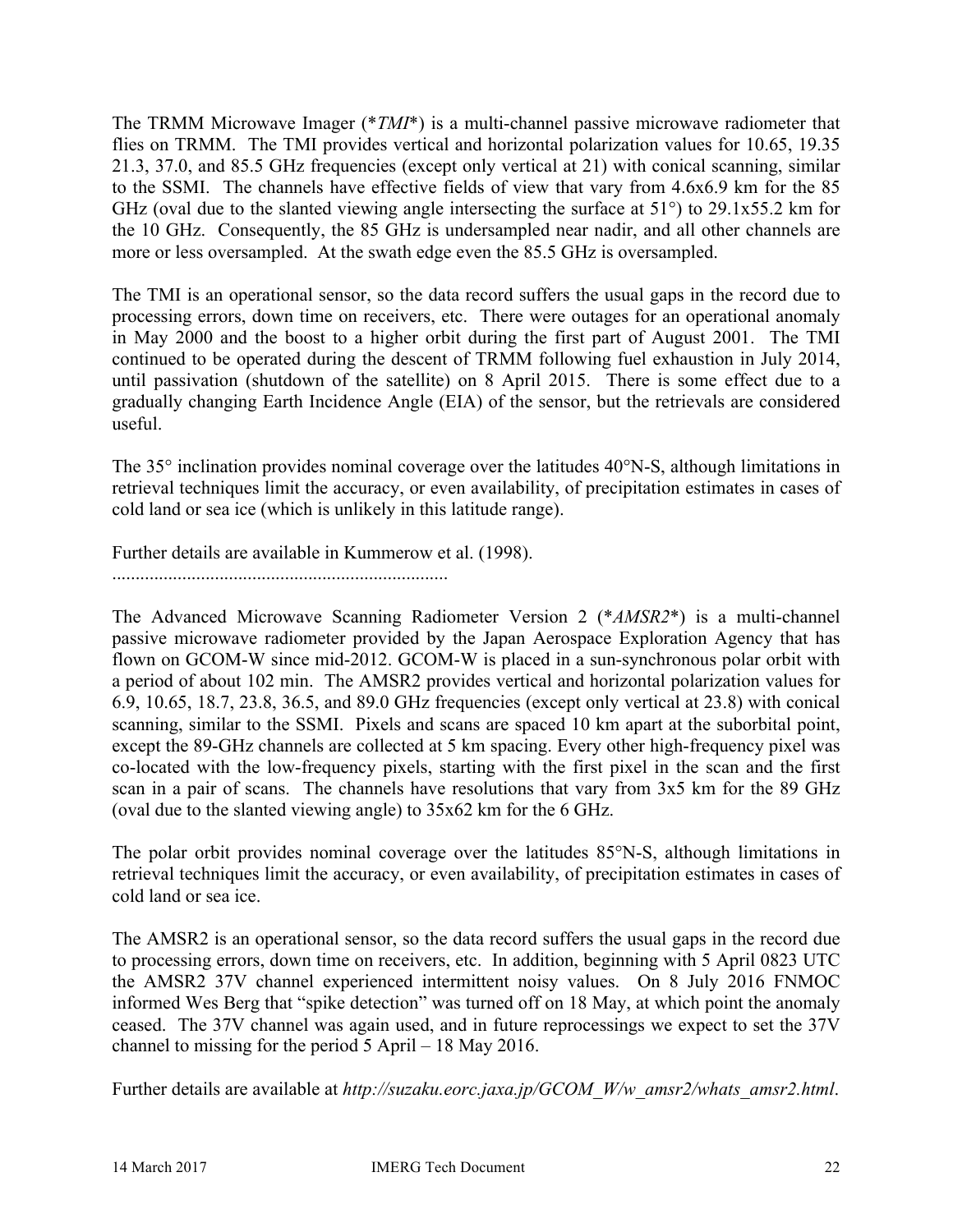........................................................................

The Advanced Microwave Scanning Radiometer for the Earth Observing System (\**AMSR-E*\*) is a multi-channel passive microwave radiometer provided by the Japan Aerospace Exploration Agency that flew on Aqua from mid-2002 until it failed in late 2011. Data use in 3B42/43 cover 19 June 2002 – 3 October 2011. Aqua is placed in a sun-synchronous polar orbit with a period of about 102 min. The AMSR-E provided vertical and horizontal polarization values for 6, 10, 18, 23, 36, and 89 GHz frequencies (except only vertical at 23) with conical scanning, similar to the SSMI. Pixels and scans were spaced 10 km apart at the suborbital point, except the 89-GHz channels were collected at 5 km spacing. However, the B-scan sensor, which provides the 89 GHz scan between the lower-frequency scans, failed around 4 November 2004. Every other high-frequency pixel was co-located with the low-frequency pixels, starting with the first pixel in the scan and the first scan in a pair of scans. The channels had resolutions that vary from 4x6 km for the 89 GHz (oval due to the slanted viewing angle) to 43x74 km for the 6 GHz.

The polar orbit provides nominal coverage over the latitudes 85°N-S, although limitations in retrieval techniques limit the accuracy, or even availability, of precipitation estimates in cases of cold land or sea ice.

The AMSR-E was an operational sensor, so the data record suffered the usual gaps in the record due to processing errors, down time on receivers, etc. Over time the coverage improved as the operational system matured. As noted above, the B-scan sensor failed around 4 November 2004.

Further details are available at *http://www.ghcc.msfc.nasa.gov/AMSR/*.

........................................................................

The Special Sensor Microwave Imager/Sounder (\**SSMIS*\*) is a multi-channel passive microwave radiometer that has flown on selected Defense Meteorological Satellite Program (DMSP) platforms since late 2003. The DMSP is placed in a sun-synchronous polar orbit with a period of about 102 min. The SSMIS provides vertical and horizontal polarization values for the SSMI-like 19, 22, 37, and 91 GHz frequencies (except only vertical at 22) with conical scanning, as well as other channels with a heritage in the Special Sensor Microwave/Temperature 2 (SSM/T2) sensor: 150, 183 $\pm$ 1, 183 $\pm$ 3, and 183 $\pm$ 7 GHz. Unlike SSMI, every SSMIS scan observes at all channels: pixels and scans are respectively spaced 25 and 12.5 km apart at the suborbital point for channels below 91 GHz, 12.5 km for both pixel and scans for 91 GHz. Thus, the high-frequency channels have twice as many footprints per scan as the lower-frequency channels. For practical reasons, as with GMI, multiple separate feed horns are used to collect sets of channels. As a result, each set of channels has a separate navigation, and the footprints are not collocated. The SSMI-like channels have the resolutions

42.4x70.1 km (19, 22 GHz) 27.5x44.2 km (37 GHz) 13.1x14.4 km (91 GHz)

while the "sounding" channels have the resolutions

13.1x14.4 km (150 GHz) 13.1x14.4 km (183±1, 183±3, 183±7 GHz)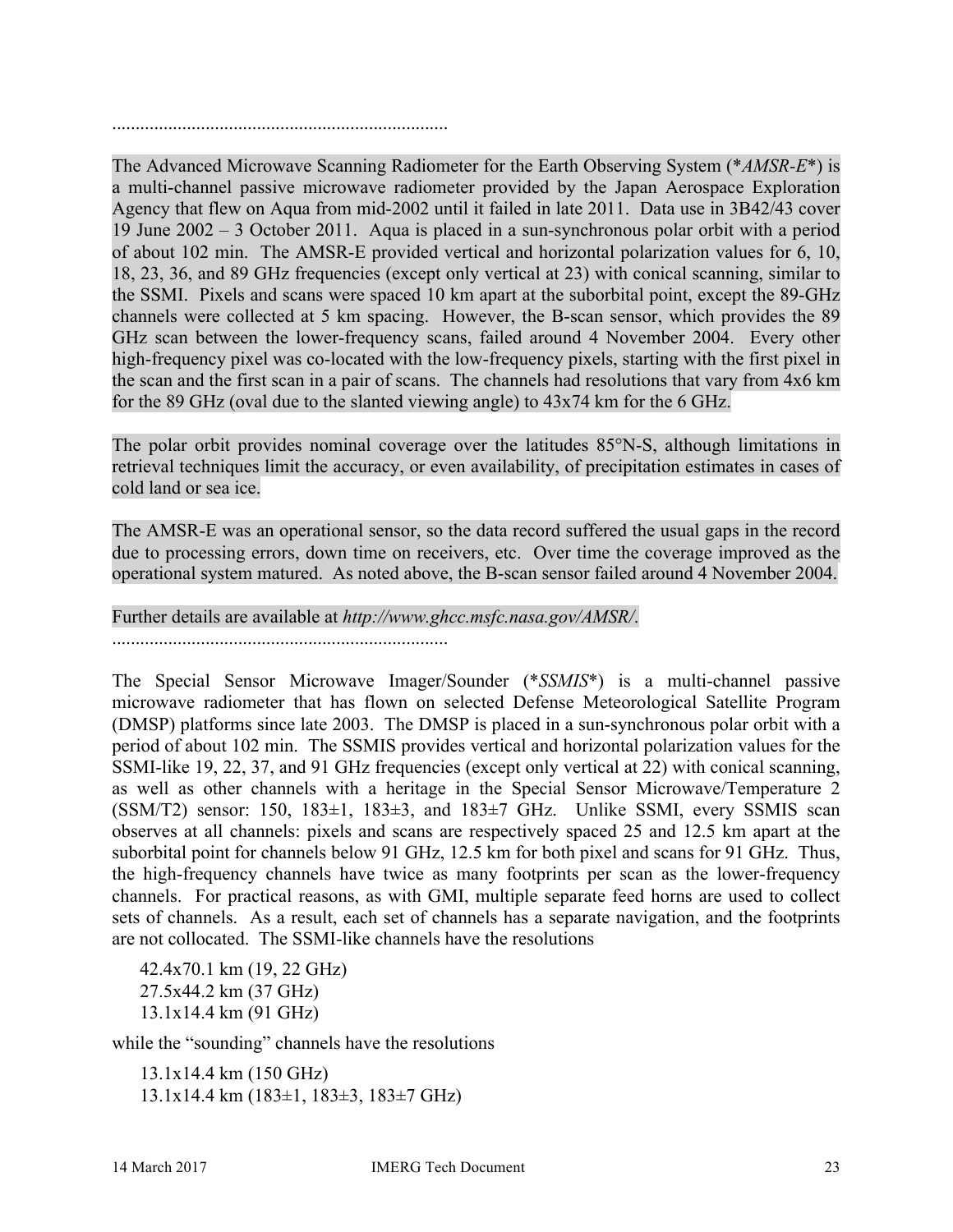with the slanted viewing angle and in-line processing determining the oval shape.

Operational and design problems early in the program raised serious obstacles to use of the data. Accordingly, the useful periods of record (below) start relatively long after launch for F16 and F17. These dates are based on the start of the first publicly available SSMIS as determined by NRL/FNMOC through the Shared Processing Program with NESDIS.

The polar orbit provides nominal coverage over the latitudes 85ºN-S, although limitations in retrieval techniques limit the accuracy, or even availability, of precipitation estimates in cases of cold land or sea ice.

The SSMIS is an operational sensor, so the data record suffers the usual gaps in the record due to processing errors, down time on receivers, etc. Over time the coverage has improved as the operational system has matured.

Further details are available in Northrup Grumman (2002) and at *http://nsidc.org/data/docs/ daac/ssmis\_instrument/* . Note that the acronym was originally "SSMI/S", but "SSMIS" has since come into common use.

| unu sensur suums. |                                  |          |  |
|-------------------|----------------------------------|----------|--|
| <b>DMSP</b>       | Period of Record                 | Status   |  |
| F <sub>16</sub>   | 20 November 2005 - ongoing       | active   |  |
| F17               | 19 March 2008<br>- ongoing       | active   |  |
| F18               | 8 March 2010<br>- ongoing        | active   |  |
| F <sub>19</sub>   | December 2014 - 11 February 2016 | inactive |  |

*Table 3. The inventory of SSMIS data used in IMERG, period of record, and sensor status.*

........................................................................

The Special Sensor Microwave/Imager (\**SSMI*\*) is a multi-channel passive microwave radiometer that began flying on selected Defense Meteorological Satellite Program (DMSP) platforms in mid-1987. The DMSP is placed in a sun-synchronous polar orbit with a period of about 102 min. The SSMI provides vertical and horizontal polarization values for 19, 22, 37, and 85 GHz frequencies (except only vertical at 22) with conical scanning. Pixels and scans are spaced 25 km apart at the suborbital point, except the 85-GHz channels are collected at 12.5 km spacing. Every other high-frequency pixel is co-located with the low-frequency pixels, starting with the first pixel in the scan and the first scan in a pair of scans. The channels have resolutions that vary from 12.5x15 km for the 85 GHz (oval due to the slanted viewing angle) to 60x75 km for the 19 GHz.

The polar orbit provides nominal coverage over the latitudes 85°N-S, although limitations in retrieval techniques limit the accuracy, or even availability, of precipitation estimates in cases of cold land or sea ice.

The SSMI is an operational sensor, so the data record suffers the usual gaps in the record due to processing errors, down time on receivers, etc. Over time the coverage has improved as the operational system has matured. As well, the first 85 GHz sensor to fly degraded quickly due to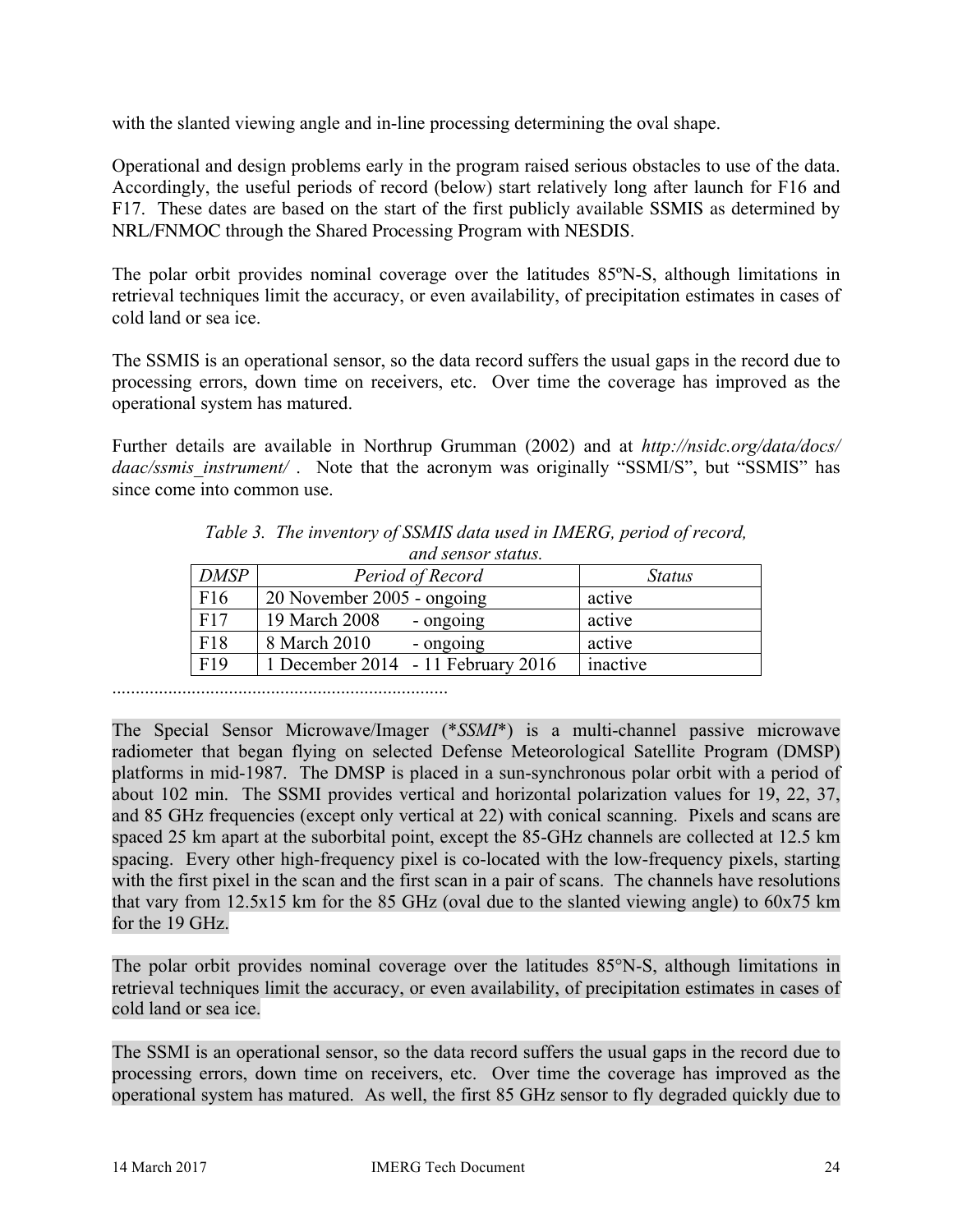inadequate solar shielding. After launch in mid-1987, the 85.5 GHz vertical- and horizontalpolarization channels became unusable in 1989 and 1990, respectively. Another issue arose on 14 August 2006: DoD activated the RADCAL beacon on the F15 DMSP, which interfered with the 22V and 85.5V channels and prevented reliable estimates using then-current GPROF code. Subsequently, calibration work has been done that should allow F15 to be used in a future reprocessing.

Further details are available in Hollinger et al. (1987, 1990). Note that the acronym was originally "SSM/I", but "SSMI" has since come into common use.

|             | sensor status.                     |                      |
|-------------|------------------------------------|----------------------|
| <b>DMSP</b> | Period of Record                   | <i><b>Status</b></i> |
| F13         | - 31 July 2009<br>1 January 1998   | inactive             |
| F14         | 1 January 1998<br>- 23 August 2008 | inactive             |
| F15         | 23 February 2000 - 14 August 2006  | active, but unusable |

*Table 4. The inventory of SSMI data used in IMERG, period of record, and* 

........................................................................

The Sounder for Atmospheric Profiling of Humidity in the Intertropics by Radiometry (\**SAPHIR*\*) is a multi-channel passive microwave radiometer that has flown on the Megha-Tropiques platform since 12 October 2011. The satellites are placed in an orbit with an inclination of 20° and a period of about 102 min. SAPHIR contains 6 channels, around 183 GHz, with cross-track scanning. Pixels and scans are spaced 10 km apart at nadir, with the pixels increasing in size and changing from circular to elongated in the cross-track direction as one moves away from nadir.

The 20° inclined orbit provides excellent coverage over the deep tropics.

SAPHIR is an operational sensor, so the data record suffers the usual gaps in the record due to processing errors, down time on receivers, etc. Over time the coverage has improved as the operational system has matured.

Further details are available at *http://meghatropiques.ipsl.polytechnique.fr/instruments.html* .

| Table 5. Inventory of SAPHIR data used in IMERG, period of record, and sensor status. |                                   |           |                            |
|---------------------------------------------------------------------------------------|-----------------------------------|-----------|----------------------------|
| Satellite                                                                             | Period of Record                  |           | Status                     |
|                                                                                       | Megha-Tropiques   13 October 2011 | - current | active, but not yet in use |

........................................................................

The Advanced Temperature and Moisture Sounder (\**ATMS*\*) is a multi-channel passive microwave radiometer that has flown on the Suomi National Polar-orbiting Partnership platform since 28 October 2011. The satellite is placed in a sun-synchronous polar orbit with a period of about 102 min. ATMS contains 22 channels, some being similar to AMSU-B. These channels cover the frequencies 89.0, 157.0, 183.311 $\pm$ 1 and 3, and 190.311, all in GHz, with cross-track scanning. Pixels and scans are spaced 16.3 km apart at nadir, with the pixels increasing in size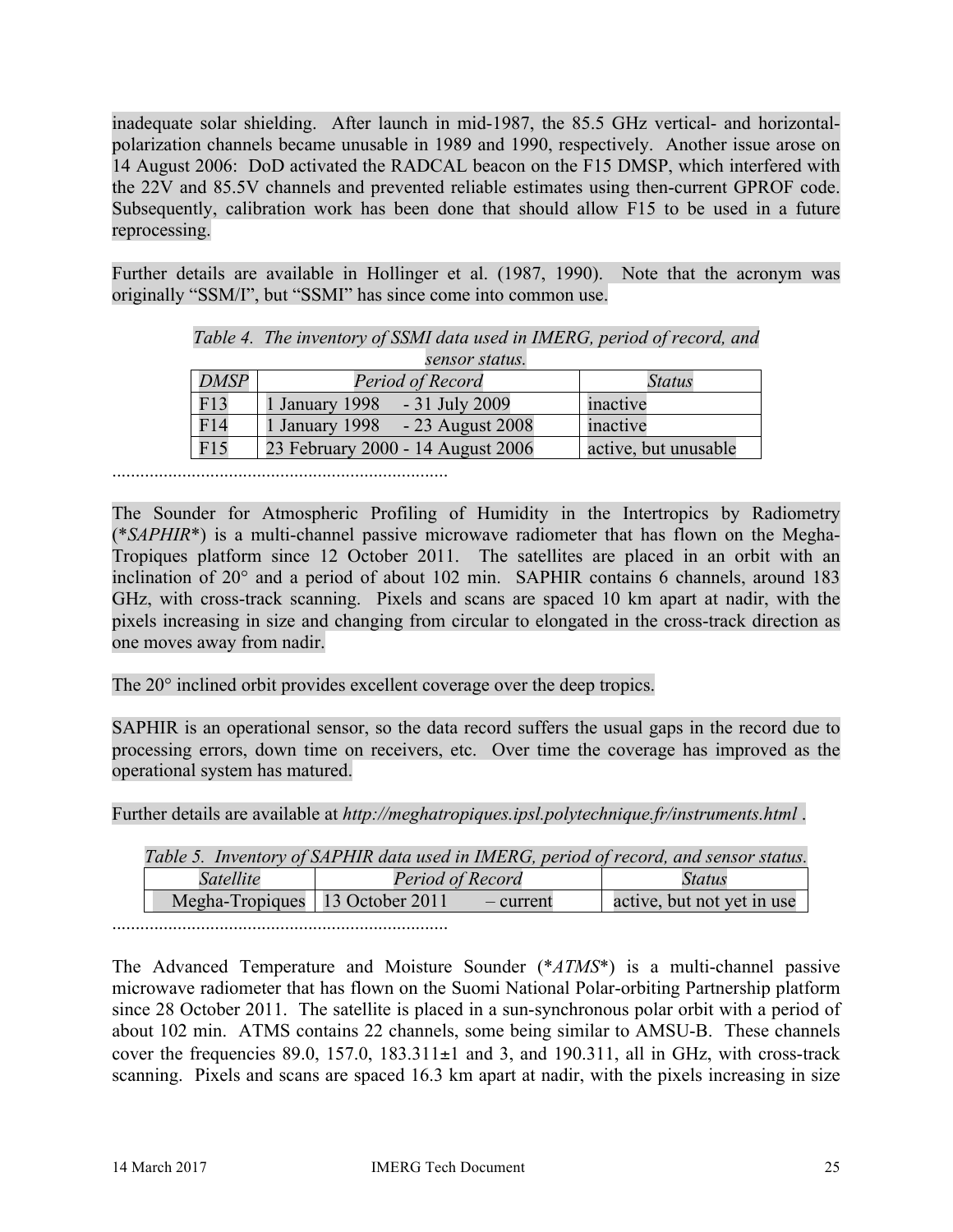and changing from circular to elongated in the cross-track direction as one moves away from nadir.

The polar orbit provides nominal coverage over the entire globe, although limitations in retrieval techniques limit the accuracy, or even availability, of precipitation estimates in cases of cold land or sea ice.

The ATMS is an operational sensor, so the data record suffers the usual gaps in the record due to processing errors, down time on receivers, etc. Over time the coverage has improved as the operational system has matured.

Further details are available at *http://mirs.nesdis.noaa.gov/snppatms.php* .

*Table 6. Inventory of ATMS data used in IMERG, period of record, and sensor* 

| Satellite   | Period of Record           | status |
|-------------|----------------------------|--------|
| <b>SNPP</b> | 10 December 2011 – current | active |

The Microwave Imager (\**MWI*\*) is a multi-channel passive microwave radiometer that will fly on the EUMETSAT Polar Satellite – Second Generation platform in the early 2020's. The satellite is placed in a sun-synchronous polar orbit with a period of about 102 min. MWI contains The MWI provides vertical and horizontal polarization values for xx, xx, and xx GHz frequencies (except only vertical at xx) with conical scanning. Pixels and scans are spaced xx km apart at the suborbital point, except the xx-GHz channels are collected at xx km spacing. Every other high-frequency pixel is co-located with the low-frequency pixels, starting with the first pixel in the scan and the first scan in a pair of scans. The channels have resolutions that vary from XXxXX km for the xx GHz (oval due to the slanted viewing angle) to XXxXX km for the xx GHz.

The polar orbit provides nominal coverage over all latitudes, although limitations in retrieval techniques limit the accuracy, or even availability, of precipitation estimates in cases of cold land or sea ice.

The xx is an operational sensor, so the data record will suffers the usual gaps in the record due to processing errors, down time on receivers, etc.

Further details are available in REF (xxxx).

Further details are available at *web URL* .

*Table 6. Inventory of MWI data used in IMERG, period of record, and sensor* 

*status.*

| Satellite | Period of Record             | Status           |
|-----------|------------------------------|------------------|
|           | [January 21] – [December 26] | not yet launched |

........................................................................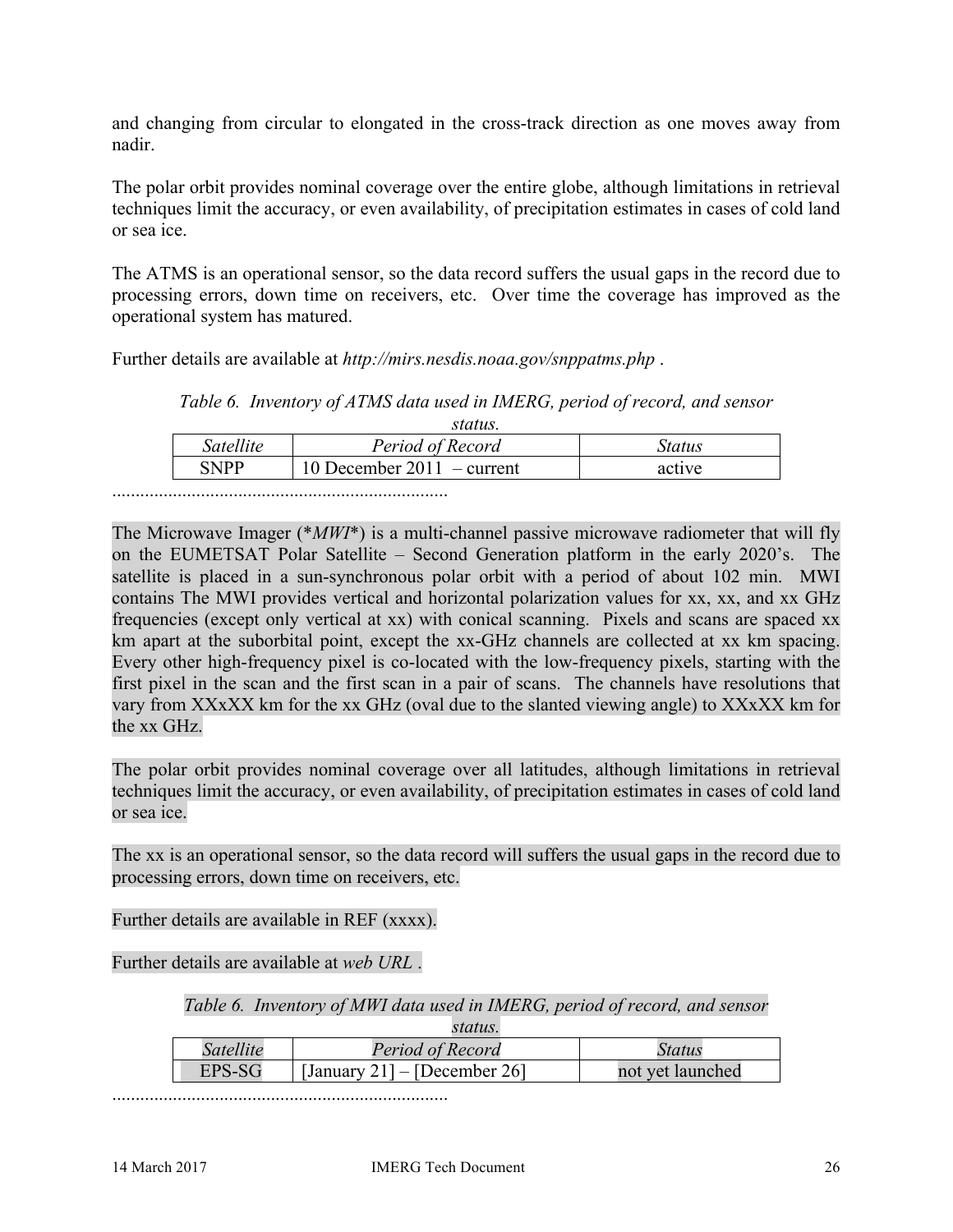The Microwave Humidity Sounder (\**MHS*\*) is a multi-channel passive microwave radiometer that has flown on selected NOAA platforms since mid-2005 as a follow-on to AMSU-B and on the EUMETSAT MetOp-A since late 2006, and MetOp-B since mid-2013. The satellites are placed in sun-synchronous polar orbits with periods of about 102 min. The MHS contains 5 channels, similar to AMSU-B. These channels cover the frequencies  $89.0$ ,  $157.0$ ,  $183.311\pm1$  and 3, and 190.311, all in GHz, with cross-track scanning. Pixels and scans are spaced 16.3 km apart at nadir, with the pixels increasing in size and changing from circular to elongated in the crosstrack direction as one moves away from nadir.

The polar orbit provides nominal coverage over the entire globe, although limitations in retrieval techniques limit the accuracy, or even availability, of precipitation estimates in cases of cold land or sea ice.

The MHS is an operational sensor, so the data record suffers the usual gaps in the record due to processing errors, down time on receivers, etc. Over time the coverage has improved as the operational system has matured.

Further details are available in the NOAA KLM User's Guide (September 2000 revision) at *http://www2.ncdc.noaa.gov/docs/klm/index.htm*, specifically at *http://www2.ncdc.noaa.gov/docs/klm/html/c3/sec3-9.htm*.

| r coor a, ana sonsor status. |                               |               |
|------------------------------|-------------------------------|---------------|
| Satellite                    | Period of Record              | <b>Status</b> |
| NOAA-18                      | 25 May 2005<br>$-$ current    | active        |
| NOAA-19                      | 25 February 2009<br>- current | active        |
| MetOp-A                      | $5$ December 2006 – current   | active        |
| MetOp-B                      | 24 September $2012$ – current | active        |

*Table 7. Inventory of MHS data used in IMERG, period of record, and sensor status.*

........................................................................

The Advanced Microwave Sounding Unit B (\**AMSU-B*\*) is a multi-channel passive microwave radiometer that flew on selected National Oceanic and Atmospheric Administration (NOAA) platforms from early 2000 to 2011. The NOAA satellites are placed in sun-synchronous polar orbits with periods of about 102 min. The complete AMSU contained 20 channels, the first 15 referred to as AMSU-A, and the last 5 as AMSU-B. These channels (identified as 16 through 20) covered the frequencies  $89.0\pm0.9$ ,  $150.0\pm0.9$ , and  $183.31\pm1$ , 3, and 7, all in GHz, with crosstrack scanning. Pixels and scans were spaced 16.3 km apart at nadir, with the pixels increasing in size and changing from circular to elongated in the cross-track direction as one moves away from nadir.

The polar orbit provided nominal coverage over the entire globe, although limitations in current retrieval techniques prevent useful precipitation estimates in cases of cold land or sea ice.

The AMSU-B was an operational sensor, so the data record suffered the usual gaps in the record due to processing errors, down time on receivers, etc. Over time the coverage improved as the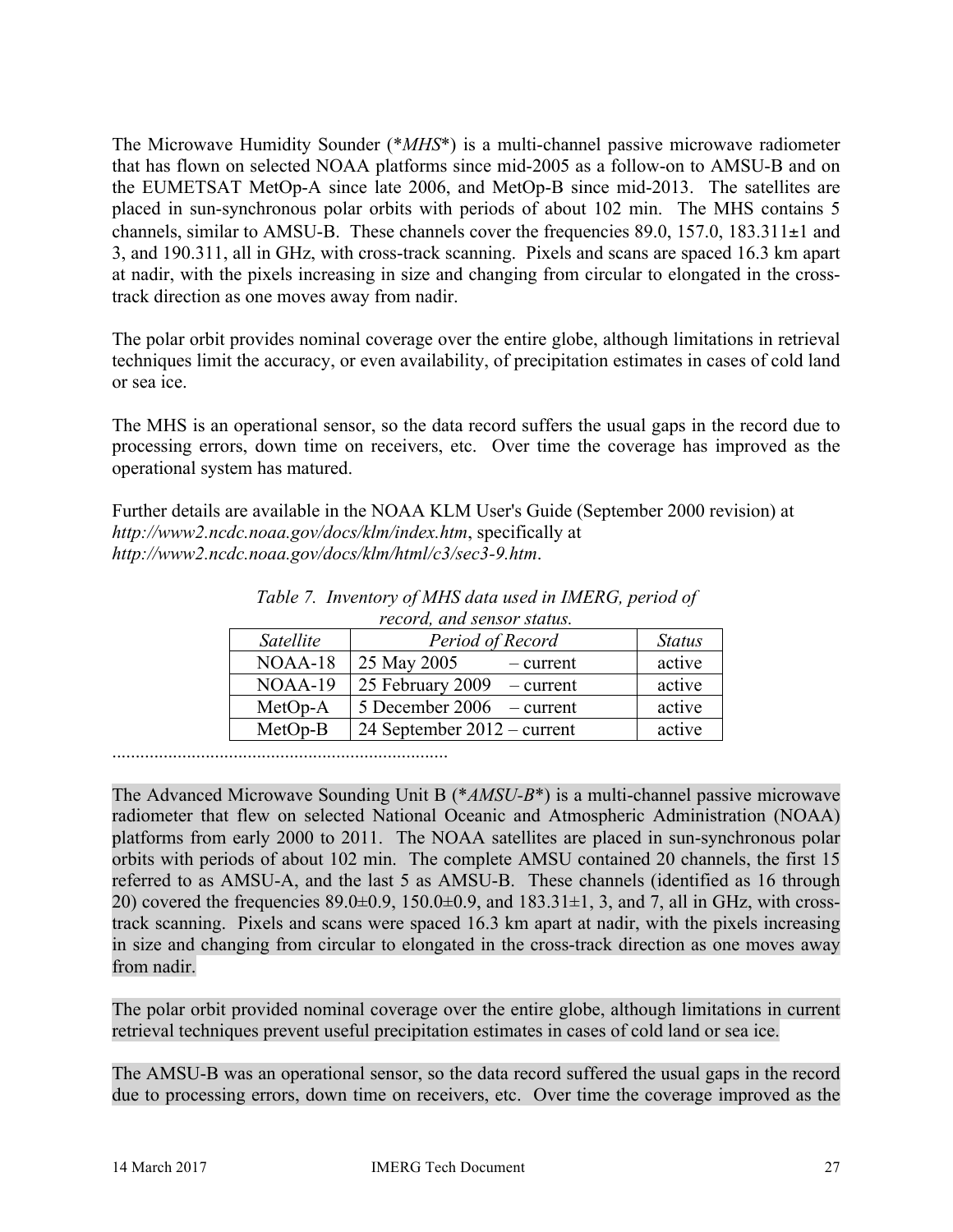operational system matured. As well, the NOAA-17 50-GHz channel failed in late October 2003, apparently due to solar flare activity. Finally, NOAA-16 gradually failed during 2010, and eventually it was determined that the Version 7 TMPA should stop using the data at the end of April 2010.

Further details are available in the NOAA KLM User's Guide (September 2000 revision) at *http://www2.ncdc.noaa.gov/docs/klm/index.htm*, specifically at *http://www2.ncdc.noaa.gov/docs/klm/html/c3/sec3-4.htm* .

|                  | of record, and sensor status.       |               |
|------------------|-------------------------------------|---------------|
| <b>Satellite</b> | Period of Record                    | <b>Status</b> |
| $NOAA-15$        | 1 January 2000 - 14 September 2010  | inactive      |
| NOAA-16          | 4 October 2000 - 16 February 2011   | inactive      |
|                  | (last used for 30 April 2010)       |               |
| $NOAA-17$        | 28 June 2002<br>$-17$ December 2009 | inactive      |

| Table 8. The inventory of AMSU-B data used in IMERG, period |  |
|-------------------------------------------------------------|--|
| of record, and sensor status.                               |  |

The infrared (\**IR*\*) data are collected from a variety of sensors flying on the international constellation of geosynchronous-orbit meteorological satellites – the Geosynchronous Operational Environmental Satellites (GOES, United States); the Geosynchronous Meteorological Satellite (GMS, Japan), subsequently Multi-functional Transport Satellite, (MTSat, Japan), followed by Himawari (Japan); and the Meteorological Satellite (Meteosat, European Community). There are usually two GOES platforms active covering the eastern and western regions of the Americas, two Meteosats covering the Europe/Africa and Indian Ocean sectors, and the Japanese series over east Asia. The geosynchronous IR data are collected by scanning (parts of) the earth's disk. By international agreement, all satellite operators collect full-disk images at the synoptic observing times (00, 03, ..., 21 UTC) at a minimum. Most of the time the operators provide substantially complete coverage for their respective regions every half hour, but the Japanese satellite tends to provide Southern Hemisphere data every hour, and GOES-W tends to cut off the higher latitudes over the South Pacific Ocean.

Subsequent processing is described in "Merged 4-Km IR Tb data set".

The various IR instruments are operational sensors, so the data record suffers the usual gaps in the record due to processing errors, down time on receivers, sensor failures, etc., as well as choices by the operators on observing strategies. Most notably, there was no geo-IR coverage in the Indian Ocean sector until 06 UTC 16 June 1998, although high-zenith-angle observations from adjacent geo-satellites are used to largely cover the gap. As well, GMS-5 was replaced by GOES-9 starting 01 UTC 22 May 2003, which introduced slightly different instrument characteristics. MTSat-1R went operational starting 19 UTC 17 November 2005, and was replaced by MTSat-2 on 1 July 2010. Himawari 8 took over from MTSat-2 effective 0200 UTC on 7 July 2015. Meteosat 8 replaced Meteosat 7 as of 1 February 2017.

Further details are available in Janowiak and Arkin (1991).

........................................................................

........................................................................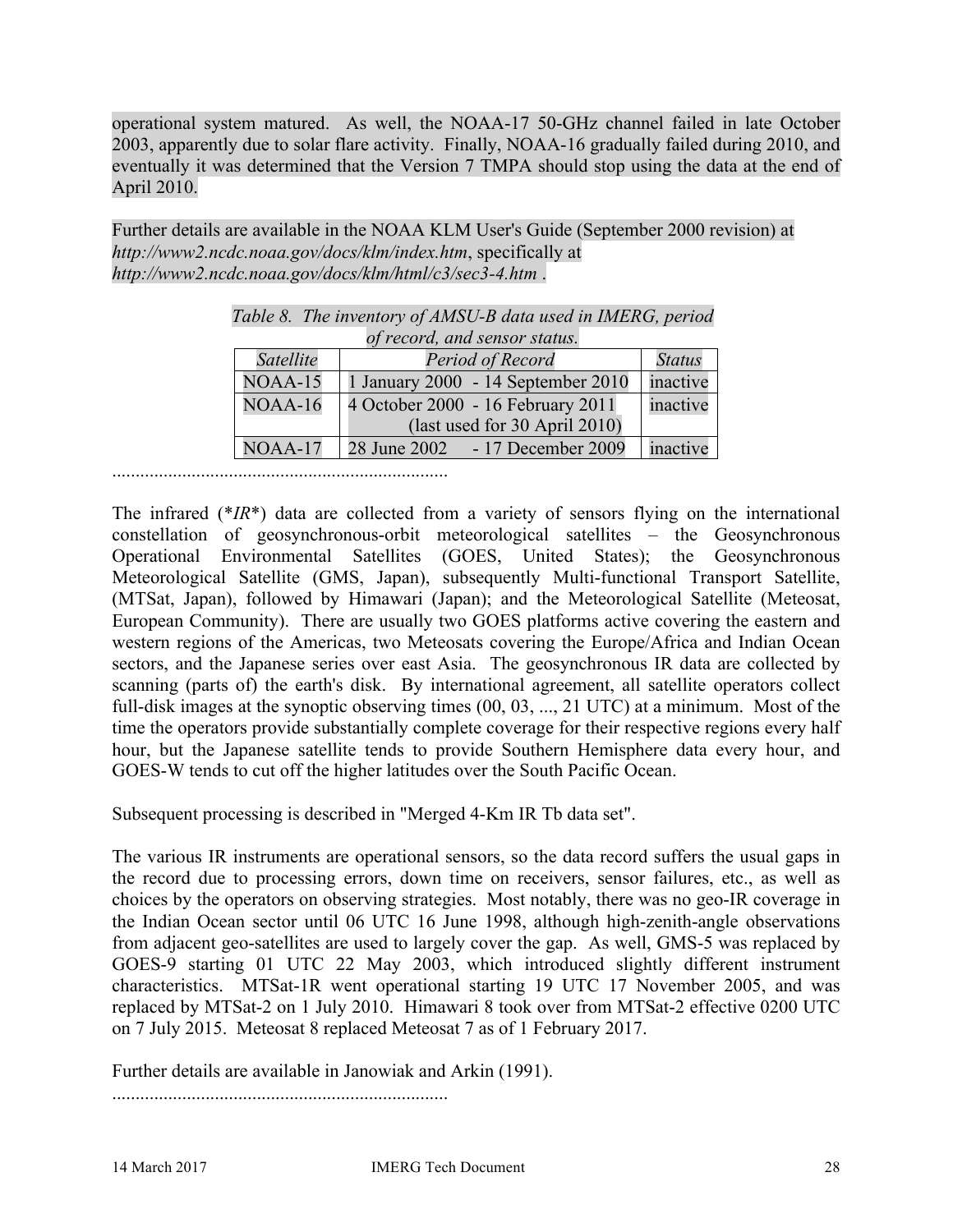The \**precipitation gauge analysis*\* that is used in IMERG is produced by the Global Precipitation Climatology Centre (GPCC) under the direction of Andreas Becker and Udo Schneider, located in the Deutscher Wetterdienst, Offenbach a.M., Germany (Becker et al. 2013, Schneider et al. 2014). [Note: Throughout, we are clearly dealing with all forms of precipitation, but we follow the customary practice here of referring to precipitation gauges as "rain gauges".] Rain gauge reports are archived from a time-varying collection of over 75,000 stations around the globe, both from Global Telecommunications System (GTS) reports and from other worldwide or national data collections. An extensive quality-control system is run, featuring an automated screening and then a manual step designed to retain legitimate extreme events that characterize precipitation. This long-term data collection and preparation activity feeds into an analysis that is done in two steps. First, a long-term climatology is assembled from all available gauge data, focusing on the period 1951-2000. The lack of complete consistency in period of record for individual stations has been shown to be less important than the gain in detail, particularly in complex terrain. Then for each month, the individual gauge reports are converted to deviations from climatology, and are analyzed into gridded values using a variant of the SPHEREMAP spatial interpolation routine (Willmott et al. 1985). Finally, the month's analysis is produced by superimposing the anomaly analysis on the month's climatology.

The GPCC creates multiple products, and two are used in IMERG. The Full Data Reanalysis (currently Version 6) is a retrospective analysis that covers the period 1901-2013, and it is used in IMERG for the span 1998-2013. Thereafter we use the GPCC Monitoring Product (currently Version 4), which has a similar quality control and the same analysis scheme as the Full Data Reanalysis, but whose data source is limited to GTS reports. When the Full Data Reanalysis is updated to a longer record we hope to reprocess the IMERG datasets to take advantage of the improved data. We continue our long-standing practice of correcting all gauge analysis values for climatological estimates of systematic error due to wind effects, side-wetting, evaporation, etc., following Legates (1987). We hope to develop a more modern and detailed correction for these effects in subsequent versions.

In use, we make several adjustments to the GPCC analyses for IMERG:

- 1. The Monitoring product is provided at 1° resolution, so we make a bilinear interpolation to the IMERG 0.1° grid. This does not preserve precipitation volume in individual grid boxes, but prior schemes that did resulted in unphysical blockiness at the scale of the GPCC grid. The volume is accounted for, but only by considering the surrounding GPCC grid box area.
- 2. The GPCC analysis is trimmed to the coastline at the IMERG grid scale. This results in a somewhat unphysical jump in values across coastlines, but seems preferable to extending the GPCC values over the water, and giving sometimes-unphysical jumps on the edges of the coarser GPCC grid.
- 3. The GPCC values are adjusted for precipitation gauge undercatch. See "precipitation gauge adjustment" for a summary.

...........................................................................

The inventory of \**sensors contributing to IMERG*\* is summarized here for convenience; refer to the individual sensor descriptions for additional details.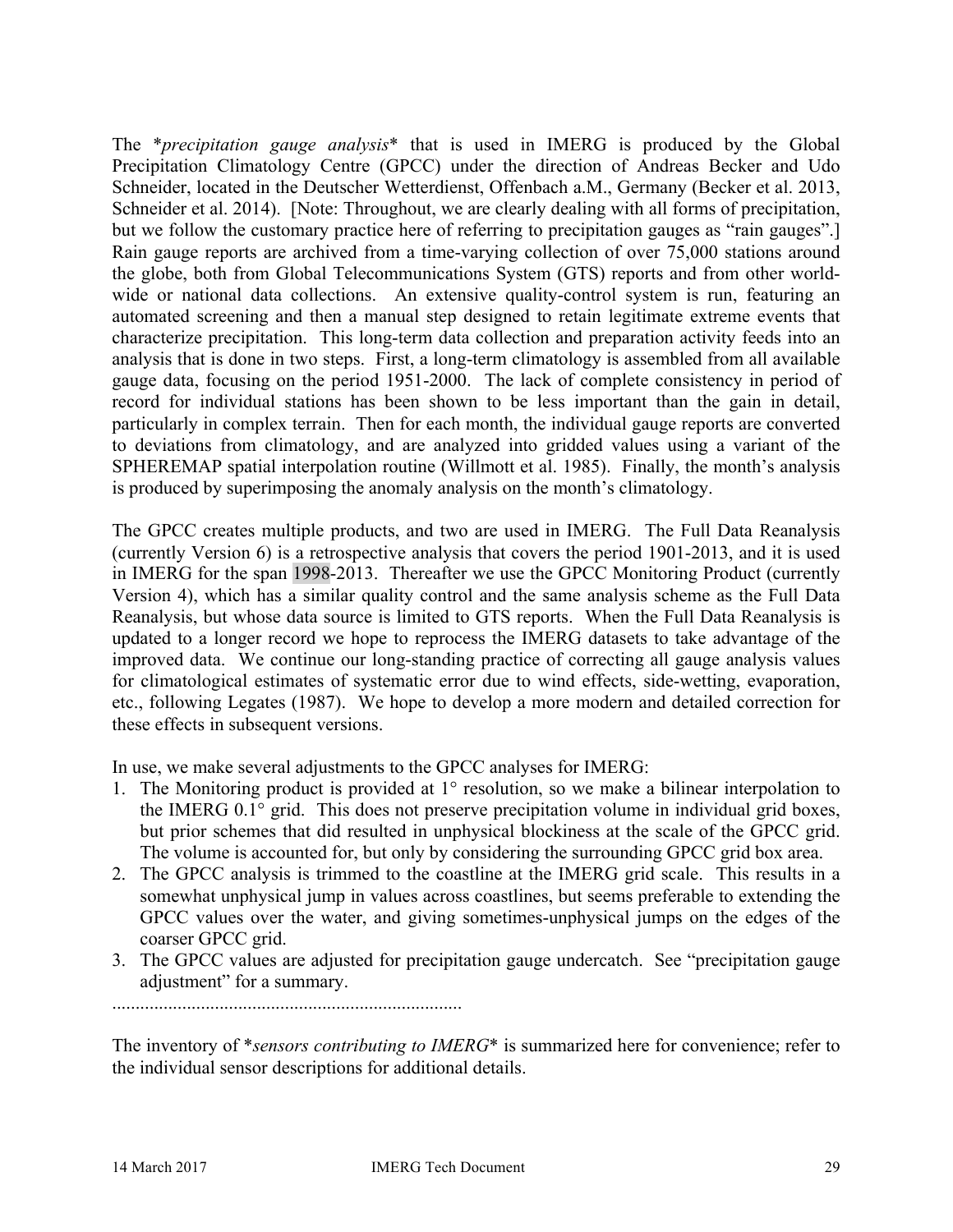*Table 9. Alphabetized lists of contributing data sets for IMERG, broken out by sensor type. Data sets with start dates of Jan 98 extend before that time, but these data are not relevant to IMERG. Square brackets ([ ]) indicate an estimated date. "M-T" stands for Megha-Tropiques. The M-T MADRAS instrument is not included on this list because of its short, gappy record. The geosynchronous IR data are processed into "even-odd" files at NESDIS. All data are computed to Level 2 (scan/pixel) precipitation from Level 1 data by PPS, except for the precipitation gauge analyses (Level 3) and IR data (Level 1).*

| Merged Radar - Passive Microwave<br><b>Conical-Scan Imager Products</b> |                   |
|-------------------------------------------------------------------------|-------------------|
| Product                                                                 | Period of Record  |
| <b>GPM DPR-GMI</b>                                                      | Mar 14 - [Feb 24] |
| <b>TRMM PR-TMI</b>                                                      | Jan 98 - Sep 14   |

| Conical-Scan Passive Microwave Imagers and |                        |             |
|--------------------------------------------|------------------------|-------------|
|                                            | <i>Imager/Sounders</i> |             |
| Sensor                                     | Period of Record       | Agency      |
| Aqua AMSR-E                                | Jun 02 - Oct 11        | JAXA        |
| <b>DMSP F13 SSMI</b>                       | Jan 98 - Jul 09        | U.S. DoD    |
| <b>DMSP F14 SSMI</b>                       | Jan 98 - Aug 08        | U.S. DoD    |
| <b>DMSP F15 SSMI</b>                       | Feb 00 - Aug 06        | U.S. DoD    |
| <b>DMSP F16 SSMIS</b>                      | Nov 05 - [Nov 15]      | U.S. DoD    |
| <b>DMSP F17 SSMIS</b>                      | Mar 08 - [Nov 18]      | U.S. DoD    |
| <b>DMSP F18 SSMIS</b>                      | Mar 10 - [Mar 20]      | U.S. DoD    |
| <b>DMSP F19 SSMIS</b>                      | Dec 14 - Feb 16        | U.S. DoD    |
| <b>DMSP F20 SSMIS</b>                      | [Jul 20] - [Jan 30]    | U.S. DoD    |
| <b>GCOMW1 AMSR2</b>                        | Jun 02 - [May 22]      | <b>JAXA</b> |
| <b>GCOMW2 AMSR2</b>                        | [Feb 16] - [Jan 26]    | <b>JAXA</b> |
| <b>GCOMW3 AMSR2</b>                        | [May 20] - [May 30]    | <b>JAXA</b> |
| <b>GPM GMI</b>                             | Mar 14 - [Feb 24]      | <b>NASA</b> |
| <b>TRMM TMI</b>                            | Jan 98 - Apr 15        | <b>NASA</b> |

| <b>Cross-Track-Scan Passive Microwave Sounders</b> |                       |                 |
|----------------------------------------------------|-----------------------|-----------------|
| Sensor                                             | Period of Record      | Agency          |
| <b>JPSS-1 ATMS</b>                                 | $[Jun 16] - [Jun 21]$ | <b>NOAA</b>     |
| METOP-2/A MHS                                      | Dec 06 - [Aug 18]     | <b>EUMETSAT</b> |
| <b>METOP-1/B MHS</b>                               | Sep 12 - [Aug 22]     | <b>EUMETSAT</b> |
| <b>METOP-3/C MHS</b>                               | $[Apr 18] - [Apr 28]$ | <b>EUMETSAT</b> |
| M-T SAPHIR <sup>*</sup>                            | [Oct 11] - [Jan 15]   | <b>CNES</b>     |
| <b>NOAA-15 AMSU</b>                                | Jan 00 - Sep 10       | <b>NOAA</b>     |
| <b>NOAA-16 AMSU</b>                                | Oct 00 - Apr 10       | <b>NOAA</b>     |
| NOAA-17 AMSU                                       | Jun 02 - Dec 09       | <b>NOAA</b>     |
| <b>NOAA-18 MHS</b>                                 | May 05 - [Dec 16]     | <b>NOAA</b>     |
| <b>NOAA-19 MHS</b>                                 | Feb 09 - [Apr 19]     | <b>NOAA</b>     |
| <b>SNPP ATMS</b>                                   | Dec 11 - [Nov 21]     | <b>NOAA</b>     |
| * Parts of the SAPHIR record suffer drop-outs.     |                       |                 |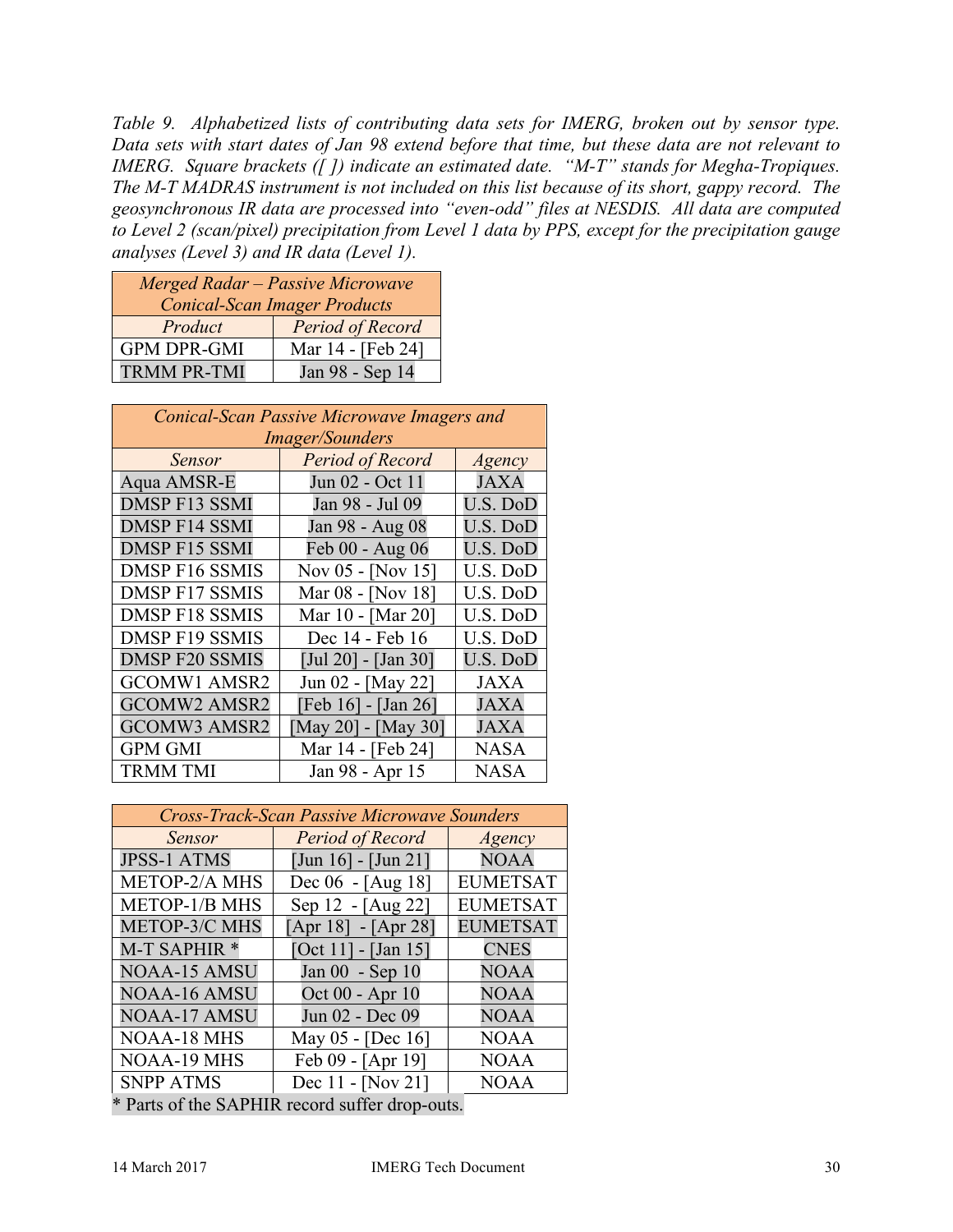| <b>Geosynchronous Infrared Imagers</b> |               |                 |
|----------------------------------------|---------------|-----------------|
| Satellite                              | Sub-sat. Lon. | Agency          |
| GMS, MTSat, Himawari series            | 140E          | <b>JMA</b>      |
| GOES-E series                          | 75W           | <b>NESDIS</b>   |
| GOES-W series                          | 135W          | <b>NESDIS</b>   |
| Meteosat prime series                  | 0E            | <b>EUMETSAT</b> |
| Meteosat repositioned series           | 63E           | <b>EUMETSAT</b> |

| <b>IR/Passive Microwave Sounders</b> |                     |                              |
|--------------------------------------|---------------------|------------------------------|
| <b>Sensor</b>                        | Period of Record    | <i>Institution</i>           |
| Aqua AIRS                            | Sep 02 - [Sep 15]   | <b>NASA/GSFC DISC</b>        |
| <b>NOAA-14 TOVS</b>                  | Jan 98 - April 05   | Colo. State Univ.; NOAA/NCDC |
| <b>SNPP CrIS</b>                     | Dec $11 - [Now 21]$ | <b>NASA/GSFC DISC</b>        |

| <b>Precipitation Gauge Analyses</b> |                  |                    |
|-------------------------------------|------------------|--------------------|
| Analysis                            | Period of Record | <i>Institution</i> |
| Full Version 6                      | Jan 98 – Dec 10  | DWD/GPCC           |
| Monitoring Version 4                | Jan 11 - ongoing | DWD/GPCC           |

............................................................................

### **6. Definitions and Defining Algorithms**

The \**precipitation variable*\* is computed as described under the individual product headings. All precipitation products have been converted from their original units to mm/hr. Throughout this document, "precipitation" refers to all forms of precipitation, including rain, drizzle, snow, graupel, and hail (see "precipitation phase").

............................................................................

The \**time zone*\* for these data sets is Universal Coordinated Time (UTC, also as GMT or Z).

.......................................................................

The Goddard Profiling Algorithm (\**GPROF*\*) is based on Kummerow et al. (1996), Olson et al. (1999), and Kummerow et al. (2001), Passive Microwave Algorithm Team Facility (2010). GPROF is a multi-channel physical approach for retrieving rainfall and vertical structure information from satellite-based passive microwave observations, both conical-scan imagers and imagers/sounders (AMSR-E, AMSR2, GMI, SSMI, SSMIS, TMI) and cross-track-scan sounders (AMSU, ATMS, MHS, SAPHIR). GPROF applies a Bayesian inversion method to the observed microwave brightness temperatures using an extensive library of profiles relating hydrometeor profiles, microwave brightness temperatures, and surface precipitation rates. For the Day-1 IMERG, the GPROF2017 library depends on compilations of GPM Combined Instrument data. GPROF includes a procedure that accounts for inhomogeneities of the rainfall within the satellite field of view. Over land and coastal surface areas the conical-scan imager library largely reduces to a scattering-type procedure using only the higher-frequency channels. This loss of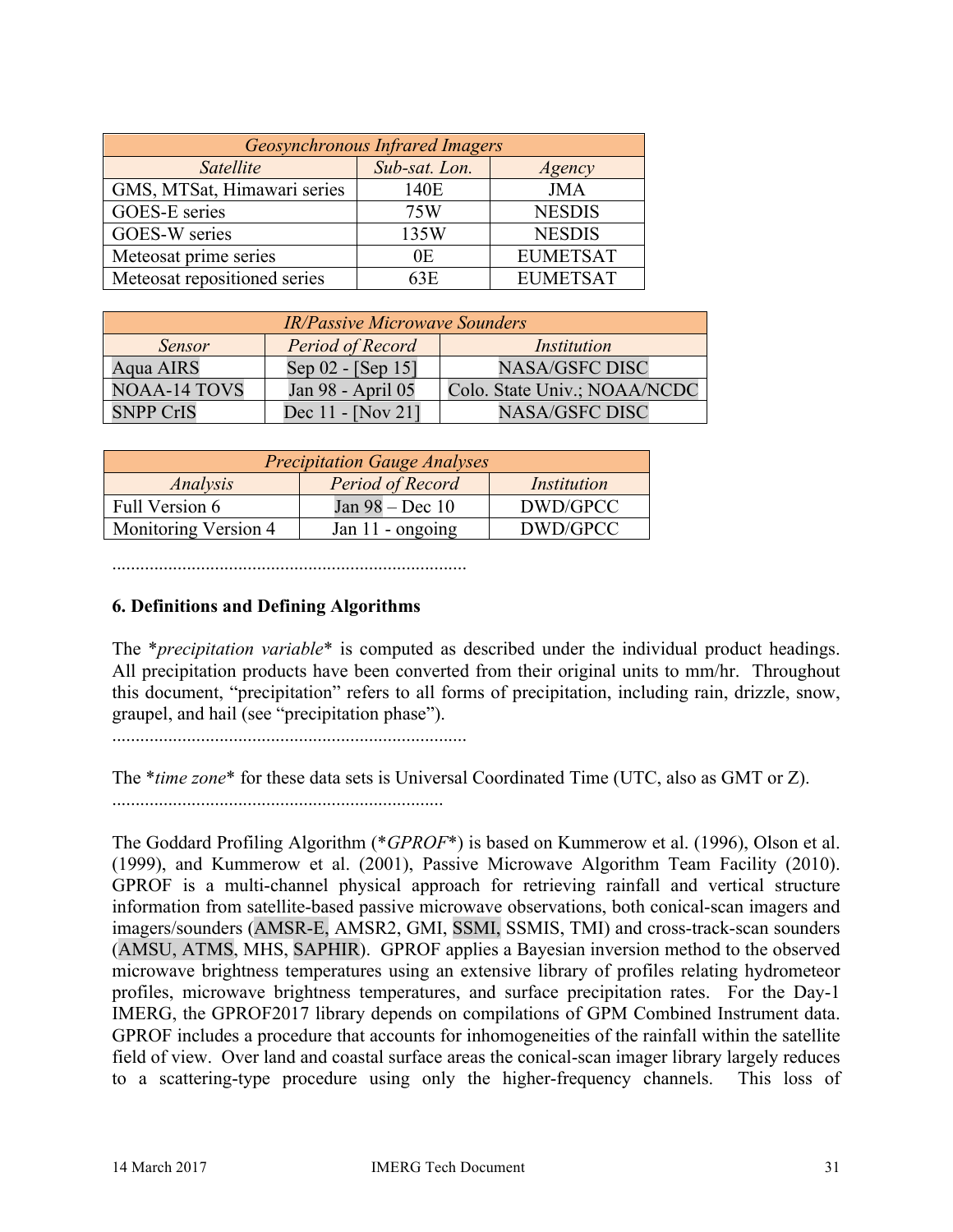information arises from the physics of the emission signal in the lower frequencies when the underlying surface is other than entirely water.

There is a known problem with low bias in GPROF at high latitudes due to the low sensitivity of the DPR to light rain and snow. Accordingly, in the upcoming Version 05 both the Combined and the GPROF library will be modified to give more weight to GMI in these passes.

........................................................................

The Version 04 PPS datasets for \**GMI, TMI, and constellation sensor Level 2 precipitation datasets*\* contain Level 2 (scan-pixel) GPROF2017 estimates of precipitation based on the sensor named in each dataset. These are provided by PPS. Each file contains an orbit of estimates, except the real-time 2GPROFGMI is in nominally 5-minute granules as down-linked from the Core Observatory. The data have had some quality control, and are converted from sensor units to Ta, then to Tb, then to precipitation.

These data are used as input to IMERG processing.

........................................................................

The GPM Combined Radar-Radiometer Algorithm (\**GPM Combined Instrument*\*) provides, in principle, the most accurate, high resolution estimates of surface rainfall rate and precipitation vertical precipitation distributions that can be achieved with the GPM Core Observatory's GMI and DPR instruments. The Combined algorithm is based upon a hybrid ensemble Kalman filtering / variational approach for inverting the DPR reflectivities and GMI brightness temperatures to estimates of precipitation profiles (Olson et al. 2010). This architecture is largely consistent with the successful TCI algorithm design, but it has been updated and modularized to take advantage of improvements in the representation of physics, new climatological background information, and model-based analyses that may become available during the GPM mission.

There is a known problem with low bias in the Combined at high latitudes due to the low sensitivity of the DPR to light rain and snow. Accordingly, in the upcoming Version 05 both the Combined and the GPROF library will be modified to give more weight to GMI in these passes

........................................................................

PPS dataset \**2BCMB*\* contains Level 2 (scan-pixel) output from the Version 1 GPM Combined Instrument algorithm, computed at PPS. Each file contains an orbit of GPM Combined Instrument rain rate and path-integrated attenuation at 5 km horizontal and 250 m vertical resolutions over a 250 km swath. More information is available at

*http://pps.gsfc.nasa.gov/Documents/GPM2011CombinedL2ATBD.pdf*

and Olson et al. (2010).

These Level 2 data are used as input to IMERG processing.

........................................................................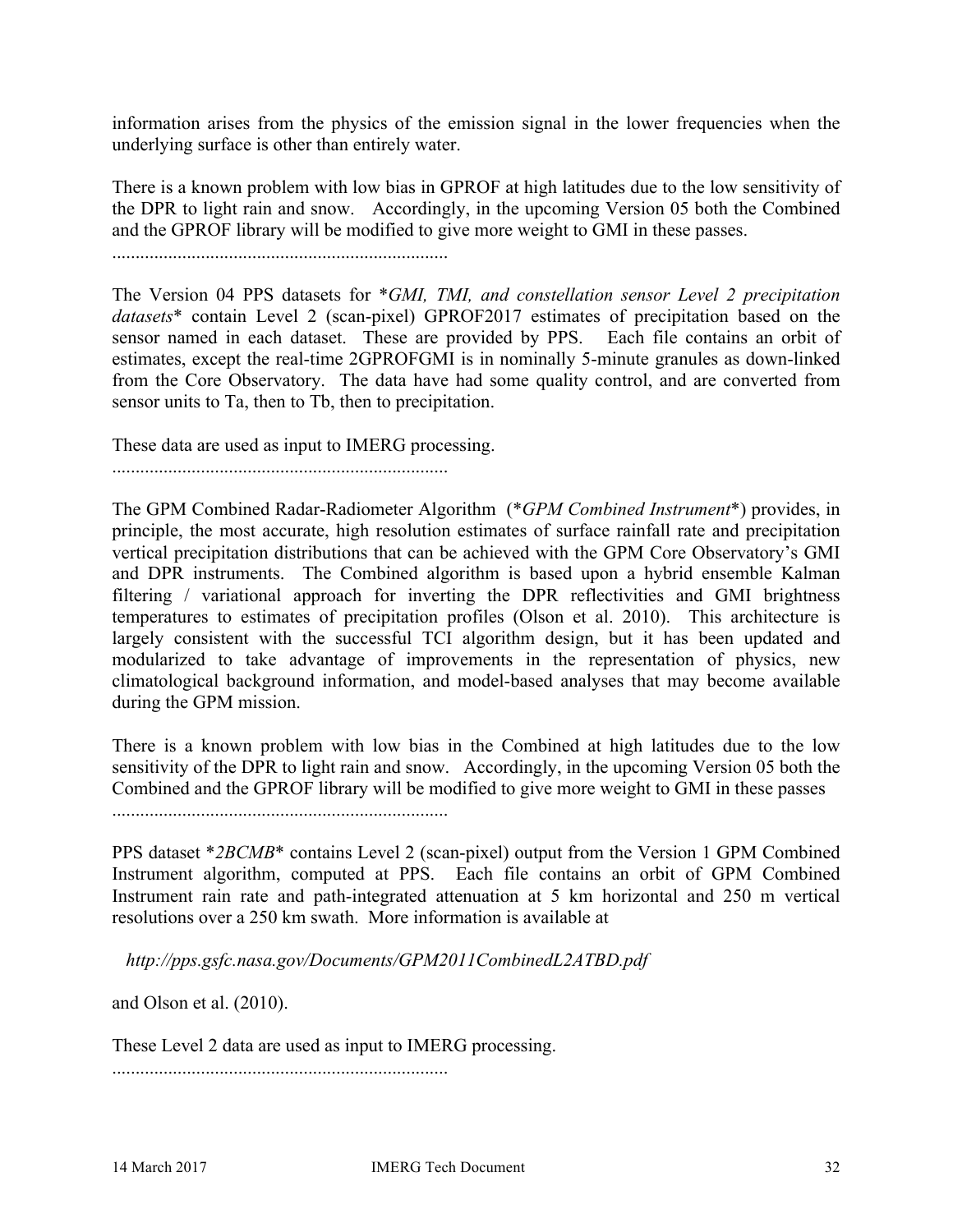The \**GPCP-calibrated GPM Combined Instrument*\* is being introduced in Version 04 because, even though GCI is considered to be the best estimator, in Version 04 all of the GPM individualsensor precipitation products are biased low in the high latitude oceans compared to the GPCP Satellite-Gauge product and estimates based on CloudSat (Behrangi et al. 2014 and subsequent revisions to the approach). There is some variation between the latter two, but the GPCP can provide regionally varying monthly climatological adjustment factors, while the CloudSat-based data currently only have an annual latitudinal profile over ocean. The ratios are computed from monthly averages for the year 2015. Thus, in Version 04 we are making a simple ratio adjustment to bring the GCI-calibrated constellation estimates in line with what is considered a more reasonable estimate. We apply these corrections outside of a somewhat subjectively chosen, seasonally varying low-latitude zone where the ratio of GCI to GPCP is close to one. Meanwhile, over land the GCI is frequently too high, so a seasonal calibration to GPCP is applied at all latitudes. Since GPCP includes gauge data the 2BCMB has gauge influence. Thus, the Early and Late products will have an inherent climatological gauge adjustment negating the necessity of a separate climatological gauge adjustment. The Final IMERG directly incorporates the monthly gauge analysis.

........................................................................

The \**random error field*\*, data field randomError, is computed for both the half-hourly (3IMERGHH) and monthly (3IMERGM) datasets. The units are mm/hr.

The monthly random error is computed as in Huffman (1997), with appropriate adjustments for the difference in gridbox size. The half-hour random error is similarly computed, even though the approach is not entirely consistent for such fine scales. [The Huffman (1997) approach assumes that the various input data are statistically independent.] As a partial compensation, the half-hour random errors are approximately scaled to aggregate to the monthly random error, assuming that the half-hour values are statistically independent. This is also not strictly true, but the overall result appeared useful.

Work is currently underway with NASA funding to develop more-appropriate estimators for random error, and to introduce estimates of bias error. We expect that more sophisticated error fields will be incorporated as part of IMERG in the future, for example providing additional information on the error quantiles following Maggioni et al. (2014) or the correlation parameter computed in the Kalman filter methodology. In such a case, the critical problem is to limit the number of time/space-varying parameters that consequently require the insertion of additional parameter fields in each dataset.

........................................................................

The \**merged PMW precipitation*\* estimate, data field HQprecipitation in 3IMERGHH data files, sometimes referred to as "High Quality" (HQ), provides a global Level 3 (0.1°x0.1°-gridded) half-hourly combination of all currently available GMI, TMI, SSMI, SSMIS, AMSR-E, AMSR2, AMSU-B, MHS, ATMS, and SAPHIR precipitation estimates as a field in the 3IMERGHH files:

- 1. The radiometer estimates and 2BCMB are gridded to a 0.1°x0.1° grid for a half-hour period starting at full and half hours, UTC.
- 2. The 2BCMB estimates are gridded to a 0.1°x0.1° grid for a half-hour period starting at full and half hours, UTC. The GPCP adjustment is then applied at the grid box level.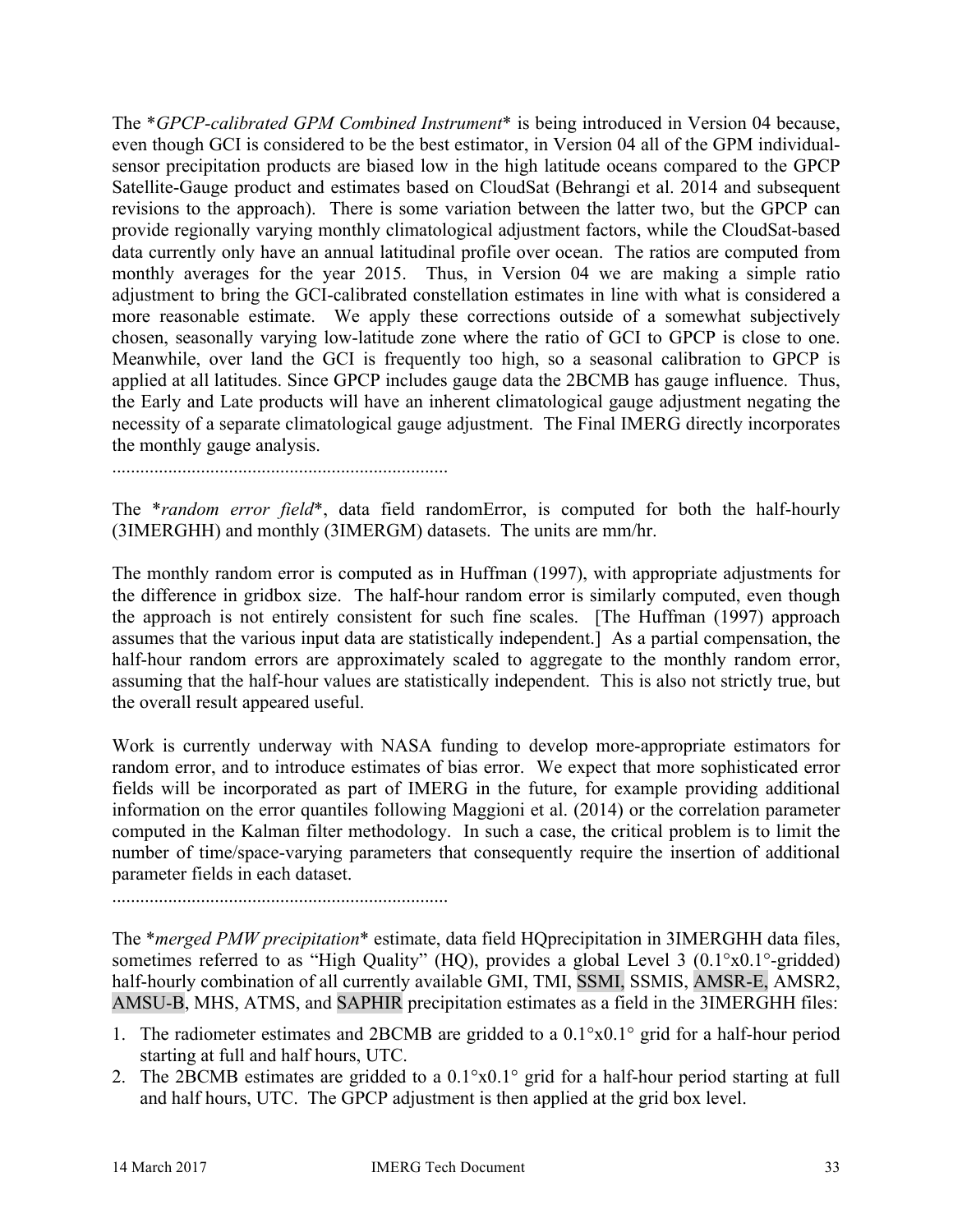- 3. The gridded 2GPROFGMI is calibrated to the gridded 2BCMB using a matched histogram correction computed afresh for a 45-day period once a pentad. In the Early and Late runs this period is necessarily trailing, but for the Final we take advantage of the delay in waiting for the gauge analysis and use a centered 45-day period updated once a pentad. Because the 2GPROFGMI and 2BCMB estimates vary significantly by region and time of year, the correction is computed and applied on on a  $1^{\circ}x1^{\circ}$  grid using a  $3^{\circ}x3^{\circ}$  template. Experience in Version 03 showed that regions with differing gradients in GMI and GCI resulted in blocky patterns when the calibrations were used on the original 1° grid. So, starting in Version 04, the calibrations are distance-weighted interpolations of the four surrounding 1° calibration values.
- 4. The (climatologically) 2GPROFGMI-calibrated radiometer estimates are calibrated to 2BCMB using the 2GPROFGMI/2BCMB adjustment coefficients.
- 5. The rain rate in each grid box is the calibrated conical-scan microwave radiometer estimate (i.e., GMI, TMI, SSMI, SSMIS, AMSR-E, AMSR2) contributing during the half hour, or the cross-track-scan microwave sounder estimate (i.e., AMSU-B, MHS, ATMS, SAPHIR) if a conical-scan imager isn't available. Most of the time, during the dataset's half-hour window there's only one overpass of whatever the "best" type of sensor is; when more than one of that type is available, the one closest to the center of the period (15 or 45 minutes into the hour) is used. This selection is made because the histogram of rain rates is sensitive to averaging one, two, or three overpasses in a half-hour period.
- 6. Additional merged PMW fields in the intermediate data file include the the instrument type producing the estimate, and the time of the instrument's overpass.
- 7. All of the merged PMW estimates are less accurate, or totally absent, in regions with frozen or icy surfaces.

........................................................................

The \**Merged 4-Km IR Tb data set*\* is produced by the Climate Prediction Center (CPC), NOAA National Centers for Environmental Prediction, Washington, DC under the direction of P. Xie. Each cooperating geostationary (geo) satellite operator (the Geosynchronous Operational Environmental Satellites [GOES], United States; the Geosynchronous Meteorological Satellite [GMS], followed by the Multi-functional Transport Satellite [MTSat] and then Himawari, Japan; and the Meteorological Satellite [Meteosat], European Community) forwards infrared (IR) imagery to CPC. Then global geo-IR are zenith-angle corrected (Joyce et al. 2001), re-navigated for parallax, and merged on a global grid. In the event of duplicate data in a grid box, the value with the smaller zenith angle is taken. The data are provided on a 4-km-equivalent latitude/longitude grid over the latitude band 60°N-S, with a total grid size of 9896x3298.

The data set was first produced in late 1999, but the current uniformly processed record is available starting 17 February 2000. CPC is working to extend the record back to January 1998.

All 5 geo-IR satellites are used, with essentially continuous coverage. GMS-5 was replaced by GOES-9 starting 01 UTC 22 May 2003, which introduced slightly different instrument characteristics. Then starting 19 UTC 17 November 2005 the new Japanese MTSat-1R took over, followed by MTSat-2 on 1 July 2010. Himawari 8 took over effective 0200 UTC on 7 July 2015.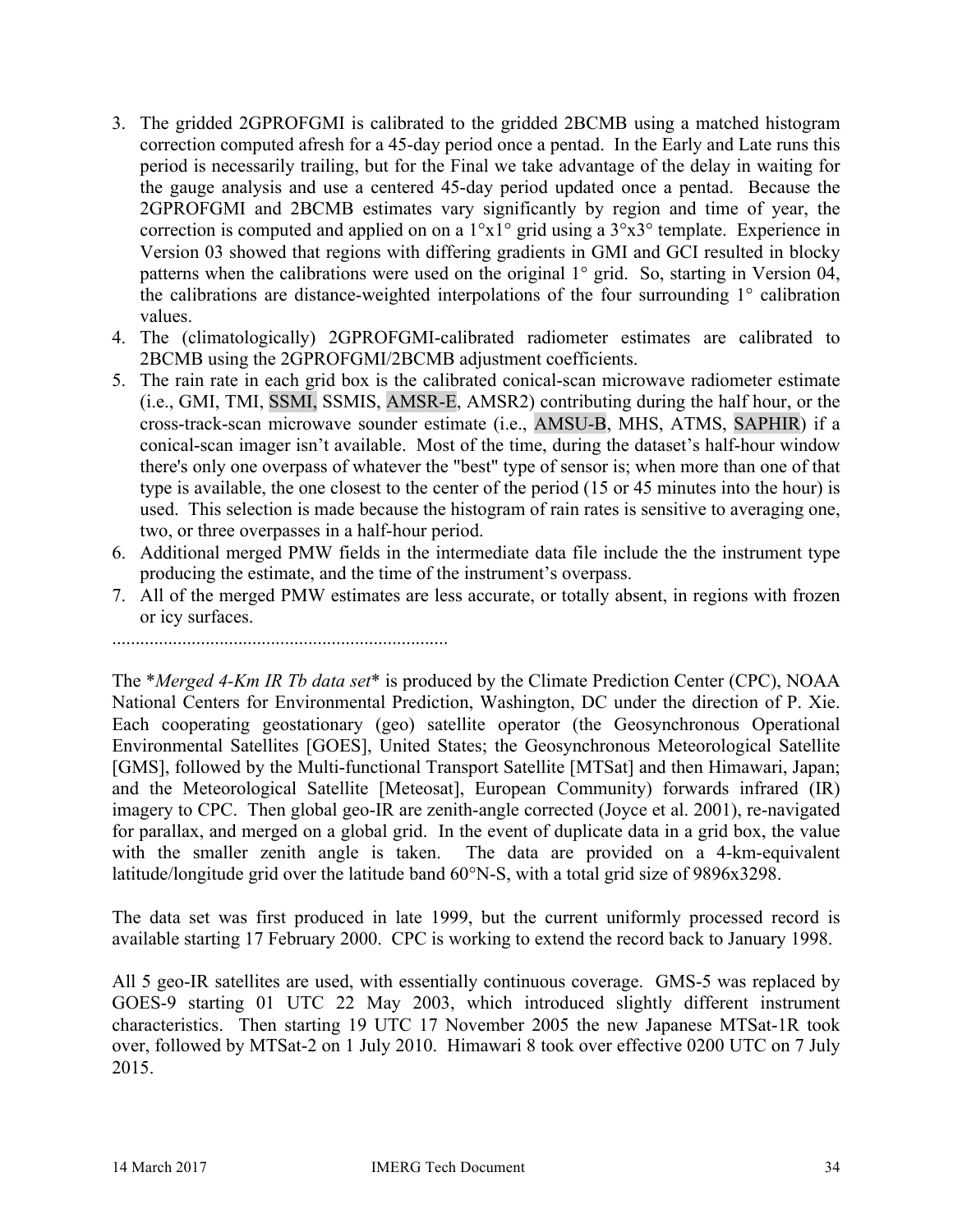Each UTC hour file contains 2 data fields. All geo-IR images with start times within 15 minutes of the UTC hour are accumulated in the "on-hour" field. Images with start times within 15 minutes of the UTC hour plus 30 minutes are accumulated in the "half-hour" field. The nominal image start times for the various satellites and their assignment to half-hour fields are shown in Table 10.

*Table 10. Nominal sub-satellite longitude (in degrees longitude) and image start time (in minutes past the hour) for the various geosynchronous satellites. The start times are displayed according to their assignment to either the on-hour or half-hour fields in the CPC Merged 4-Km IR Tb data set. Full-disc views are guaranteed only at 00, 03, ..., 21 UTC. These appear in the on-hour field except MTSat appears in the previous half-hour for all hours. For images not at these times, a satellite's "image" may be assembled from various operator-specified regional sectors. MTSat provides N. Hemisphere sectors (only) on-hour, except S. Hemisphere sectors (only) at 00, 06, 12, 18 UTC.*

| Satellite                     | Sub-sat. Lon. | on-hour | half-hour |
|-------------------------------|---------------|---------|-----------|
| MTSat-2 (formerly 1R, GMS)    | 140E          | $00\,$  |           |
| $GOES-E (8, 12, now 13)$      | 75W           |         |           |
| GOES-W $(10, 11, now 15)$     | 135W          | $00\,$  |           |
| Meteosat-9 (formerly 5, 7, 8) | 0Ε            | $00\,$  |           |
| Meteosat-8 (formerly 7, 5)    | 63E           | 00      |           |

These data are used as input to IMERG processing.

........................................................................

The Precipitation Estimation from Remotely Sensed Information using Artificial Neural Networks – Cloud Classification System (\**PERSIANN-CCS*\*; Hong et al., 2004) is used to convert geo-IR Tb to precipitation rates that are merged-PMW-calibrated locally in time and space. The latitude belt 60°N-S is subsetted into 24 overlapping sub-regions (six in longitude by four in latitude) to allow for regional training and parallel processing. For each sub-region, the full-resolution (4-km Merged Global) IR Tb field is segmented into separable cloud patches using a watershed algorithm. Cloud patch features are extracted at three separate temperature levels: 220K, 235K, and 253K, which are chosen to demonstrate the existence of the cloud patches at different altitudes in the atmosphere. [Expansion to a fourth, warmer threshold is underway to better capture precipitation from low clouds, particularly in dry zones.] An unsupervised clustering analysis (Self-Organizing Feature Map) is used to classify cloud patches into a number of cloud patch groups based on the similarities of patch features. Precipitation is assigned to each classified cloud patch group based on an off-line training set of leo-PMW precipitation samples. These initial precipitation estimates are then adjusted using coefficients based on a two years of accumulated monthly matched HQ leo-PMW precipitation and cloudpatch precipitation. The backlog is sized to ensure sufficient sampling to generate a stable estimate.

........................................................................

The \**IR precipitation field*\*, data field IRprecipitation in 3IMERGHH data files, provides a global Level 3 (0.1°x0.1°-gridded) half-hourly IR estimate computed with PERSIANN-CCS. The units are mm/hr.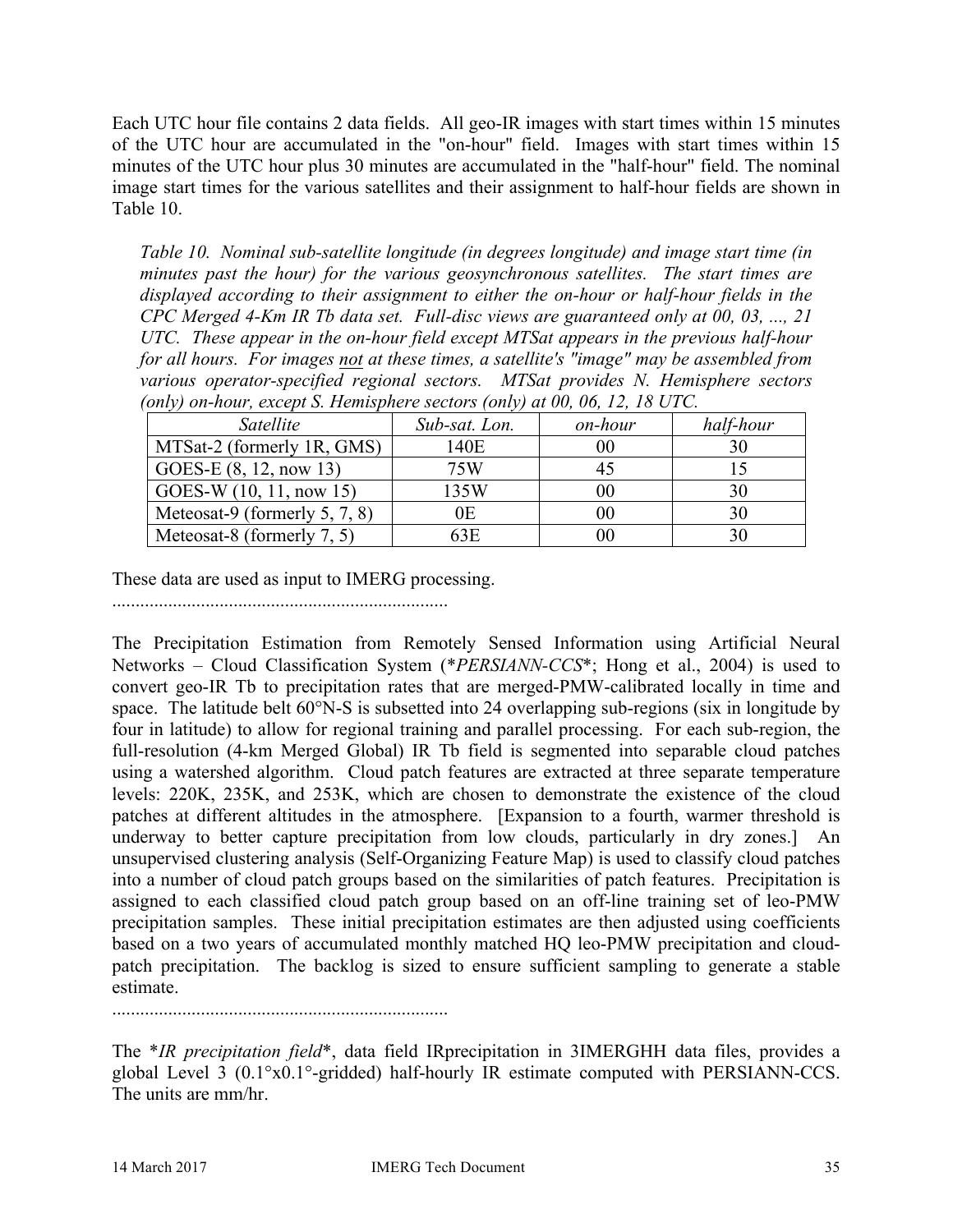For the period 1 January 1998 - 03 UTC 16 June 1998 geo-IR data were not available in the Indian Ocean sector, but high-zenith-angle data from adjacent geo-satellites are generally sufficient for fill-in.

........................................................................

The \**precipitation phase*\*, namely whether it is liquid, solid, or mixed, is not currently provided as a satellite-based calculation by the standard PMW precipitation algorithms, so we must use ancillary data sets to create the estimate. [Note: the DPR does estimate phase using the radar data.] Formally, there should be separate estimates for each phase. However, mixed-phase cases tend to be a small fraction of all cases, and we consider the estimation schemes to be sufficiently simplistic that estimating mixed phase as a separate class seems unnecessary. Some users need information on the occurrence of the solid phase, both due to the delays it introduces in moving precipitation water mass through hydrological systems, and due to the hazardous surface conditions that snow and ice create. Accordingly, we lump together liquid and mixed as "liquid" and compute a simple probability of liquid phase.

For the half-hourly data, we adopt the Liu scheme (personal communication, 2013; Sims and Liu 2015), which is under development for the Radiometer Team. The present (experimental) form is a simple look-up table for probability of liquid precipitation as a function of wet-bulb temperature, with separate curves for land and ocean. This is a current area of research, so we anticipate changes as research results are reported. Since this diagnostic is independent of the estimated precipitation, we choose to report the probability of liquid phase for all grid boxes, including those with zero estimated precipitation. [This raises the possibility that the IMERG PLPP field can be applied to any other global precipitation field for estimating phase.] The surface temperature, humidity, and pressure information needed to compute the surface wet-bulb temperature are taken from the JMA NWP forecast for the Early and Late Runs, and the ECMWF Interim reanalysis for the Final Run. These forecast and reanalysis fields are retrieved and reformatted by PPS.

GPROF2017 retrieves total hydrometeor mass in the atmospheric column (except the conicalscan imager PMW retrievals only consider total solid hydrometeor mass over land and coast and then implicitly correlate it to surface precipitation in any phase). Given these facts, the "precipitation" reported in this document refers to all forms of precipitation, including rain, drizzle, snow, graupel, and hail. The IR retrievals are calibrated to the passive microwave retrievals, again, without reference to precipitation phase. These IR calibrations are in-filled from surrounding areas in the snowy/icy-surface areas where PMW cannot provide estimates.

At the monthly scale the probability could either be the fraction of the time that the precipitation is liquid or the fraction of the monthly accumulation that fell as liquid. The latter seems to be what most users will want, so this is the parameter computed. The monthly probability of liquid is the precipitation-rate-weighted average of all half-hourly probabilities in the month, except for grid boxes where zero precipitation is estimated for the month, in which case it is the simple average of all available probabilities in the month.

............................................................................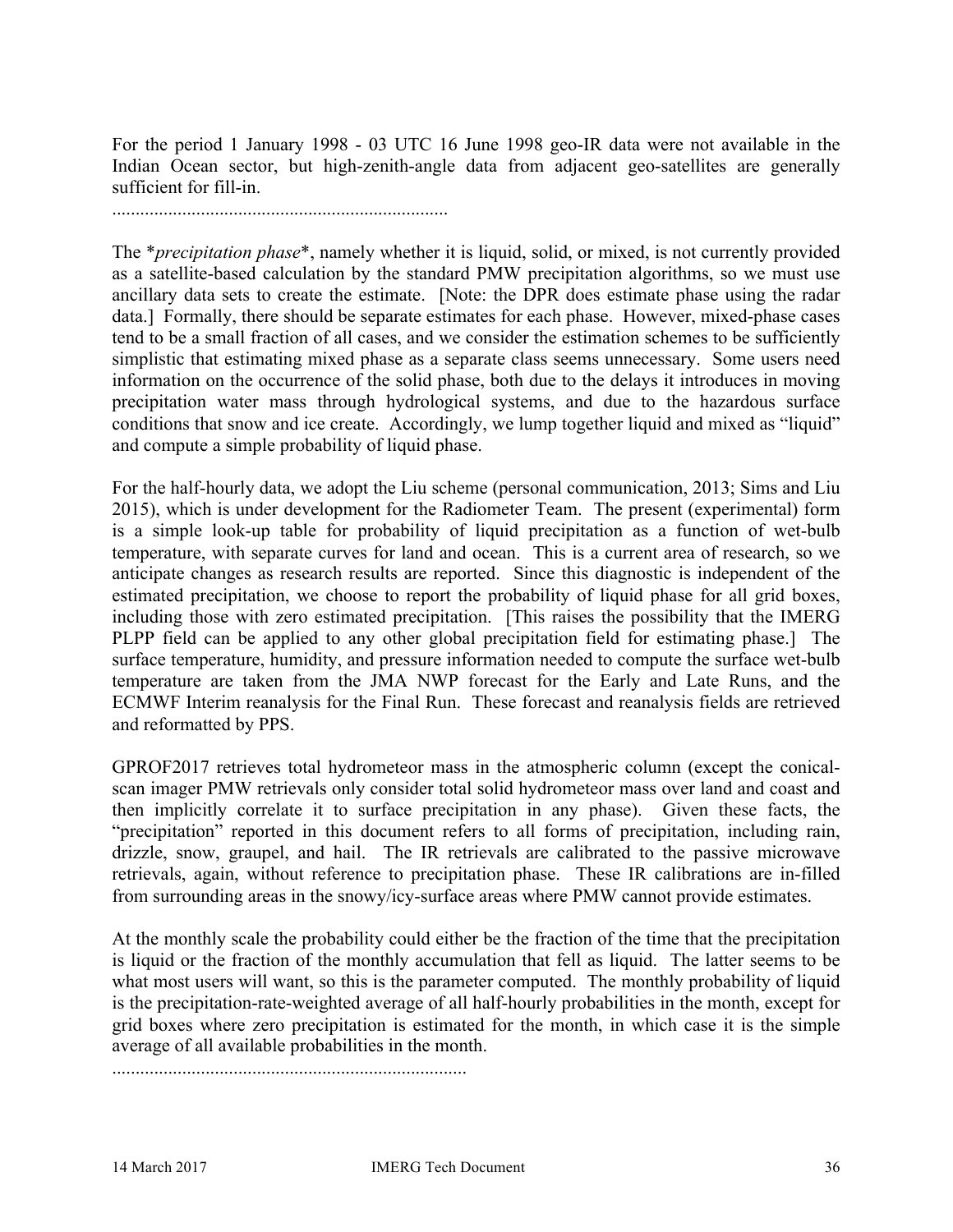The \**probability of liquid phase precipitation field*\*, data field probabilityLiquidPrecipitation, provides a global Level 3 (0.1°x0.1°-gridded) half-hourly estimate in 3IMERGHH data files based on the implementation of the Liu wet-bulb temperature diagnostic discussed in "precipitation phase". For the 3IMERGM data files, this field provides the precipitation-rateweighted average of all half-hourly probabilities in the month, except for grid boxes where zero precipitation is estimated for the month, in which case it is the simple average of all available probabilities in the month. See "precipitation phase" for more discussion of the monthly fields. In both cases, the field is globally complete as long as the input ancillary forecast/reanalysis data are complete.

............................................................................

Under the \**Kalman Smoother framework*\* as developed in CMORPH-KF and applied here, the precipitation analysis for a grid box is defined in three steps (Joyce et al. 2011). First, the halfhourly PMW precipitation estimates closest to the target analysis time in both the forward and backward directions are propagated from their observation times to the analysis time using the cloud motion vectors computed from the geo-IR images (see next paragraph). The "prediction" of the precipitation analysis is then defined by compositing the forward- and backwardpropagated PMW estimates with weights inversely proportional to their error variance. If the gap between the two PMW observations is longer than 90 minutes, the final "analysis" is defined by updating the "forecast" with IR-based precipitation observations with weights inversely proportional to the observation error variance. This 90-minute threshold is due both to the natural timescale of precipitation at these fine scales and to the retrieval errors in the microwave algorithms.

The cloud motion vectors used to propagate the PMW estimates are calculated by computing the pattern correlation between spatially lagged geo-IR Tb arrays from two consecutive images. The spatial displacement with the highest correlation is used to define the cloud motion vector. The cloud motion vectors are defined for each 2.5° lat/lon grid box using IR data over a 5° lat/lon domain centered on the target grid box. Over mid-latitudes, precipitation systems present slightly different movements than the cloud systems that we are tracing with the geo-IR Tb. To account for the differences, Joyce et al. (2011) compared the PDFs of the zonal and meridional components of the cloud motion vectors against those of the precipitation systems observed by the Stage II radar over the contiguous U.S. (CONUS). A static correction table was then established for adjusting the geo-IR-based cloud motion vectors in both hemispheres' midlatitudes to better represent precipitation motion. Interpolation in time, and then space is used to provide spatially complete propagation fields.

Errors for the individual satellite estimates are calculated by comparison against TMI/GMI estimates in the TMI/GMI eras, with all conical-scan imagers (CSI) lumped into one correlation table and all cross-track-scan sounders (CTSS) lumped into another. Because of the simple form used (see following), the error table for the TMI is the lumped CSI table in the TRMM era. During the GPM era, the TMI is treated as "just" another CSI and included in computing the lumped CSI error table (against GMI), and the lumped CSI error table is taken as representative of GMI. Expressed in the form of correlation, the errors for the propagated PMW estimates are defined as regionally dependent and seasonally changing functions of sensor type (CSI, CTSS, IR) and the length of propagation time. Over land, the error functions are computed for each 10°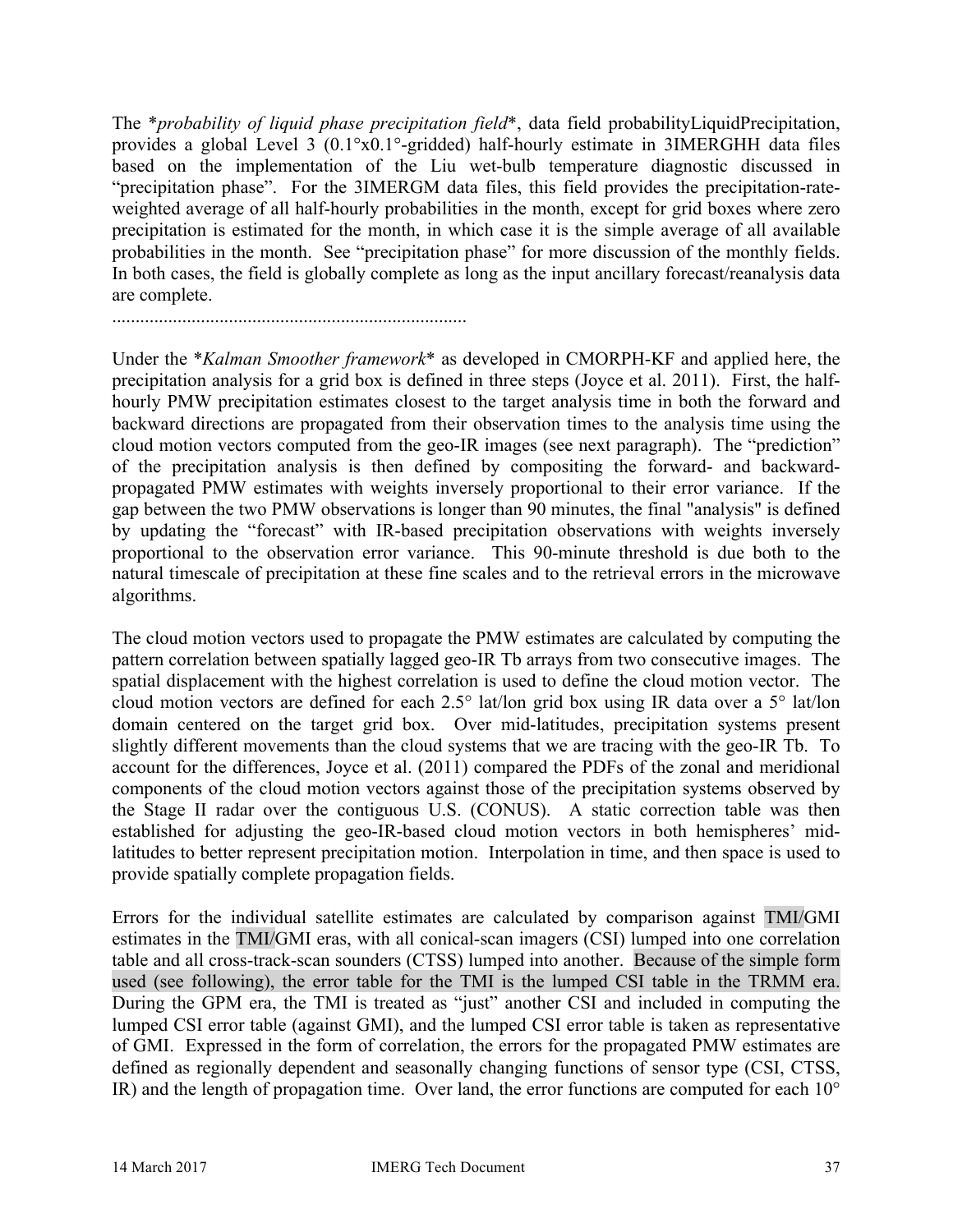latitude band using data collected over a 30°-wide latitude band centered on the target band. No zonal differences in the error are considered due to the limited sampling of the data. Over ocean, the error functions are defined for each 20°x20° lat/lon box using data over a 40°x40° lat/lon region centered on the target box. Over both land and ocean, the error functions are calculated for each month using data over a three-month period, trailing for Early and Late, and centered on the target month for Final, to account for the seasonal variations. The comparisons against TMI/GMI are updated monthly.

These data are computed as part of IMERG processing.

........................................................................

The \**Kalman filter weight for IR field*\*, data field IRkalmanFilterWeight in 3IMERGHH data files, provides a global Level 3 (0.1°x0.1°-gridded) half-hourly listing of the weight (in percent) that the IR data get in the Kalman filter step described in "Kalman Smoother framework".

........................................................................

The monthly satellite-gauge, or \**SG combination*\*, is computed as follows, following the TMPA approach for infusing monthly gauge information into the fine-scale precipitation estimates (Huffman et al. 2007a, 2007b, 2010):

- 1. The original (i.e., before the scaling step) half-hourly morphed and KF-filtered (satelliteonly) estimates are summed for the calendar month.
- 2. The GPCC monthly precipitation gauge analysis is undercatch-corrected (see "precipitation gauge adjustment").
- 3. The monthly precipitation gauge analysis is used to create a large-scale (31x31 0.1° grid boxes) bias adjustment to these satellite-only estimates in regions where the gauge stations are available, mostly land. Note that analysis values distant from any gauges are not used.
- 4. The monthly gauge-adjusted satellite-only estimate is combined directly with the precipitation gauge analysis using inverse error variance weighting.

The monthly random error is also computed at this point as a separate field following Huffman (1997). See "random error" for a summary.

These data are computed in the Final run alone.

........................................................................

IMERG ends with a \**precipitation post-processing step*\* that introduces gauge information into the multi-satellite-only half-hourly data (carried as field precipitationUncal). For the Final Run, the ratio between the monthly accumulation of half-hourly multi-satellite-only fields and the monthly satellite-gauge field is computed, then each half-hourly field of multi-satellite-only precipitation estimates in the month is multiplied by the ratio field to create the final half-hourly calibrated IMERG precipitation estimates.

One important simplification compared to the TMPA is that the 2BCMB is computed in real time for GPM. This contrasts to the situation in TRMM where the TCI was not computed in real time and we had to use a climatological monthly TCI calibration. Another simplification in the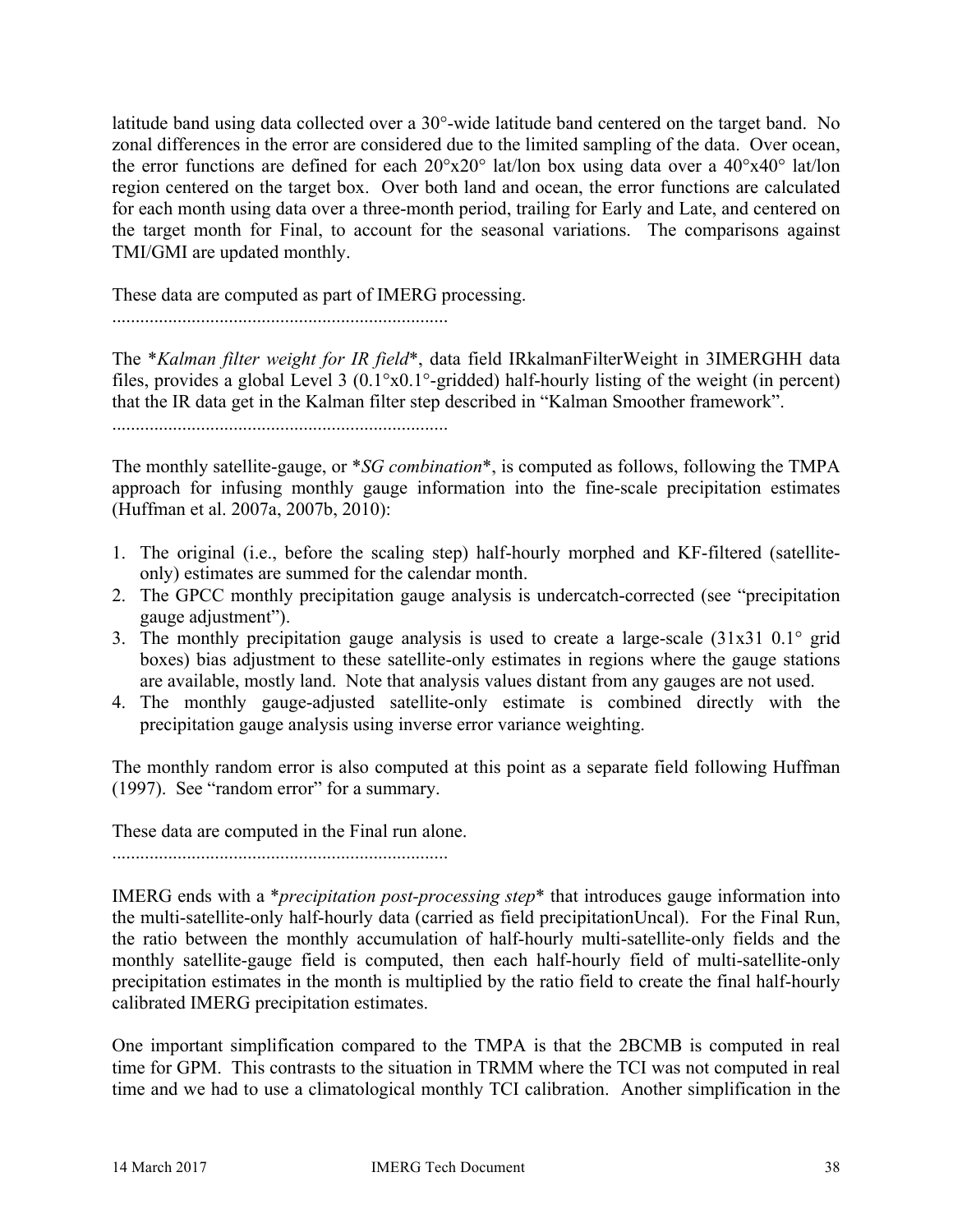case of the Version 04 Early and Late Runs is that the spatially varying monthly climatological calibration to the Final's monthly satellite-gauge analysis is not applied as in TMPA, since 2BCMB already has a climatological correction to GPCP. "Climatological" means all Januarys get the January adjustment, all Februarys get the February adjustment, and so on.

The half-hourly random error is also computed at this point as a separate field following Huffman (1997). See "random error" for a summary.

........................................................................

The \**uncalibrated precipitation field*\*, data field precipitationUncal, provides a global Level 3 (0.1°x0.1°-gridded) half-hourly listing in 3IMERGHH data files of the morphed and KFcombined estimates computed in the Kalman filter step described in "Kalman Smoother framework", which is recorded before the "final post-processing" step. For the Early and Late Runs, this means the climatological calibrations have not yet been applied, while for the Final Run it is the ratio field for the month described above in "final post-processing". In 3IMERGM data files it provides the global Level 3 (0.1°x0.1°-gridded) monthly accumulation of uncalibrated 3IMERGHH data described in "final post-processing". Differences in Uncal values among Runs are primarily driven by the differences in which satellites have reported data by the time the Run is computed. The Early currently has a cut-off time of 5 hours after observation time, which means it lacks data for the backward part of the morphing and even some of the forward-propagated data. Late should have more data for forward propagation, and importantly, provides backward propagation. Final might have more data in both forward and backward. A secondary factor is that the GCI calibration is trailing for Early (and Late), but centered for Final.

........................................................................

The \**calibrated precipitation field*\*, data field precipitationCal, provides global Level 3 (0.1°x0.1°-gridded) half-hourly listing in 3IMERGHH data files of the calibrated data described in "final post-processing". In 3IMERGM data files it provides the global Level 3 (0.1°x0.1° gridded) monthly SG combination data described in "SG combination". In the Early and Late Runs, the field provides data with month/location-varying climatological calibration to the Final Run.

There has been considerable interest in the user community in a \**quality index*\* that provides a simple way of judging the utility of data products. While there is no one-size-fits-all measure of suitability for use across all applications, we will introduce such an index in Version 05 with the field name precipitationQualityIndex. For the half-hourly datasets, we expect it to depend heavily on the composite correlation statistic that is produced in the Kalman filter step. The monthly counterpart will be an aggregation of the half-hourly values.

........................................................................

The \**processing strategy for each version*\* is as follows: the shift to a new version begins with DPR, then the Combined, then GPROF for GMI, and subsequently GPROF for all partner radiometers. The IMERG team follows these developments and folds them into advancements in the combination process, making adjustments and calibrations as needed to give the most realistic data sets. While IMERG is still on the "old" version, but the GPROF input is on the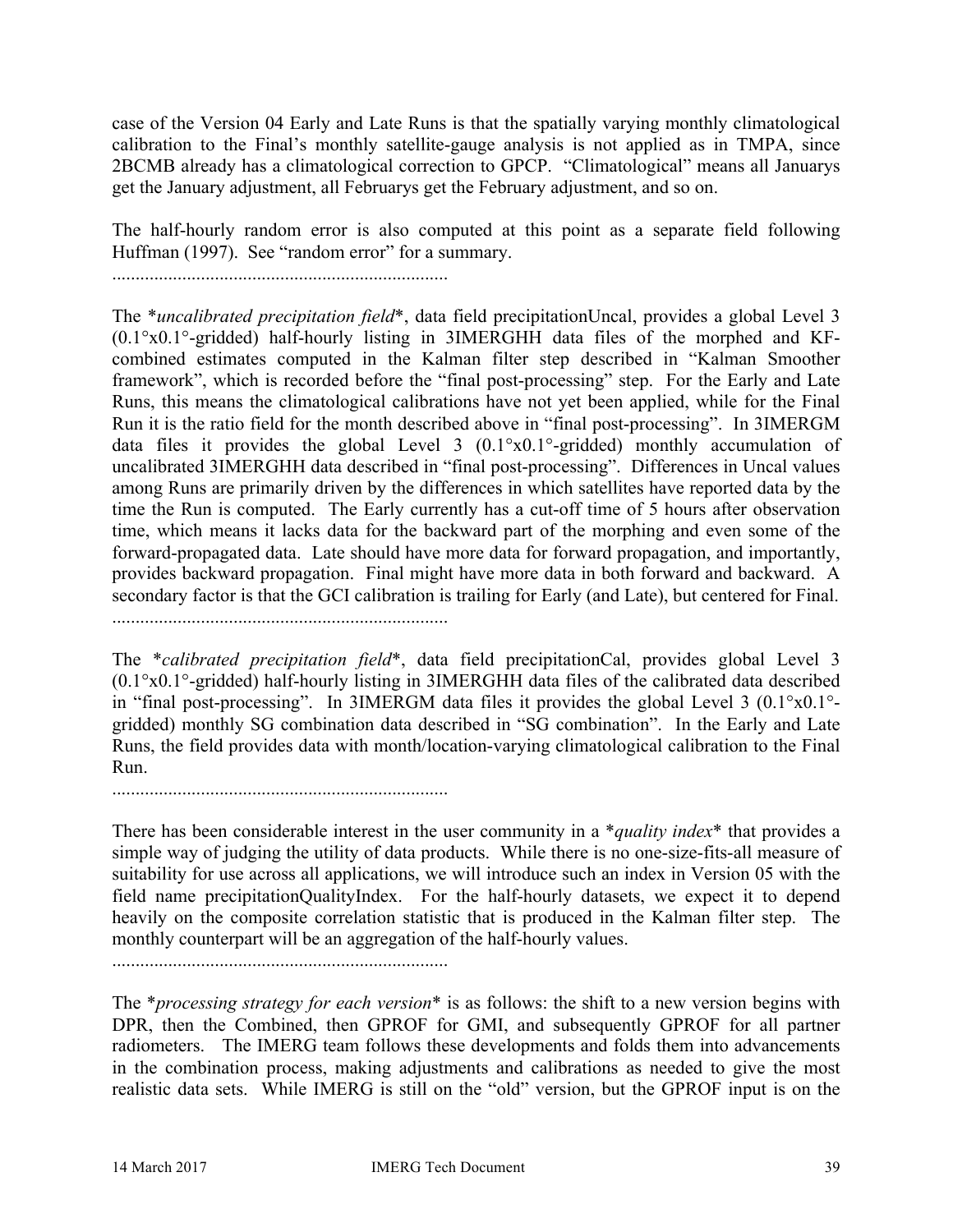"new" version, calibrations are instituted to approximate the "old" GPROF. In common with the other algorithms, once IMERG starts processing with the new version, "initial processing" results (input data being computed for the first time) are run in parallel with "retrospective processing" results (input data being used for dates that already have an old-version dataset).

Retrospective processing is key to creating consistent archives of data for users. This is true for users of all three Runs of IMERG, so all three will be reprocessed. By design, the Production processing system, which computes the Final run, supports reprocessing. The RT processing system, which computes the Early and Late runs, does not support reprocessing. This issue is addressed by installing clones of the Early and Late systems ("Early Clone" and "Late Clone") that are only invoked for reprocessing in the Production system. In this case the selection of input data available to the Early run will be approximated by limiting the forward time span of data to the typical latency time  $(\sim 3$  hours) before the Early run time (currently 5 hours after observation time). For simplicity, this solution will be implemented by using Production input datasets. These choices raise the possibility that the Early Clone reprocessed results will contain a superset of input data covering the original Early, and that the input data from a particular sensor may be produced by slightly different algorithms in some cases. In the latter case we may need to institute climatological calibrations in the Early Clone that are different from those in the Early.

Retrospective processing for both the Early and Late runs is carried out after reprocessing for the Final run to allow use of the input data assembled for Final.

........................................................................

The \**units of the IMERG estimates*\* are listed in the tables in "*3IMERGHH data fields*" and "*3IMERGM data fields*". Recall that the half-hourly data are best thought of as snapshots, valid during the stated half hour, since Villarini and Krajewski (2007) showed that the (snapshotbased) TRMM 3B42 is best correlated with radar data averaged over 60-90 minutes, not always centered on the nominal overpass time. The monthly values are averages over the month, although the probability of liquid precipitation phase is weighted by the precipitation rate accompanying each half hour's probability.

........................................................................

# **7. Error Detection and Correction**

Even before launch GPM instituted the GPM Working Group (\**X-Cal Working Group*\*), which was charged with developing a consistent "Level 1C" calibration of all constellation radiometers to the GMI. Their work identified a range of problems and developed very careful radiometric calibrations for use in GPM (and the community at large). See PPS et al. (2010) for details.

........................................................................

\**DPR and PR error detection/correction*\* has several parts. The performance of the various radar components, including transmit power and Low Noise Amplifiers, are monitored. An active ground calibration target is episodically viewed, and surface Zo is routinely monitored. See *http://pps.gsfc.nasa.gov/tsdis/Documents/PR\_Manual\_JAXA\_V6.pdf* for more information about PR.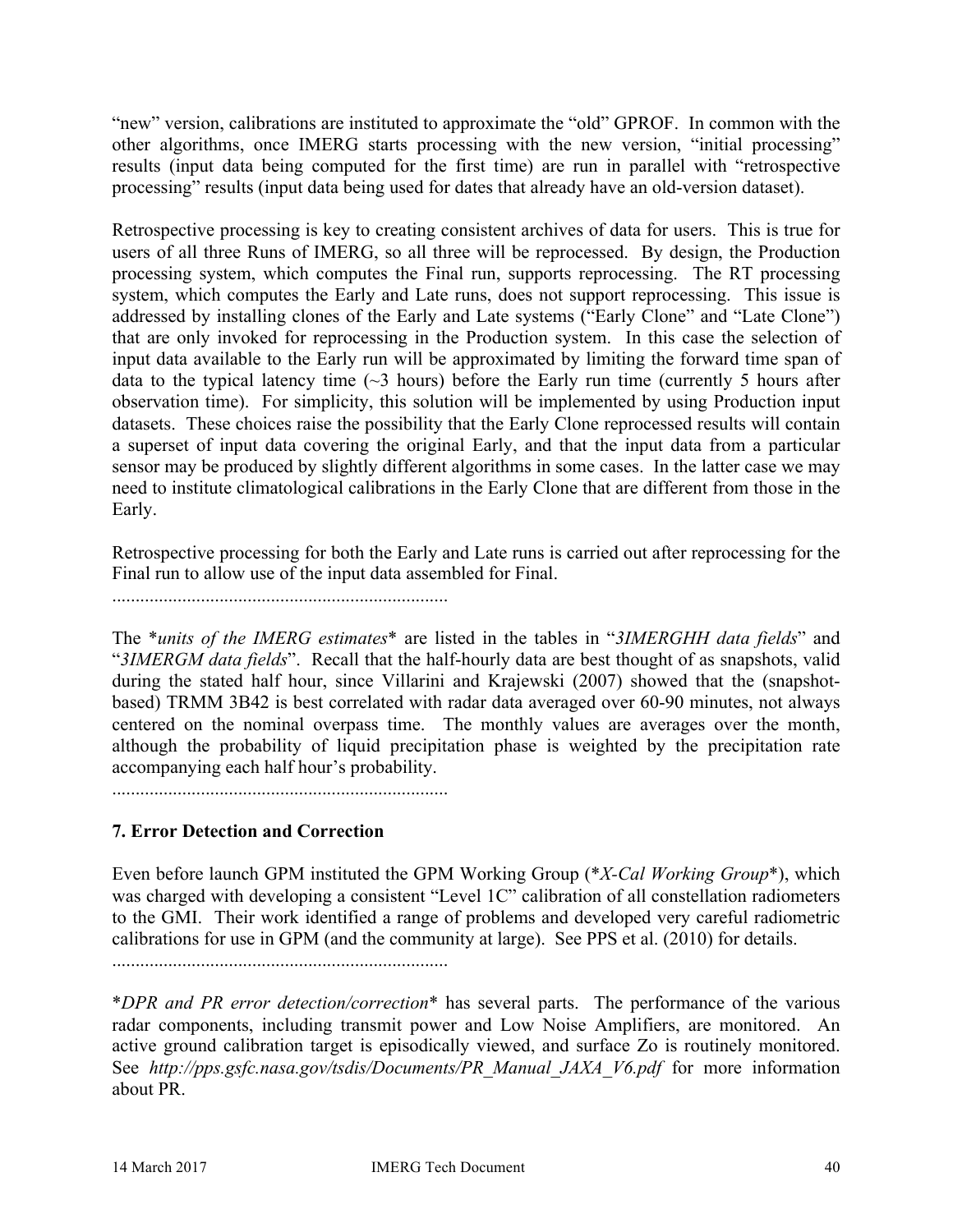Accuracies in the radar data are within the uncertainties of the precipitation estimation techniques.

The satellite altitude change in August 2001 introduced some changes in detectability for which the algorithms are supposed to approximately account. The TRMM PR electronics failure on 29 May 2009 resulted in a switch to the "B-side" electronics. Some residual differences are noticeable despite careful work to harmonize the record.

...........................................................................

\**GMI, TMI, and constellation sensor error detection/correction*\* has several parts. The SSMI is typical: built-in hot- and cold-load calibration checks are used to convert counts to antenna temperature (Ta). An algorithm has been developed to convert Ta to brightness temperature (Tb) for the various channels (eliminating cross-channel leakage). Differences between the Ta-to-Tb conversions employed by the various data providers imply that uncertainties in the Ta-to-Tb conversion are much larger than any other known uncertainty. Consequently, GPM developed the concept of a Level 1C, which applies radiometric corrections for all constellation sensors to GMI. See "X-Cal Working Group" for more information on this intercalibration.

Accuracies in the Tb's are within the uncertainties of the precipitation estimation techniques.

Among the sensor groups, the NOAA-17 50-GHz channel failed, decreasing the accuracy of its retrievals. More generally, trending data are tracked for individual satellites, particularly near their end of life to determine whether sensor degradation is introducing unacceptable error.

GPM, TRMM, and Megha-Tropiques are designed to precess over 83-, 46-, and 51-day periods, respectively. There is no direct effect on the accuracy of their sensor data, but the continually changing diurnal sampling causes significant systematic fluctuations in the resulting GMI-, TMI- , and SAPHIR-only precipitation estimates.

Some constellation satellites experienced significant drifting of their (nominally) sunsynchronous overpass time during their period of service (see *http://precip.gsfc.nasa.gov /times\_allsat.jpg* for a current time-series plot). There is no direct effect on the accuracy of the precipitation estimates, but it is possible that the systematic change in sampling time could introduce subtle shifts in the resulting collection of precipitation estimates.

...........................................................................

The dominant \**IR data correction*\* is for slanted paths through the atmosphere. Referred to as "limb darkening correction" in polar-orbit data, or "zenith-angle correction" (Joyce et al. 2001) in geosynchronous-orbit data, this correction accounts for the fact that a slanted path through the atmosphere increases the chances that (cold) cloud sides will be viewed, rather than (warm) surface, and raises the altitude dominating the atmospheric emission signal (almost always lowering the equivalent Tb). The slant path also creates an offset to the geolocation of the IR pixel due to parallax. That is, the elevated cloud top, viewed from an angle, is located closer to the satellite than where the line of sight intersects the Earth's surface. Pixels are moved according to a standard height-Tb-zenith angle profile, at the price of holes created when tall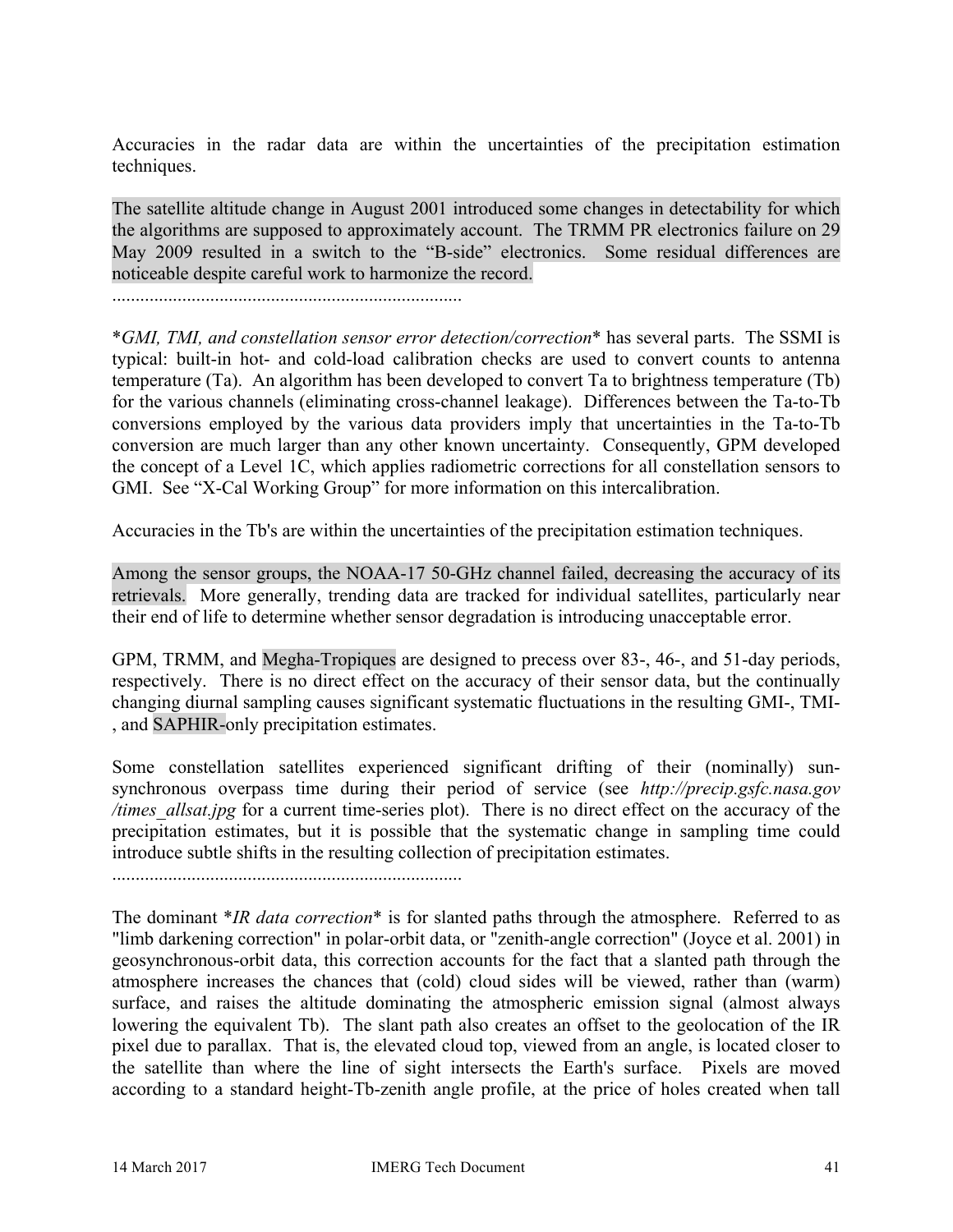clouds are moved farther than shallow clouds behind them. In addition, the various sensors have a variety of sensitivities to the IR spectrum, usually including the 10-11 micron band. Intersatellite calibration is computed with GOES-E as the standard. The satellite operators are responsible for detecting and eliminating navigation and telemetry errors.

...........................................................................

We apply a \**precipitation gauge adjustment*\* to account for undercatch. That is, precipitation gauges suffer a variety of errors in collecting precipitation, including evaporation, splashing, side wetting, and wind effects, with all resulting in a low bias for most gauge configurations. The wind effects occur because the air has to flow around the opening of the gauge and hydrometeors tend to follow the air flow. This is most true for the hydrometeors that fall the most slowly, namely drizzle and snowflakes. Undercatch ranges from 5% in heavy rain situations to 100%, 200% or more for snow, and depends on the design of the gauge (Legates 1987; Sevruk 1989). Until recently, the state of the art was a set of monthly maps of climatological adjustment ratios computed by Legates and Willmott (1990), and these are used to adjust the gauge analyses in this work. Recently, the GPCC has started computing daily adjustments based on station meteorological data for the Monitoring Analysis starting in 1982 (Schneider et al. 2015) based on Fuchs et al. (2001), and this will be adapted for use in a future version of IMERG.

...........................................................................

A number of \**known errors and anomalies*\* are contained in part or all of the current IMERG archive. They have been uncovered by visual inspection and other diagnostics. In some cases correction will be applied in the next reprocessing, while for others no satisfactory correction is possible. Other items will be included in future re-processing cycles as possible. For ease of document maintenance, some of the following items imply the known error by stating what upgrade was applied.

### General

- 1. In general, GPROF2017 has excessive coverage by light precipitation, even considering that the estimates are made on the scale of the  $\sim$ 23 GHz channel, yet at the monthly scale the correct accumulation appears to be given by including this unrealistic drizzle. At present IMERG performs thresholding at 0.1 mm/hr on individual footprints, then rescales the data to approximate the monthly accumulation. In most locations this rescale is a small change from the original values.
- 2. GPROF2017 estimates have a variety of artifacts associated with coastal regions that are sensor- and scene-dependent. For conical-scan imagers, inland water bodies in the Southeastern U.S. (Tian and Peters-Lidard 2007), Lake Nasser in Egypt, and desert coastal regions show anomalous high precipitation, while oceanic coastal regions in a variety of rainy situations tend to be deficient in precipitation. For cross-track-scan sounders the land/water interface in coasts provokes high estimates in the Day-1 version, although this is largely controlled inside the algorithm itself.
- 3. The current satellite-gauge combination scheme is trimmed to the coast to prevent coastal gauge data from "bleeding" into coastal waters, up to 1° away from the coast. This is particularly noticeable where there is heavy precipitation in the gauge analysis, but modest values off-shore, but seems preferable to a blocky transition along the coast.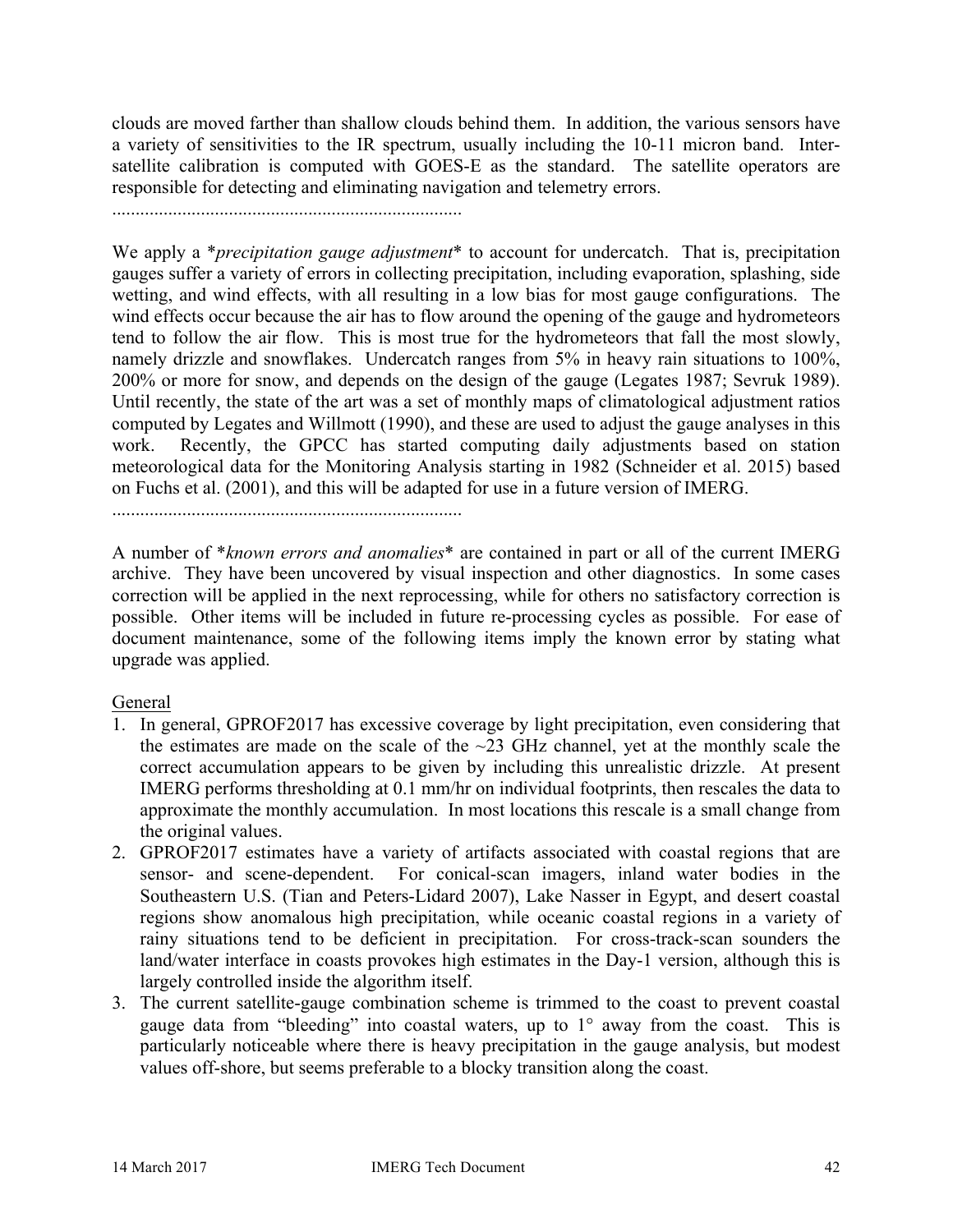- 4. The GPROF retrievals, and the subsequent IMERG calibrations for them, are not entirely consistent between sensors. Accordingly, users will observe "flashing" in the precipitation fields as successive overpasses in a particular location are populated by different sensors.
- 5. The IR estimates sometimes exhibit "flashing" because successive images in a given region are successively populated with data from different geo-IR satellites, usually with one having a near-nadir view, but then dropping out and being replaced by high-zenith-angle data from an adjacent geo-IRsatellite.
- 6. The mix of satellites has changed over time, which affects the overall performance of the algorithm in two ways. First, the relative weighting of conical-scan imagers versus crosstrack-scan sounders shifts, and second, the relative proportion of IR-based estimates changes. The PMW sensor inventory is shown in "sensors contributing to IMERG". See Behrangi et al. (2014) for more discussion of sensor performance for legacy algorithms.

## Specific

- 7. For the period 1 January 1998 03 UTC 16 June 1998 there were no geo-IR data available in the Indian Ocean Sector. High-zenith-angle observations from adjacent satellites are used for fill-in as available.
- 8. GMS data are missing for 21 UTC 4 January 1998 21 UTC 8 January 1998. Since the Meteosat data over the Indian Ocean sector do not begin until mid-1998, this results in a lack of IR data over the East Asia sector.
- 9. The TRMM orbital altitude was raised from 350 to 401.5 km in August 2001 to extend the life of the mission by reducing the amount of fuel needed to maintain the orbit. This caused small changes in footprint size and minimum detectable precipitation rates. The GPROF2017 algorithm is supposed to account for these changes, but tests show small unavoidable differences that are still being researched.
- 10. The TRMM PR suffered an electronics failure on 29 May 2009. Data were lost until the "Bside" electronics were activated on 19 June 2009. Small residual differences remain between A-side and B-side data.
- 11. At 2045 UTC on 21 March 2012 GOES-15 (WEST) suffered a "bad momentum unload" and ceased recording data. Imaging was restored at 1722 UTC on 23 March 2012. In the interim GOES-13 (EAST) was shifted to recording full-disk images. Use of higher-zenith-angle GOES-13 and MTSat-1 data largely covers the gap caused by the GOES-15 drop-outs.
- 12. In previous versions, and not yet checked for GPROF2017, F17 SSMIS has anomalously high precip values for a few scans over Brazil in the 21Z 26 April 2013 3B42 HQ and multisatellite precip fields.
- 13. A TRMM spacecraft anomaly resulted in the loss of most TRMM sensor data for the period 02-14 UTC on 12 November 2013, and additional issues resulted in data gaps during the period 20-23:30 UTC. This reduces the data content in IMERG somewhat, but is not a serious issue overall.
- 14. Snow accumulation on the receiving antenna prevented reception of MTSAT-2 data from 1832 UTC on 14 February 2014 to 1232 UTC on 15 February 2014. The data were lost.
- 15. Metop-A experienced an anomaly that prevented data collection for 1400 UTC 27 March 2014–0746 UTC 21 May 2014.
- 16. The GMI instrument on the GPM Core Observatory went into safe mode on 22 October 2014. It was returned to operations on 24 October 2014 after determining that the cause was a faulty thermistor that provides information on the GMI's environment, but is not critical to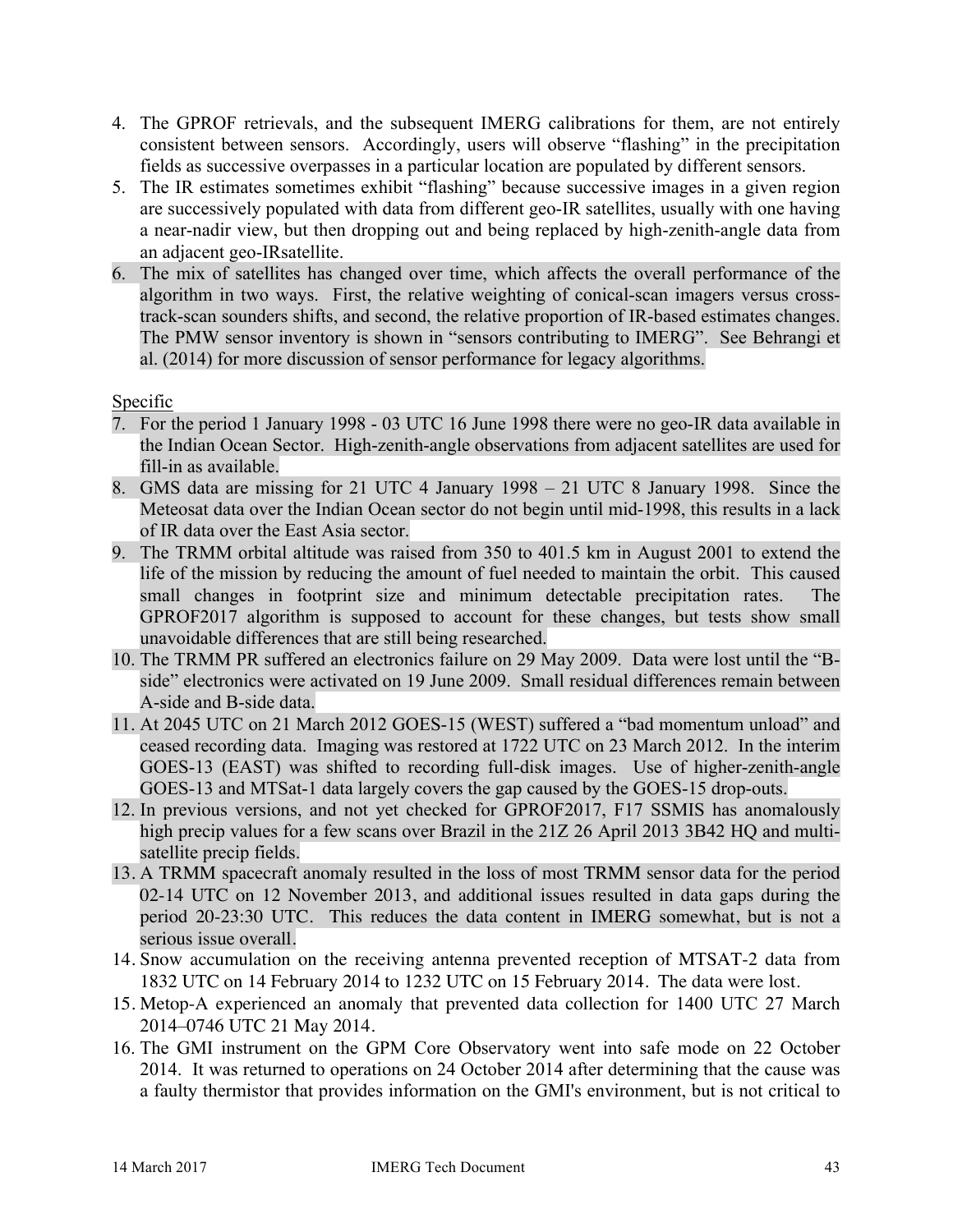its operation. Subsequently, non-critical thermistors have been removed from the Core Observatory's spacecraft health and safety alarm conditions.

- 17. Beginning with 08:23 UTC 5 April 2016 the DMSP F17 37V channel experienced intermittent noisy values. Several days of bad data were used in V3 Early and Late processing (detectable by notable swaths of high precipitation over land). Beginning 17:27 UTC 26 April 2016, V3 GPROF-F17 retrievals were run without using the 37V channel. The quality is somewhat less, but judged to be better than the alternatives (morphed or IR). On July 8 2016 FNMOC informed Wes Berg that "spike detection" was turned off on 18 May, at which point the anomaly ceased. the 37V channel was again used, and in future reprocessings we expect to set the 37V channel to missing for the period 5 April – 18 May 2016.
- 18. The data flow from the Himawari-8 GEO satellite was interrupted for 57 hours, 05 UTC 7 May 2016 – 14 UTC 9 May, and during that time there is a continuous zone of missing values in the IRprecipitation data in the center of the Himawari-8 sector (over Japan), where data from the adjoining satellites are unable to fill the gap. The IR-based displacement vectors were computed using the standard fallback of spatial interpolation in the missings.
- 19. SSMIS data stopped flowing starting with data timestamps around 00 UTC on 8 September 2016. By late on 8 September FNMOC commenced backfilling the data.
- 20. Anomalies in the DMSP F-16 input data for the period 09 UTC 18 December 2016 to 18 UTC 19 December 2016 caused the orbits to be deleted.

...........................................................................

# **8. Missing Value Estimation and Codes**

There is generally no effort to \**estimate missing values*\* in the single-source input data sets.

...........................................................................

All products in IMERG use the \**standard missing value*\* "-9999.9" or "-9999" for 4-byte floats or 2-byte integers, respectively. These values are carried in the metadata.

...........................................................................

All \**completely missing fields*\* of a product result from completely absent input data for the given time. If the input file(s) is(are) available, the product file is created, even if it lacks any valid data.

# **9. Quality and Confidence Estimates**

The \**accuracy*\* of the precipitation products can be broken into systematic departures from the true answer (bias) and random fluctuations about the true answer (sampling), as discussed in Huffman (1997). The former are the biggest problem for climatological averages, since they will not average out. However, for short averaging periods the low number of samples and/or algorithmic inaccuracies tend to present a more serious problem for individual microwave data sets. That is, the sampling is spotty enough that the collection of values over, say, one day may not be representative of the true distribution of precipitation over the day. For the IR estimates,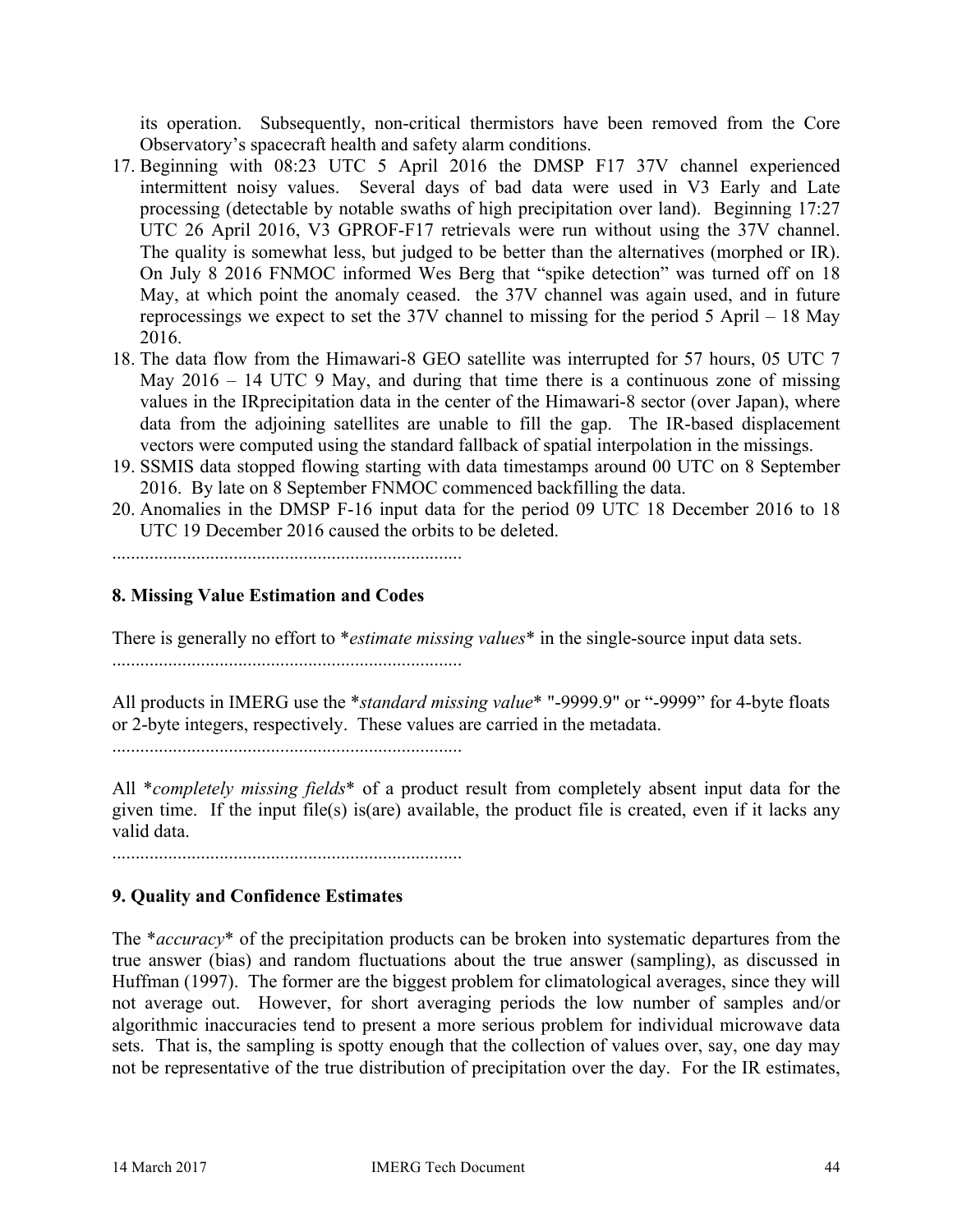the sampling is good, but the algorithm likely has substantial RMS error due to the weak physical connection between IR Tb's and precipitation.

Accordingly, the "random error" is assumed to be dominant, and estimates could be computed as discussed in Huffman (1997). Random error cannot be corrected.

The "bias error" is likely smaller, or at least contained. This is less true over land, where the lower-frequency microwave channels are not useful for precipitation estimation with our current state of knowledge. The state of the art at the monthly scale is reflected in the study by Smith et al. (2006) and Adler et al. (2012). One study of the sub-monthly bias is provided by Tian et al. (2009).

...........................................................................

The IMERG \**intercomparison results*\* are just starting to be developed. The time series of the global images shows good continuity in time and space. Overall, the analysis approach appears to be working as expected. Some preliminary results for Version 03 are discussed in the release notes document, available at at *http://pmm.nasa.gov/sites/default/files/document\_files/IMERG\_Final Run\_Day1\_release\_notes.pdf* .

Some validation studies will be conducted under the auspices of the International Precipitation Working Group (IPWG) in Australia, the continental U.S., western Europe, parts of South America, and Japan (Ebert et al. 2007). Respectively, the web sites for these activities are:

*http://cawcr.gov.au/projects/SatRainVal/validation-intercomparison.html http://cics.umd.edu/ipwg/us\_web.html http://meso-a.gsfc.nasa.gov/ipwg/ipwgeu\_home.html http://cics.umd.edu/~dvila/web/SatRainVal/dailyval.html* (currently inactive) *http://www-ipwg.kugi.kyoto-u.ac.jp/IPWG/sat\_val\_Japan.html*

..........................................................................

The \**diurnal cycle*\* depicted in IMERG is affected by the particular mix of satellite sensors at any given time and place, in common with all other such satellite-based precipitation estimation systems. The diurnal cycle phase produced by IR estimates, which respond to cloud tops, is known to lag the phase of surface observations in many locations. The lag is highly variable, but frequently reported as up to 3 hours. The passive microwave estimates over land depend on the solid hydrometeors, which typically are confined to the upper reaches of clouds. This dependence also leads to lags compared to surface observations, up to about 1.5 hours. Over ocean the passive microwave estimates are driven by the full vertical profile of precipitation for conical-scan imagers, but primarily by solid hydrometeors for cross-track-scan sounders. Thus, there is a mix of typical lags, minimal for conical-scan imagers and up to 1.5 hours for crosstrack-scan sounders. When you consider the regional variability in the lags of the individual sensor types and the variable mix of sensors contributing to the diurnal cycle during different epochs of satellite coverage, the general statement is that lags are more likely early in the dataset, before many passive microwave satellites were available, and are more likely over land. The GPM DPR and TRMM PR, being radars, give relatively unbiased estimates of the diurnal cycle, but their sampling is so sparse that it takes several years of data to allow a reasonable estimate to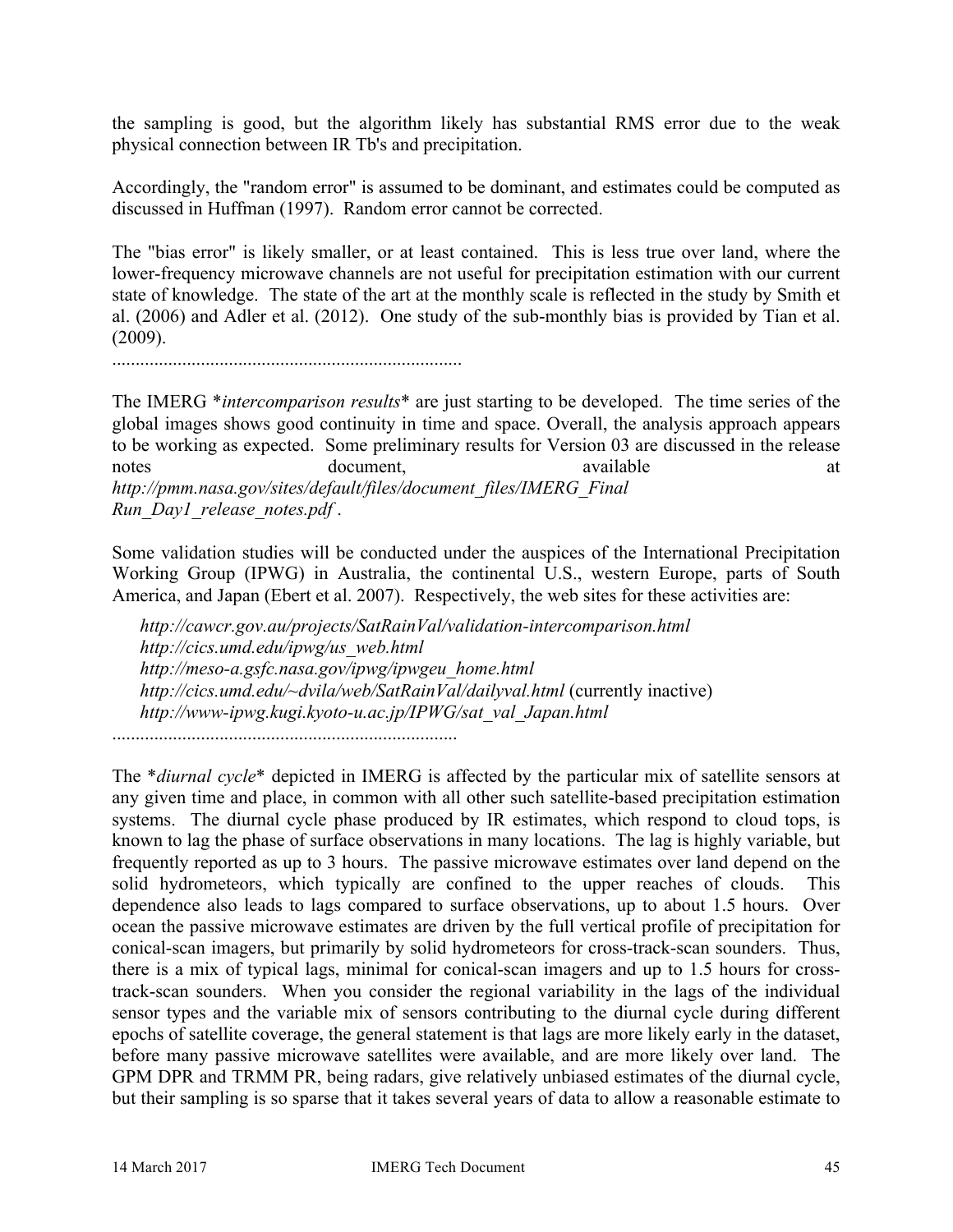appear out of the sampling noise. See Kikuchi and Wang (2008), although their study with Version 6 TMPA has larger lags due to concentrating early in the record and having fewer passive microwave satellites than Version 7 TMPA has for the bulk of their study period

...........................................................................

Research shows \**interannual differences driven by data set calibrators*\* in various legacy datasets, and the same should be true for IMERG. That is, all of the global precipitation data sets have some calibrating data source, which is necessary to control bias differences between contributing satellites. Otherwise, shifts in the contributing set of satellites at any given time can cause unphysical shifts in the behavior of the precipitation estimates. However, this calibration plays a large role in determining the interannual variation that the various data sets display. This is a current area of research. At present, it appears that a calibrator that depends on PR, even in part, tends to have a smaller interannual variation, and to have peaks and valleys that occur a couple of months sooner than data sets whose calibrator is computed from PMW data. This result is somewhat insensitive to the source and algorithm of the PMW data.

...........................................................................

The \**data set provenance*\* has several layers. Most importantly, the entire record for all three Runs are computed with Version 04 IMERG, currently assigned the subversion A. [And all earlier versions are considered obsolete.] All of the Combined, GMI, and partner microwave precipitation estimates that are used as input, as well as the DPR and Level 1c microwave data used to feed those estimates, are also computed with Version 04 algorithms. The time history of available microwave satellites is provided in Table 9, and the particular satellite contributing to a half-hour value is given by the HQprecipSource field. However, the satellites contributing to a morphed value are not specified. The IR data are provided by the NOAA 4 km Global Merged IR dataset as computed by the version of the system that was operational at the time of observation. It is assumed that the IR dataset is homogeneous, but it is possible to determine which geosynchronous satellite provided a particular data value by accessing the IR dataset's data source field. The associated "even" and "odd" IR data files used to compute the displacement vectors are likewise created in that NOAA operational processing. The GPCP data used to calibrate the Combined are drawn from Version 2.3, specifically using averages of each for months in the year 2015. The GPCC gauge analysis currently in use for the GPM era is the Version 4 Monitoring Product. The TRMM era is covered by the Full Data Reanalysis (currently Version 6), a retrospective analysis that covers the period 1901-2013. [See "precipitation gauge analysis".] The temperature, humidity, and surface pressure fields used to compute the probabilityLiquidPrecipitation field are provided by the then-operational JMA NWP forecast for the Early and Late Runs, and the ECMWF Interim reanalysis for the Final Run.

...........................................................................

### **10. Documentation**

The \**documentation creator*\* is:

 Dr. George J. Huffman Code 612 NASA Goddard Space Flight Center Greenbelt, MD 20771 USA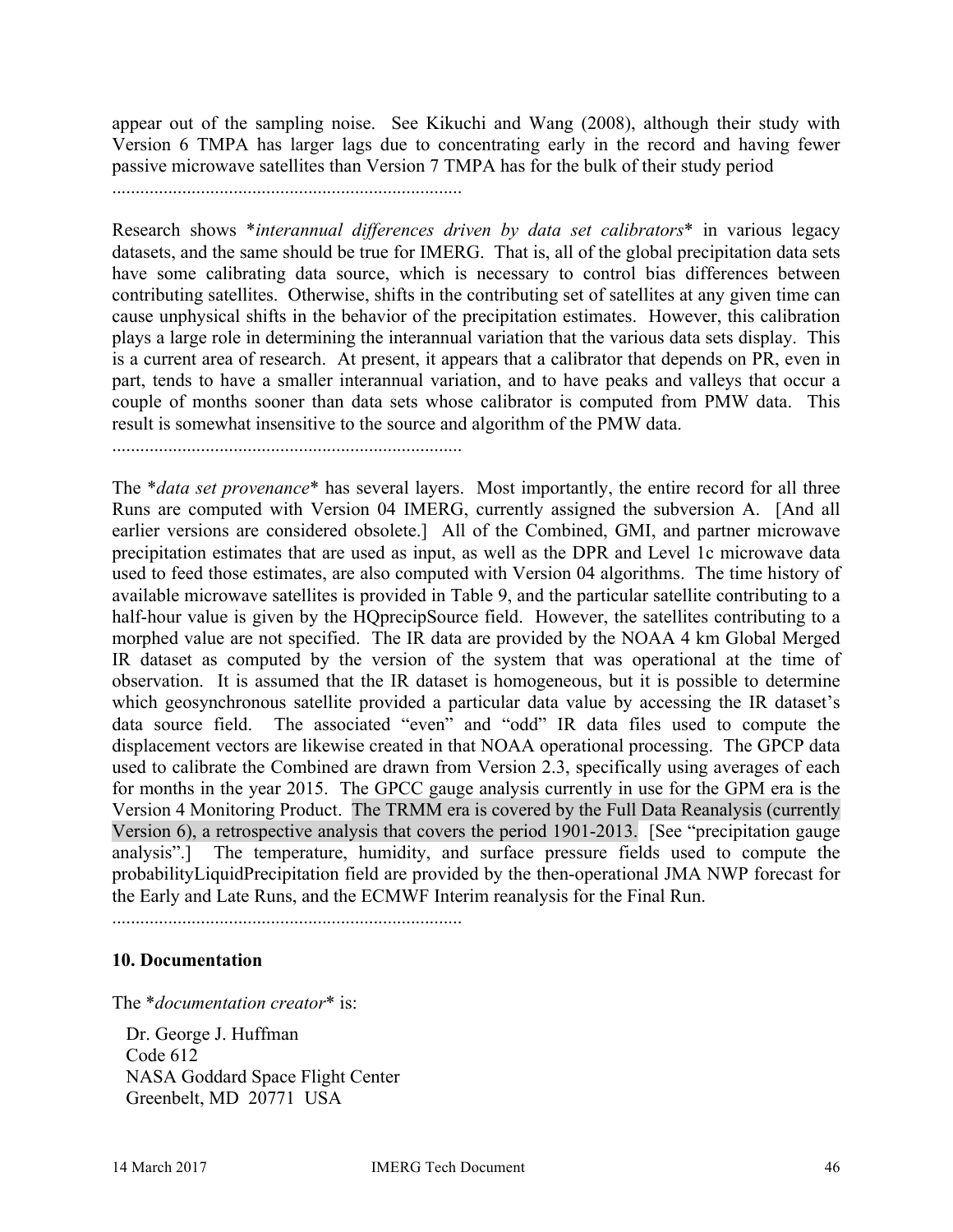Phone: +1-301-614-6308 Fax:  $+1-301-614-5492$  Internet: *george.j.huffman@nasa.gov* MAPL Precipitation Page: *http://precip.gsfc.nasa.gov/* ..........................................................................

\**Documentation revision history*\*:

|                 | 4 December 2014 Version 1 by GJH, DTB, EJN                          |
|-----------------|---------------------------------------------------------------------|
| 15 January 2015 | Version 1.1 by GJH, DTB, EJN; revisions for first Final Run release |
| 20 January 2015 | Version 1.2 by GJH; re-release due to "missing" definition          |
| 9 April 2015    | Version 1.3 by GJH; more-uniform reference to Runs; retrospective   |
|                 | processing in 2017; end of TRMM                                     |
| 19 June 2015    | Version 1.4 by DTB; reading HDF5 using the R language               |
| 7 July 2015     | Version 1.4 by GJH; revise field descriptions; Himawari 8 starts    |
| 1 March 2017    | Version 2 by GJH; Version 04                                        |
|                 |                                                                     |

#### \**References*\*:

- Adler, R.F., G. Gu, G.J. Huffman, 2012: Estimating Climatological Bias Errors for the Global Precipitation Climatology Project (GPCP). *J. Appl. Meteor. and Climatol.*, **51**(1), doi:10.1175/JAMC-D-11-052.1, 84-99.
- Andersson, A., K. Fennig, C. Klepp, S. Bakan, H. Graßl, J. Schulz, 2010: The Hamburg Ocean Atmosphere Parameters and Fluxes from Satellite Data - HOAPS-3. *Earth Syst. Sci. Data*, **2**, 215-234, doi:10.5194/essd-2-215-2010.
- A. Becker, A., P. Finger, A. Meyer-Christoffer, B. Rudolf, K. Schamm, U. Schneider, M. Ziese, 2013: A description of the global land-surface precipitation data products of the Global Precipitation Climatology Centre with sample applications including centennial (trend) analysis from 1901-present. *Earth System Science Data*, doi:10.5194/essd-5-71-2013. *http://www.earth-syst-sci-data.net/5/71/2013/essd-5-71-2013.html*
- Behrangi, A., G. Stephens, R.F. Adler, G.J. Huffman, B. Lambrigtsen, M. Lebsock, 2014: An Update on Oceanic Precipitation Rate and Its Zonal Distribution in Light of Advanced Observations from Space. *J. Climate*, **27**(11), doi: 10.1175/JCLI-D-13-00679.1, 3957-3965.
- Ebert, E.E., J.E. Janowiak, C. Kidd, 2007: Comparison of Near-Real-Time Precipitation Estimates from Satellite Observations and Numerical Models. *Bull. Amer. Meteor. Soc*., **88**(1), 47-64.
- Chiu, L.S., R. Chokngamwong, 2010: Microwave Emission Brightness Temperature Histograms (METH) Rain Rates for Climate Studies: Remote Sensing Systems SSM/I Version-6 Results. *J.Appl. Met. Clim*., **49**, 115-123.
- Fuchs, T., J. Rapp, F. Rubel, B. Rudolf , 2001: Correction of Synoptic Precipitation Observations due to Systematic Measuring Errors with Special Regard to Precipitation Phases. *Phys. Chem. Earth (B)*, **26**, 689-693.
- Grody, N.C., 1991: Classification of Snow Cover and Precipitation Using the Special Sensor Microwave/Imager (SSMI). *J. Geophys. Res*., **96**, 7423-7435.
- Hollinger, J., R. Lo, G. Poe, J. Pierce, 1987: *Special Sensor Microwave/Imager User's Guide*, Naval Res. Lab., Washington, DC.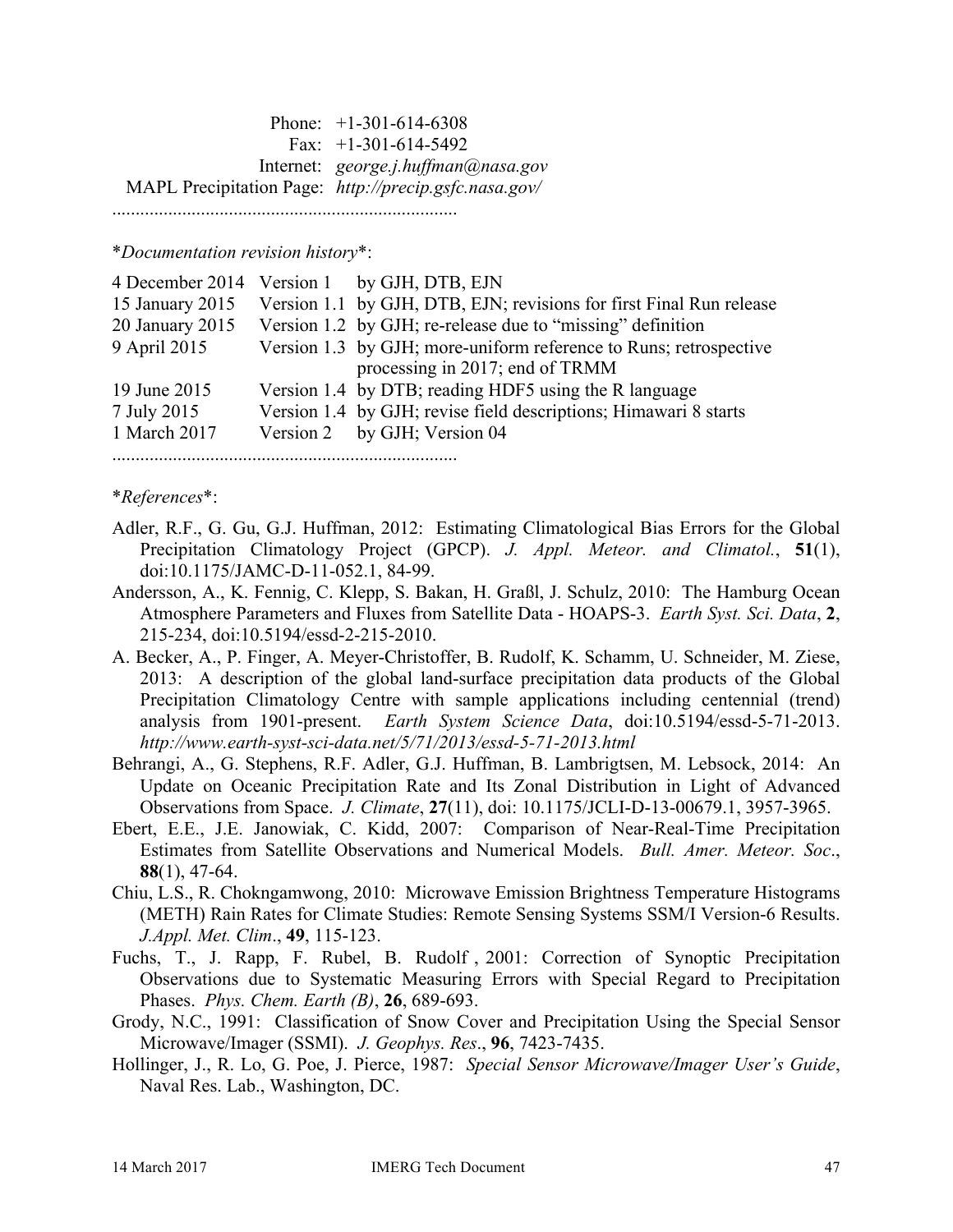- Hollinger, J.P., J.L. Pierce, G.A. Poe, 1990: SSMI Instrument Evaluation. *IEEE Trans. Geosci. Remote Sens*., **28**, 781-790.
- Hong, K.L. Hsu, S. Sorooshian, X. Gao, 2004: Precipitation Estimation from Remotely Sensed Imagery Using an Artificial Neural Network Cloud Classification System. *J. Appl. Meteorol.* **43**, 1834–1852.
- Huffman, G.J., 1997: Estimates of Root-Mean-Square Random Error Contained in Finite Sets of Estimated Precipitation. *J. Appl. Meteor*., **36**, 1191-1201.
- Huffman, G.J., R.F. Adler, D.T. Bolvin, G. Gu, E.J. Nelkin, K.P. Bowman, Y. Hong, E.F. Stocker, D.B. Wolff, 2007a: The TRMM Multi-satellite Precipitation Analysis: Quasi-Global, Multi-Year, Combined-Sensor Precipitation Estimates at Fine Scale. *J. Hydrometeor*., **8**(1), 38-55. PDF available at *ftp://meso.gsfc.nasa.gov/agnes/huffman/papers/ TMPA\_jhm\_07.pdf.gz*
- Huffman, G.J., R.F. Adler, D.T. Bolvin, E.J. Nelkin, 2010: The TRMM Multi-satellite Precipitation Analysis (TMPA). Chapter 1 in *Satellite Rainfall Applications for Surface Hydrology*, F. Hossain and M. Gebremichael, Eds. Springer Verlag, ISBN: 978-90-481- 2914-0, 3-22.
- Huffman, G.J., R.F. Adler, S. Curtis, D.T. Bolvin, E.J. Nelkin, 2007b: Global Rainfall Analyses at Monthly and 3-hr Time Scales. Chapter 23 of *Measuring Precipitation from Space: EURAINSAT and the Future*, V. Levizzani, P. Bauer, and F.J. Turk, Eds., Springer Verlag (Kluwer Academic Pub. B.V.), Dordrecht, The Netherlands, 291-306. [Invited paper]
- Huffman, G.J., D.T. Bolvin, 2015: Transition of 3B42/3B43 Research Product from Monthly to Climatological Calibration/Adjustment. http://pmm.nasa.gov/sites/default/files/document\_ files/3B42\_3B43\_TMPA\_restart.pdf, 11 pp.
- Huffman, G.J., D.T. Bolvin, D. Braithwaite, K. Hsu, R. Joyce, P. Xie, 2014: GPM Integrated Multi-Satellite Retrievals for GPM (IMERG) Algorithm Theoretical Basis Document (ATBD) Version 4.4. PPS, NASA/GSFC, 30 pp. *http://pmm.nasa.gov/sites/default/files/ document\_files/IMERG\_ATBD\_V4.4.pdf*
- Iguchi, T., S. Seto, R. Meneghini, N. Yoshida, J. Awaka, T. Kubota, 2010: GPM/DPR Level-2 Algorithm Theoretical Basis Document. PPS, NASA/GSFC, 72 pp. *http://pps.gsfc.nasa.gov/Documents/ATBD\_GPM\_DPR\_n3\_dec15.pdf*
- Janowiak, J.E., P.A. Arkin, 1991: Rainfall Variations in the Tropics during 1986-1989. *J. Geophys. Res.,* **96**, 3359-3373.
- Joyce, R.J., J.E. Janowiak, P.A. Arkin, P. Xie, 2004: CMORPH: A Method that Produces Global Precipitation Estimates from Passive Microwave and Infrared Data at 8 Km, Hourly Resolution. *J. Climate*, **5**, 487-503.
- Joyce, R.J., J.E. Janowiak, G.J. Huffman, 2001: Latitudinal and Seasonal Dependent Zenith Angle Corrections for Geostationary Satellite IR Brightness Temperatures. *J. Appl. Meteor*., **40**(4), 689-703.
- Joyce, R.J., P. Xie, J.E. Janowiak, 2011: Kalman Filter Based CMORPH. *J. Hydrometeor.*, **12**, doi:10.1175/JHM-D-11-022.1, 1547-1563.
- Kikuchi, K., B. Wang, 2008: Diurnal Precipitation Regimes in the Global Tropics. *J. Climate*, **21**, doi:10.1175/2007JCLI2051.1, 2680-2696.
- Kubota T., S. Shige, H. Hashizume, K. Aonashi, N. Takahashi, S. Seto, M. Hirose, Y.N. Takayabu, K. Nakagawa, K. Iwanami, T. Ushio, M. Kachi, K. Okamoto, 2007: Global Precipitation Map Using Satellite-Borne Microwave Radiometers by the GSMaP Project: Production and Validation. *IEEE Trans. Geosci. Remote Sens*., **45**, 2259-2275.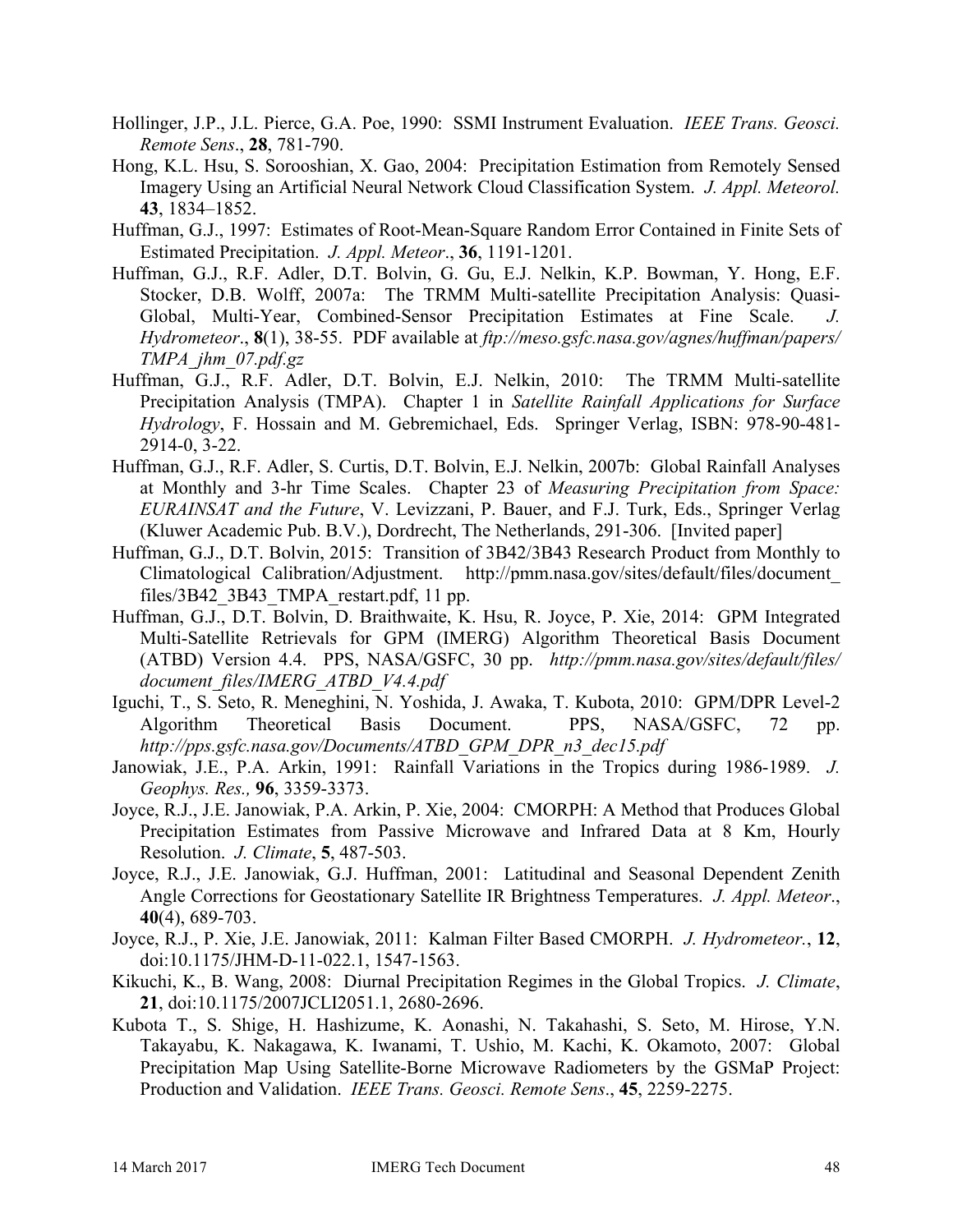- Kummerow, C., Y. Hong, W.S. Olson, S. Yang, R.F. Adler, J. McCollum, R. Ferraro, G. Petty, D-B. Shin, T.T. Wilheit, 2001: The Evolution of the Goddard Profiling Algorithm (GPROF) for Rainfall Estimation from Passive Microwave Sensors. *J. Appl. Meteor.*, **40**, doi:/10.1175/1520-0450(2001)040<1801:TEOTGP>2.0.CO;2, 1801–1820.
- Kummerow, C., W.S. Olson, L. Giglio, 1996: A Simplified Scheme for Obtaining Precipitation and Vertical Hydrometeor Profiles from Passive Microwave Sensors. *IEEE Trans. Geosci. Remote Sens*., **34**, 1213-1232.
- Kummerow, C., W. Barnes, T. Kozu, J. Shiue, J. Simpson, 1998: The Tropical Rainfall Measuring Mission (TRMM) Sensor Package. *J. Atmos. Oceanic Tech*., **15**(3), 809-817.
- Legates, D.R, 1987: A Climatology of Global Precipitation. *Pub. in Climatol*., **40**, U. of Delaware, 85 pp.
- Legates, D.R., C.J. Willmott, 1990: Mean Seasonal And Spatial Variability In Gauge-Corrected, Global Precipitation*. Internat. J. Climatol*., **10**, 111-127.
- Maggioni, V., M.R.P. Sapiano, R.F. Adler, Y. Tian, G.J. Huffman, 2014: An Error Model for Uncertainty Quantification in High-Time Resolution Precipitation Products. *J. Hydrometeor.*, **15**(3), doi:10.1175/JHM-D-13-0112.1, 1274-1292.
- Northrup Grumman Electronic Systems, Azusa, CA, Report 12621, 69 pp. Northrup Grumman, 2002: Algorithm and Data User Manual (ADUM) for the Special Sensor Microwave Imager/Sounder (SSMIS). Northrup Grumman Electronic Systems, Azusa, CA, Report 12621, 69 pp. ftp://rain.atmos.colostate.edu/pub/msapiano/SSMI\_SSMIS\_Archive\_Docs/ SSMIS\_general/Algorithm\_and\_Data\_User\_Manual\_For\_SSMIS\_Jul02.pdf
- Olson, W. S., C. D. Kummerow, Y. Hong, W.-K. Tao, 1999: Atmospheric Latent Heating Distributions in the Tropics Derived from Satellite Passive Microwave Radiometer Measurements. *J. Appl. Meteor*., **38**, 633-664.
- Olson, W.S., H. Masunaga, the GPM Combined Radar-Radiometer Algorithm Team, 2010: GPM Combined Radar-Radiometer Precipitation Algorithm Theoretical Basis Document (ATBD). PPS, NASA/GSFC, 29 pp. *http://pmm.nasa.gov/sites/default/files/document\_ files/Combined\_algorithm\_ATBD.EnKF\_.pdf*
- Parsons, M.A., R. Duerr, J.-B. Minster, 2010: Data Citation and Peer Review. *EOS*, **91**(34), 297-298.

Passive Microwave Algorithm Team Facility, 2010: GPROF (Level 2) Algorithm Theoretical Basis Document (ATBD), Version 1.0. PPS, NASA/GSFC, 53 pp. *http://pmm.nasa.gov/ sites/default/files/document\_files/GPROF\_ATBD\_1Dec2010.pdf*

- PMM, 2014: Goodbye to TRMM, First Rain Radar in Space. *http://pmm.gsfc.nasa.gov/ articles/goodbye-trmm-first-rain-radar-space*.
- PPS, GPM Intercalibration (X-CAL) Working Group, 2010: NASA GPM Level 1C Algorithms Algorithm Theoretical Basis Document (ATBD). PPS, NASA/GSFC, 39 pp. *http://pmm.nasa.gov/resources/documents/gpm-level-1c-algorithm-theoretical-basis-docume nt-atbd* .
- Schneider, U., A. Becker, P. Finger, A. Meyer-Christoffer, M. Ziese, B. Rudolf, 2014: GPCC's new land-surface precipitation climatology based on quality-controlled in-situ data and its role in quantifying the global water cycle. *Theor. Appl. Climatol*., **115**, 15-40, doi:10.1007/s00704-013-0860-x. *http://link.springer.com/article/10.1007%2Fs00704-013- 0860-x*
- Sevruk, B., 1989: Reliability of Precipitation Measurements. *Proc. WMO/IAHS/ETH Workshop on Precipitation Measurements*, St. Moritz, Switzerland, World Meteor. Org., 13–19.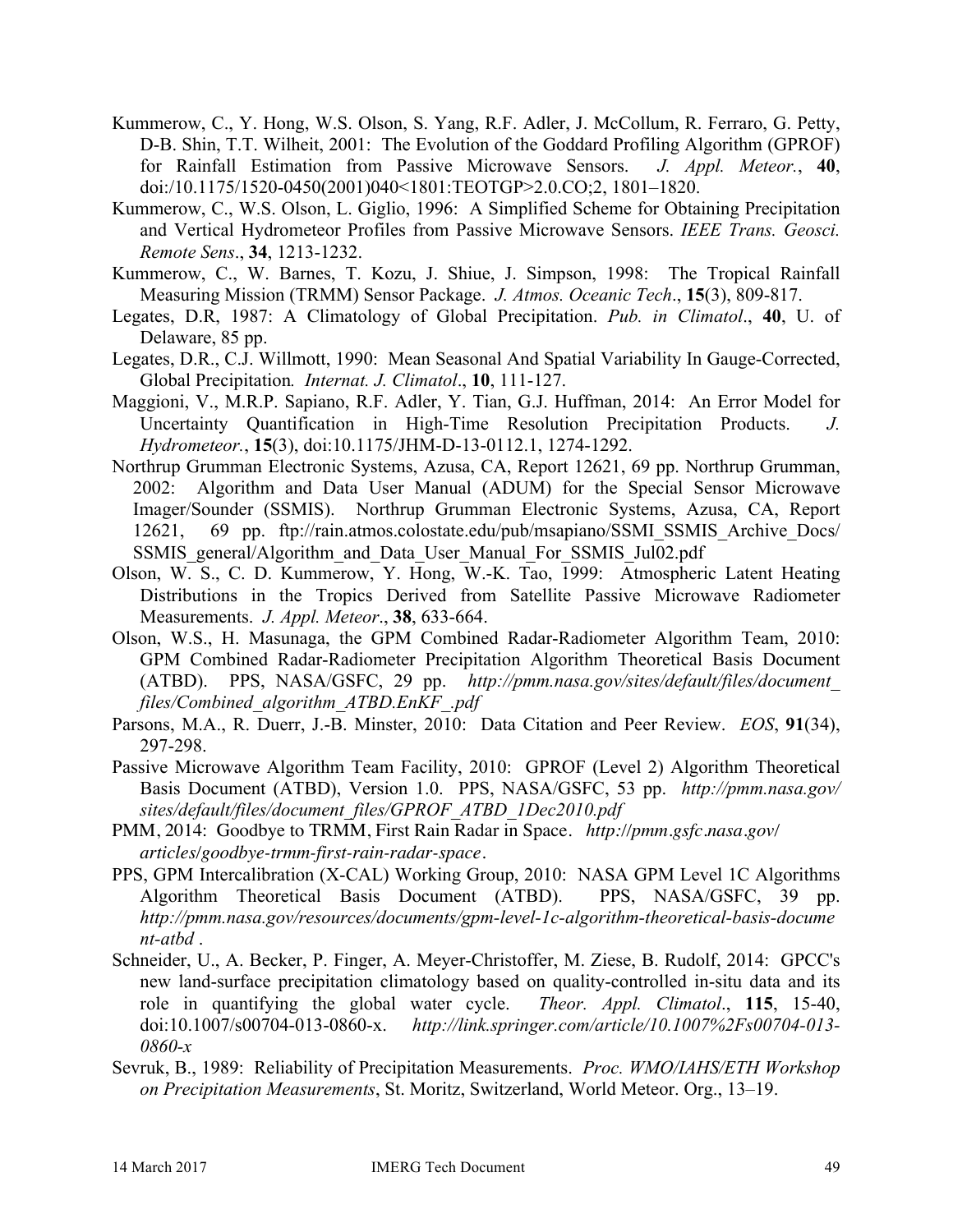- Sims, E.J., G. Liu, 2015: A Parameterization of the Probability of Snow–Rain Transition. *J. Hydrometeor.*, **16**, 1466-1477. doi:10.1175/JHM-D-14-0211.1.
- Smith, T.M., P.A. Arkin, J.J. Bates, G.J. Huffman, 2006: Estimating Bias of Satellite-Based Precipitation Estimates. *J. Hydrometeor*., **7**(5), 841-856.
- Sorooshian, S., K.-L. Hsu, X. Gao, H.V. Gupta, B. Imam, D. Braithwaite 2000: Evaluation of PERSIANN System Satellite-Based Estimates of Tropical Rainfall. *Bull. Amer. Meteor. Soc*., **81**, 2035-2046.
- Spencer, R.W., 1993: Global Oceanic Precipitation from the MSU During 1979-92 and Comparisons to Other Climatologies. *J. Climate*, **6**, 1301-1326.
- Tian, Y., C.D. Peters-Lidard, 2007: Systematic Anomalies over Inland Water Bodies in Satellite-Based Precipitation Estimates. *Geophys. Res. Lett*., **34**, doi:1029/2007GL030787.
- Tian, Y., C. Peters-Lidard, J. Eylander, R. Joyce, G. Huffman, R. Adler, K.-L. Hsu, F. J. Turk, M. Garcia, J. Zeng, 2009: Component Analysis of Errors in Satellite-Based Precipitation Estimates. *J. Geophys. Res, - Atmos*., **114**, D22104, doi:10.1029/2009JD011949.
- Turk, F.J., G.D. Rohaly, J. Hawkins, E.A. Smith, F.S. Marzano, A. Mugnai, V. Levizzani, 1999: Meteorological Applications of Precipitation Estimation from Combined SSMI, TRMM and Infrared Geostationary Satellite Data. *Microwave Radiometry and Remote Sensing of the Earth's Surface and Atmosphere*, P. Pampaloni and S. Paloscia Eds., VSP Int. Sci. Publ., 353-363.
- Villarini, G., W.F. Krajewski, 2007: Evaluation of the Research-Version TMPA Three-Hourly 0.25°x0.25° Rainfall Estimates over Oklahoma. *Geopys. Res. Lett.*, **34**, doi:10.1029/2006GL029147.
- Wentz, F.J., and R.W. Spencer, 1998: SSMI Rain Retrievals within a Unified All-Weather Ocean Algorithm. *J. Atmos. Sci*., **55**(9), 1613-1627.
- Wilheit, T., A. Chang, L. Chiu, 1991: Retrieval of Monthly Rainfall Indices from Microwave Radiometric Measurements Using Probability Distribution Function*. J. Atmos. Ocean. Tech*., **8**, 118-136.
- Willmott, C.J., C.M. Rowe, W.D. Philpot, 1985: Small-Scale Climate Maps: A Sensitivity Analysis of Some Common Assumptions Associated with Grid-Point Interpolation and Contouring. *Amer. Cartographer*, **12**, 5-16.

..........................................................................

\**Web resources*\*:

2BCMB ATBD: *http://pmm.nasa.gov/sites/default/files/document\_ files/Combined\_algorithm\_ ATBD.EnKF\_.pdf*

AMS data citation policy: *http://www2.ametsoc.org/ams/index.cfm/publications/authors/ journal-and-bams-authors/journal-and-bams-authors-guide/data-archiving-and-citation/*

AMSR-E instrument: *http://www.ghcc.msfc.nasa.gov/AMSR/*

AMSR2 instrument: *http://suzaku.eorc.jaxa.jp/GCOM\_W/w\_amsr2/whats\_amsr2.html*

AMSU-B instrument: *http://www2.ncdc.noaa.gov/docs/klm/html/c3/sec3-4.htm* in the NOAA KLM User's Guide (September 2000 revision):

*http://www2.ncdc.noaa.gov/docs/klm/index.htm*

ATMS: *http://mirs.nesdis.noaa.gov/snppatms.php*

FAQ: *http://disc.sci.gsfc.nasa.gov/additional/faq/precipitation\_faq.shtml*

Giovanni: *http://giovanni.gsfc.nasa.gov/*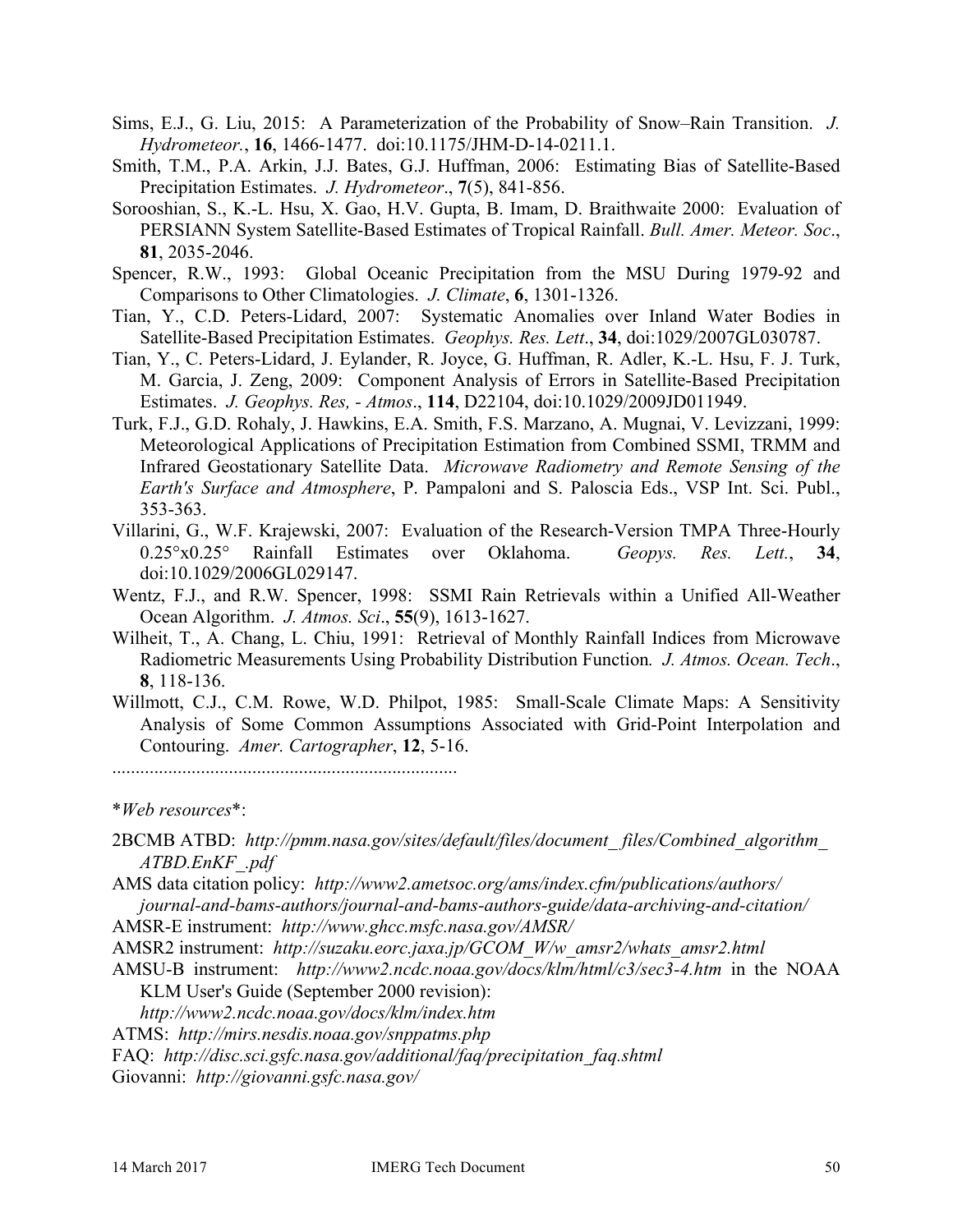- GMI channel and Level 1B processing: *http://pmm.nasa.gov/sites/default/files/document\_files/ GMIL1B\_ATBD.pdf*
- GMI scanning basics: *http://mirs.nesdis.noaa.gov/gpmgmi.php*

GPM data access: *http://pmm.nasa.gov/data-access/downloads/gpm*

GPM data file naming: *http://pps.gsfc.nasa.gov/Documents/FileNamingConventionForPrecipita tionProductsForGPMMissionV1.4.pdf*

- GPM home: *http://gpm.gsfc.nasa.gov/*
- GPROF2017 ATBD: *http://pmm.nasa.gov/sites/default/files/document\_files/GPROF\_ATBD\_ 1Dec2010.pdf*
- IMERG ATBD: *http://pmm.nasa.gov/sites/default/files/document\_files/IMERG\_ATBD\_V4.4.pdf*
- IMERG HDF5 file layout: *ftp://gpmweb2.pps.eosdis.nasa.gov/pub/GPMfilespec/filespec.GPM. V1.pdf*
- IMERG HDF5 metadata: *ftp://gpmweb2.pps.eosdis.nasa.gov/pub/GPMfilespec/filespecMeta. GPM.V1.pdf*

IPWG data set tables: *http://www.isac.cnr.it/~ipwg/data/datasets.html*

IPWG Validation for Australia: http://cawcr.gov.au/projects/SatRainVal/validationintercomparison.html

- IPWG Validation for U.S.: http://cics.umd.edu/ipwg/us\_web.html
- IPWG Validation for western Europe: http://meso-a.gsfc.nasa.gov/ipwg/ipwgeu\_home.html
- IPWG Validation for South America: http://cics.umd.edu/~dvila/web/SatRainVal/dailyval.html (inactive)
- IPWG Validation for Japan: http://www-ipwg.kugi.kyoto-u.ac.jp/IPWG/sat\_val\_Japan.html
- MAPL Precipitation Page: *http://precip.gsfc.nasa.gov/*

MHS instrument: *http://www2.ncdc.noaa.gov/docs/klm/html/c3/sec3-9.htm* in the NOAA KLM User's Guide (September 2000 revision):

*http://www2.ncdc.noaa.gov/docs/klm/index.htm*

PPS home: *http://pps.gsfc.nasa.gov*

- PR Manual: *http://pps.gsfc.nasa.gov/tsdis/Documents/PR\_Manual\_JAXA\_V6.pdf*
- Release notes for Final Run: *http://pmm.nasa.gov/sites/default/files/document\_files/IMERG LateRun\_Day1\_release\_notes.pdf*
- Release notes for Late Run: *http://pmm.nasa.gov/sites/default/files/document\_files/IMERG\_ FinalRun\_Day1\_release\_notes.pdf*

SAPHIR: *http://meghatropiques.ipsl.polytechnique.fr/instruments.html*

Satellite overpass times graphic: *http://precip.gsfc.nasa.gov/times\_allsat.jpg*

SSMIS description: *http://nsidc.org/data/docs/daac/ssmis\_instrument/*

THOR download site: *http://pmm.nasa.gov/node/1189*

TRMM home page: *http://pmm.nasa.gov/TRMM/*

..........................................................................

### \**Acronyms*\*:

| 2BCMB  | GPM Combined Instrument data set                          |
|--------|-----------------------------------------------------------|
| 2B31   | TRMM Combined Instrument data set                         |
|        | 2GPROFGMI GPM GPROF2017 precipitation estimates using GMI |
| 3B42   | production 3-hourly TMPA data set                         |
| 3B42RT | real-time 3-hourly TMPA data set                          |
| 3B43   | production monthly TMPA data set                          |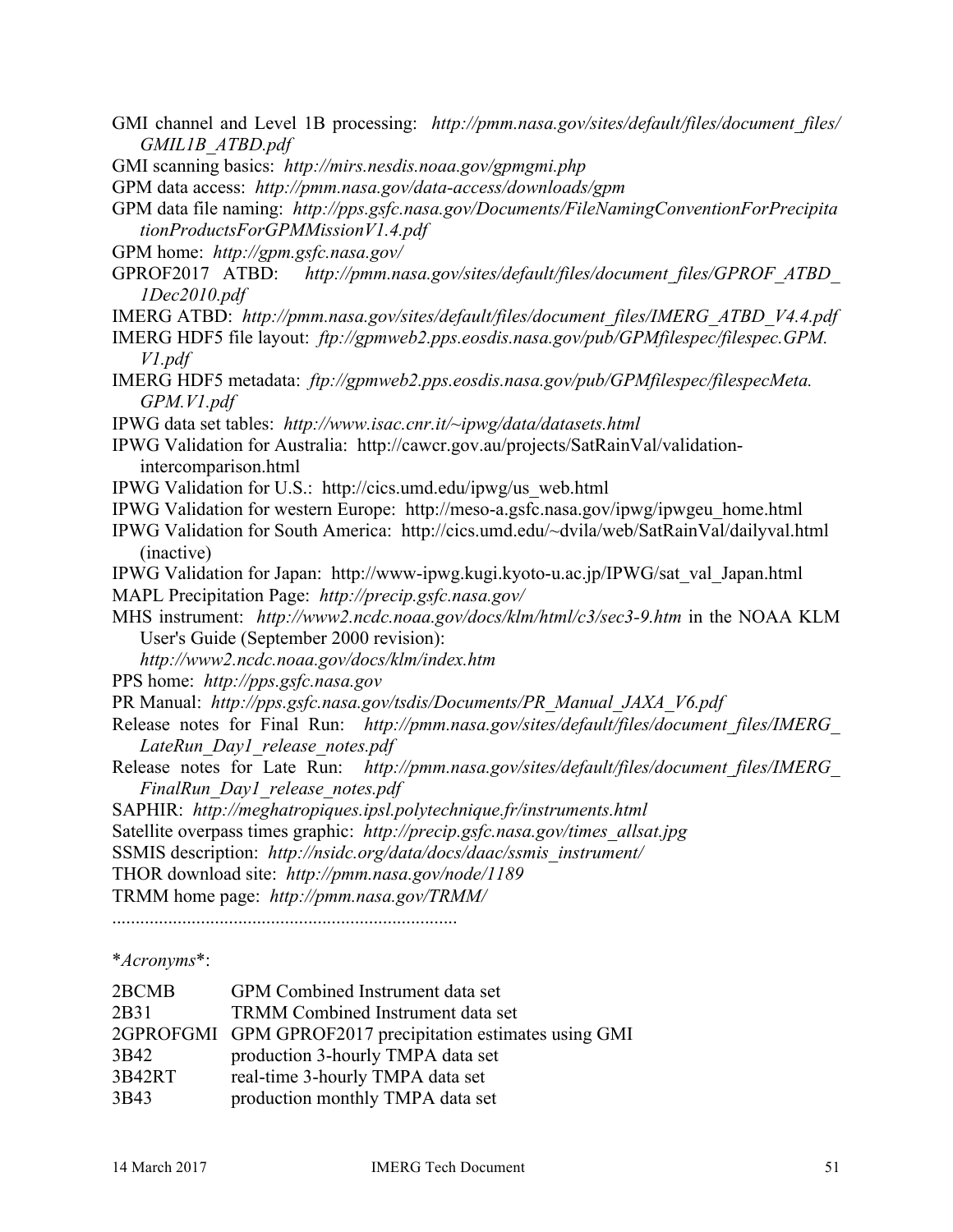| 3IMERGHH        | half-hourly GPM IMERG data set                                               |
|-----------------|------------------------------------------------------------------------------|
| 3IMERGM         | monthly GPM IMERG data set                                                   |
| <b>ASCII</b>    | American Standard Code for Information Interchange (i.e., text)              |
| <b>AIRS</b>     | Atmospheric Infrared Sounder                                                 |
| AMSR2           | Advanced Microwave Scanning Radiometer model 2                               |
| AMSR-E          | Advanced Microwave Scanning Radiometer for Earth Observing System            |
| <b>AMSU</b>     | <b>Advanced Microwave Sounding Unit</b>                                      |
| Aqua            | satellite                                                                    |
| <b>ATBD</b>     | <b>Algorithm Theoretical Basis Document</b>                                  |
| <b>ATMS</b>     | <b>Advanced Technology Microwave Sounder</b>                                 |
| $\mathcal{C}$   | programming language                                                         |
| <b>CEOS</b>     | <b>Committee on Earth Observation Satellites</b>                             |
| <b>CMORPH</b>   | CPC MORPHing algorithm                                                       |
|                 | CMORPH-KF Kalman Filter version of CMORPH                                    |
| <b>CNES</b>     | Centre National d'Etudes Spatiales                                           |
| <b>CONUS</b>    | Contiguous U.S.                                                              |
| <b>CPC</b>      | <b>Climate Prediction Center</b>                                             |
| <b>CrIS</b>     | <b>Cross-track Infrared Sounder</b>                                          |
| dBZ             | decibels of reflectivity factor                                              |
| <b>DMSP</b>     | Defense Meteorological Satellite Program                                     |
| <b>DOI</b>      | Digital Object Identifier                                                    |
| <b>DWD</b>      | Deutscher Wetterdienst                                                       |
| <b>DPR</b>      | (GPM) Dual-frequency Precipitation Radar                                     |
| <b>ESSIC</b>    | (University of Maryland College Park) Earth System Science Interdisciplinary |
|                 | Center                                                                       |
| <b>EUMETSAT</b> | EUropean organization for the exploitation of Meteorological Satellites      |
| FAQ             | <b>Frequently Asked Questions</b>                                            |
| <b>FORTRAN</b>  | programming language                                                         |
| <b>FTP</b>      | <b>File Transfer Protocol</b>                                                |
| <b>GANAL</b>    | Global Analysis                                                              |
| GeoTIFF         | Georeferenced Tagged Image File Format                                       |
| <b>GES DISC</b> | Goddard Earth Sciences Data and Information Services Center                  |
| GHz             | Gigahertz                                                                    |
| <b>GIOVANNI</b> | Geospatial Interactive Online Visualization ANd aNalysis Infrastructure      |
| <b>GIS</b>      | Geographical Information System                                              |
| <b>GMI</b>      | <b>GPM Microwave Imager</b>                                                  |
| <b>GMS</b>      | Geosynchronous Meteorological Satellite                                      |
| <b>GOES</b>     | Geosynchronous Operational Environmental Satellites                          |
| <b>GPCC</b>     | Global Precipitation Climatology Centre                                      |
| <b>GPM</b>      | Global Precipitation Measurement mission                                     |
| <b>GPROF</b>    | Goddard Profiling algorithm                                                  |
| <b>GSFC</b>     | Goddard Space Flight Center                                                  |
| <b>GSMaP</b>    | Global Satellite Map of Precipitation                                        |
| <b>GTS</b>      | Global Telecommunications System                                             |
| GV              | <b>Ground Validation</b>                                                     |
| <b>HDF</b>      | Hierarchical Data Format                                                     |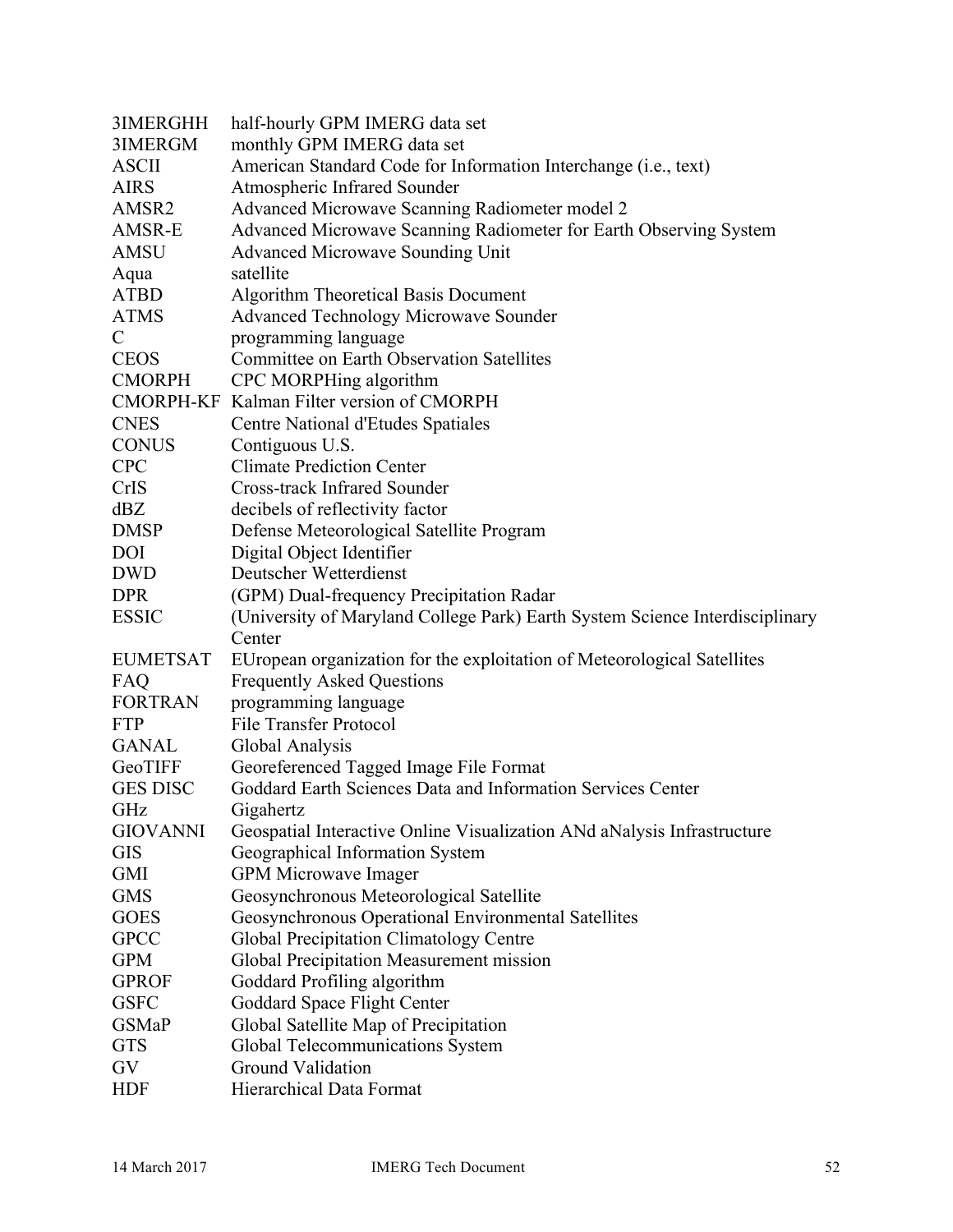| <b>HOAPS</b>    | Hamburg Ocean Atmosphere Parameters and Fluxes from Satellite data set                 |
|-----------------|----------------------------------------------------------------------------------------|
| HQ              | High Quality (microwave precipitation)                                                 |
| <b>ICARE</b>    | Interactions Clouds Aerosols Radiations Etc. (or in more exact English, Cloud-         |
|                 | Aerosol-Water-Radiation Interactions)                                                  |
| IDL             | Interactive Data Language                                                              |
| <b>IEEE</b>     | Institute of Electrical and Electronics Engineers                                      |
| <b>IMERG</b>    | Integrated Multi-satellitE Retrievals for GPM                                          |
| <b>IPWG</b>     | <b>International Precipitation Working Group</b>                                       |
| IR              | Infrared                                                                               |
| <b>ISRO</b>     | Indian Space Research Organisation                                                     |
| <b>JAXA</b>     | Japan Aerospace Exploration Agency                                                     |
| <b>JMA</b>      | Japan Meteorological Agency                                                            |
| Ka              | microwave band; 26.5-40 GHz                                                            |
| KF              | Kalman Filter                                                                          |
| Ku              | microwave band; 12–18 GHz                                                              |
| lat/lon         | latitude/longitude                                                                     |
| leo             | Low Earth orbit                                                                        |
| <b>MAPL</b>     | Mesoscale Atmospheric Processes Laboratory                                             |
| <b>MB</b>       | megabytes                                                                              |
| Meteosat        | Meteorological Satellite                                                               |
| MetOp           | Operational Meteorological satellite                                                   |
| <b>MHS</b>      | Microwave Humidity Sounder                                                             |
| <b>MOSDAC</b>   | Meteorological and Oceanographic Satellite Data Archival Centre                        |
| <b>MRMS</b>     | Multi-Radar Multi-Sensor                                                               |
| <b>MSU</b>      | Microwave Sounding Unit                                                                |
| <b>MTSat</b>    | Multifunctional Transport Satellite                                                    |
| <b>MWI</b>      | Microwave Imager                                                                       |
| <b>NASA</b>     | National Aeronautics and Space Administration                                          |
| <b>NESDIS</b>   | National Environmental Satellite Data and Information Service                          |
|                 | NRL/FNMOC Naval Research Laboratory / Fleet Numerical Meteorological and Oceanographic |
|                 | Center                                                                                 |
| <b>NOAA</b>     | National Oceanic and Atmospheric Administration; also a leo-satellite series           |
| <b>NWP</b>      | <b>Numerical Weather Prediction</b>                                                    |
| <b>NWS</b>      | National Weather Service                                                               |
| <b>PDF</b>      | Probability Density Function                                                           |
| <b>PERSIANN</b> | Precipitation Estimation from Remotely Sensed Information using Artificial             |
|                 | <b>Neural Networks</b>                                                                 |
| PERSIANN-CCS    |                                                                                        |
|                 | PERSIANN with Cloud Classification System                                              |
| <b>PMM</b>      | <b>Precipitation Measurement Missions</b>                                              |
| <b>PMW</b>      | Passive Microwave                                                                      |
| <b>PPS</b>      | Precipitation Processing System                                                        |
| <b>PR</b>       | (TRMM) Precipitation Radar                                                             |
| <b>RMS</b>      | Root Mean Square                                                                       |
| <b>SAPHIR</b>   | Sounder for Atmospheric Profiling of Humidity in the Intertropics by                   |
|                 | Radiometry                                                                             |